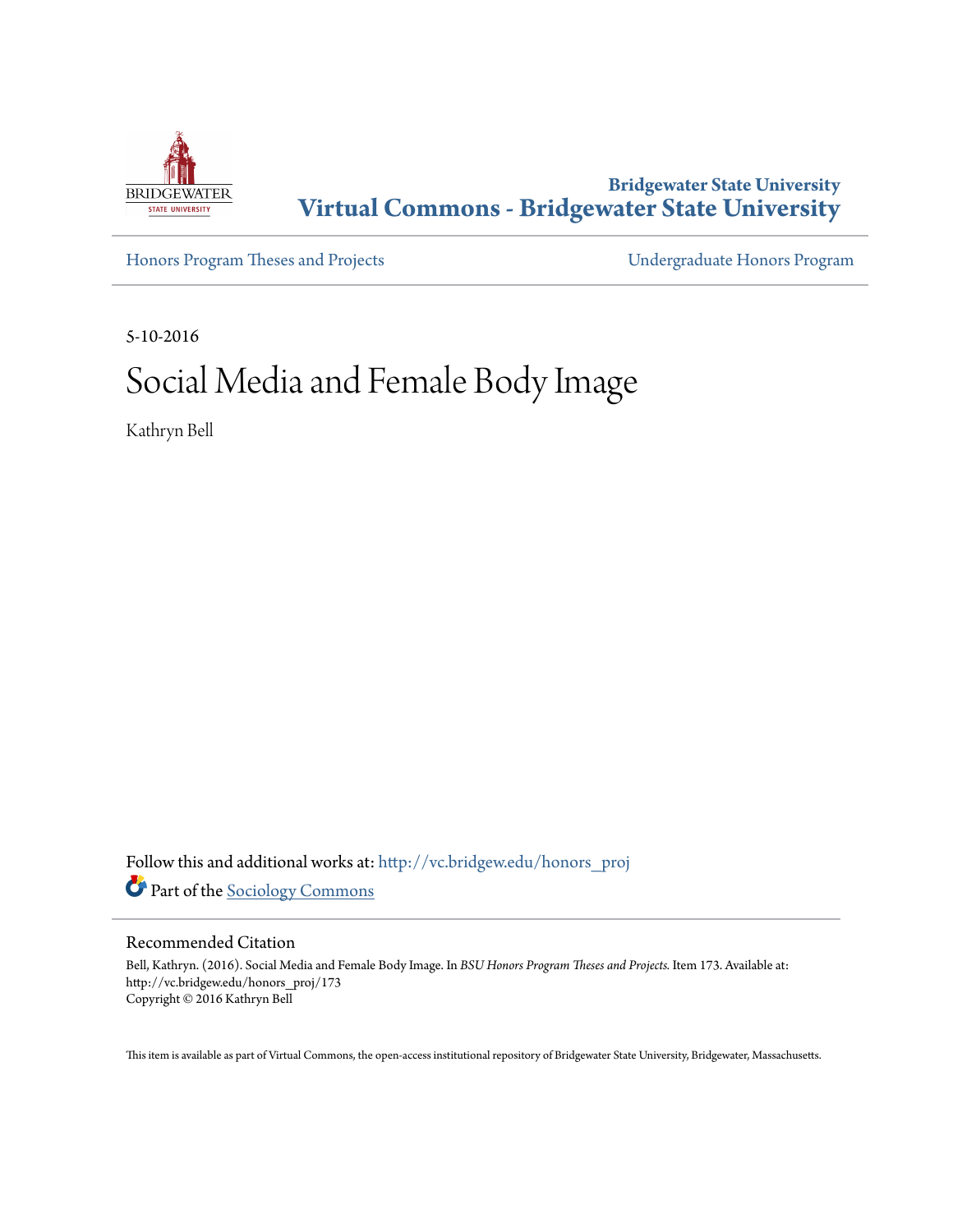Social Media and Female Body Image

Kathryn Bell

Submitted in Partial Completion of the Requirements for Departmental Honors in Sociology

Bridgewater State University

May 10, 2016

Dr. Kim MacInnis, Thesis Director Dr. Michele Wakin, Committee Member Dr. Kimberly Fox, Thesis Director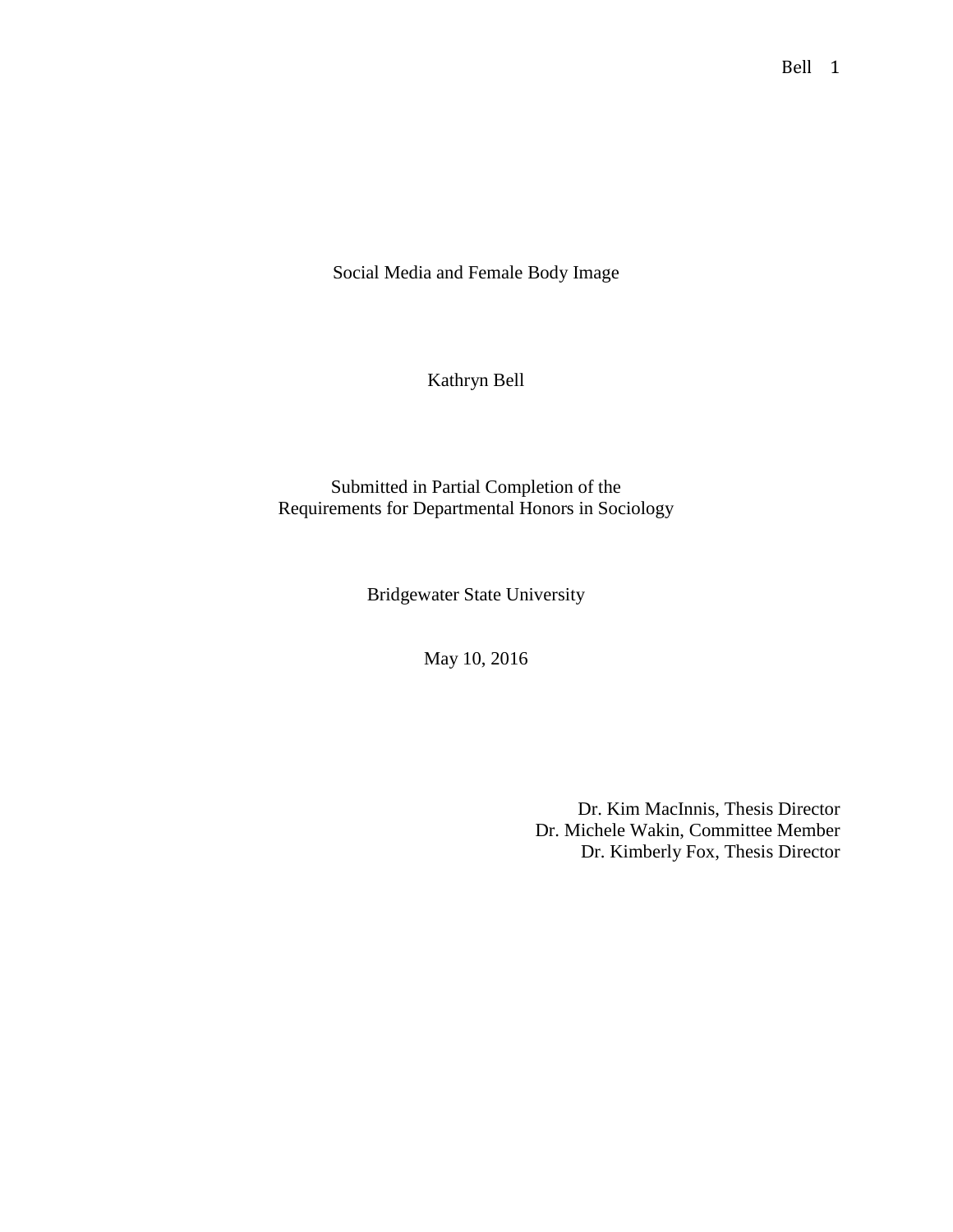Bell 2

### **ABSTRACT**

Social media has grown in popularity over the past few years and seems to be almost everywhere in society. This research analyzes connections between the increased available social media outlets and one's own perception of their body in relation to what they are seeing in social media messages and images. The main focus is on female body image and whether or not social media causes negative body image and body dissatisfaction. A survey was constructed to collect data on current female college students and their perceptions of body image. Participation in the survey was anonymous and voluntary. Participants were female college students ranging between the ages of 18-23 who are members of the Phi Sigma Sigma sorority at Bridgewater State University. In addition to the data from the survey, additional research was collected and analyzed from academic sources, articles, and books that further supported the research question. The research and data look at how female body image differs and is influenced by the social media outlets that participants are exposed to. Many findings concluded that there is a correlation between social media and negative body image but social media does not directly cause negative body image. Rates of negative body image among social media users were higher based on the user's own internalization of messages and images. The higher one's internalization level, the more likely they were to experience negative body image and body dissatisfaction.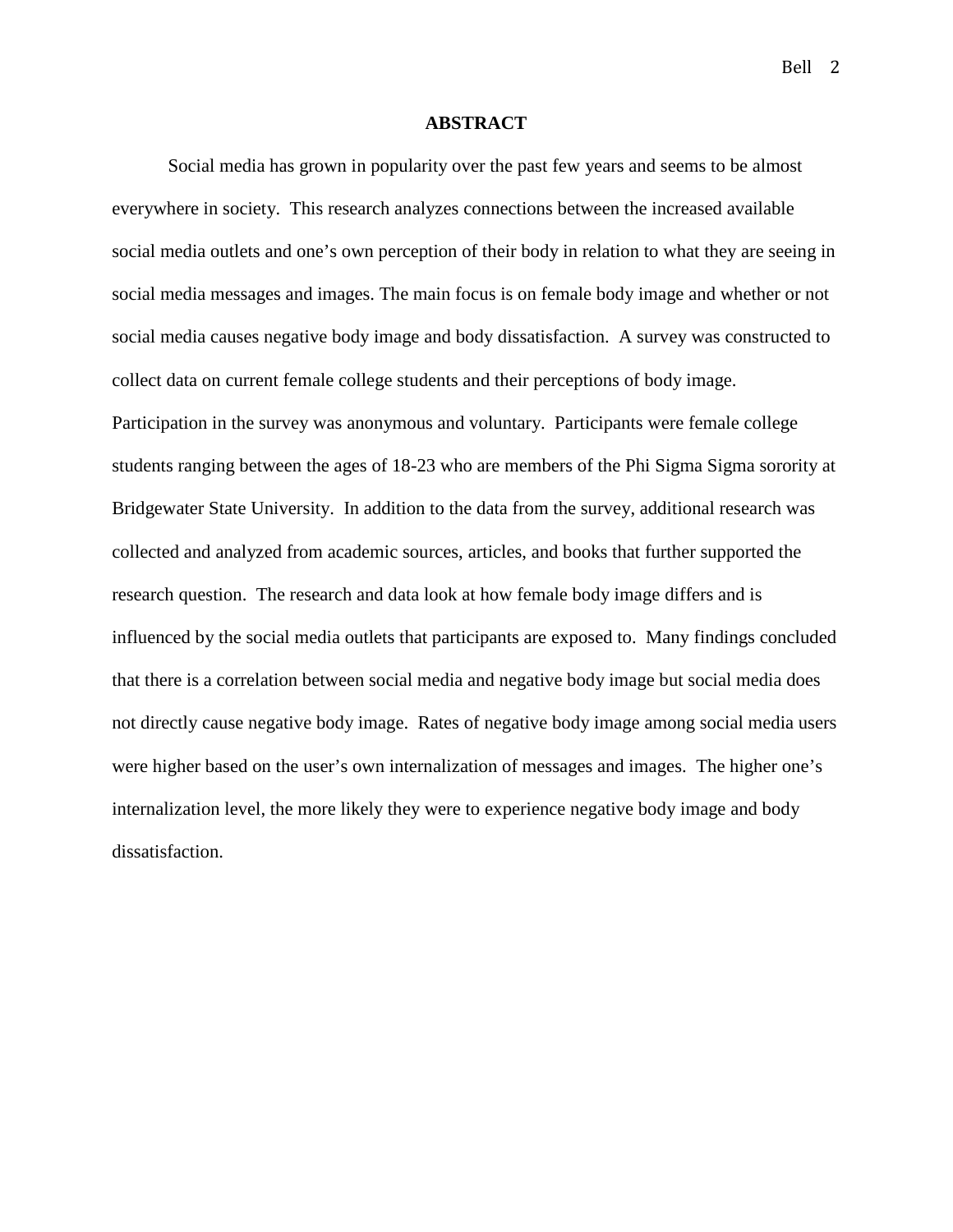#### **INTRODUCTION**

Social media has continued to grow in popularity since its introduction to society and since then numerous different types of social networking sites have been created. Another rising statistic that has caught the attention of researchers is the number of eating disorders and body dissatisfaction rates. This has caused many researchers to begin looking at possible connections between the two and whether social media is influencing the way people view their bodies, especially women, and whether it is causing them to develop negative body image or eating disorders (Klein 2013).

One social media star brought attention to the influence that these unattainable beauty standards could have on one's own opinion of their body as well as other's opinions. Cassey Ho is a beauty/fitness blogger and YouTuber. She receives hundreds and thousands of comments every day on the content she posts to her YouTube channel, blog, and social media sites. To show how focused society has become with physical appearance and the influence that social media can have, Ho decided to do an experiment on her Instagram account. She took all of the comments that people were making about her body and how it should look and photo shopped an image of herself matching all of those comments. She then posted this photo to her Instagram account claiming she had finally reached the perfect body. According to the original comments, this image portrayed a perfect body (Ho 2015).

The results of this experiment were surprising. There were numerous comments still claiming that her body did not match the beauty standards created by society. They were telling her that she still was not thin enough and that her body did not look good while others were praising her for losing so much weight so quickly and asking for her secret. The secret? Photo shop. It was interesting that there were still negative comments because she did create a photo of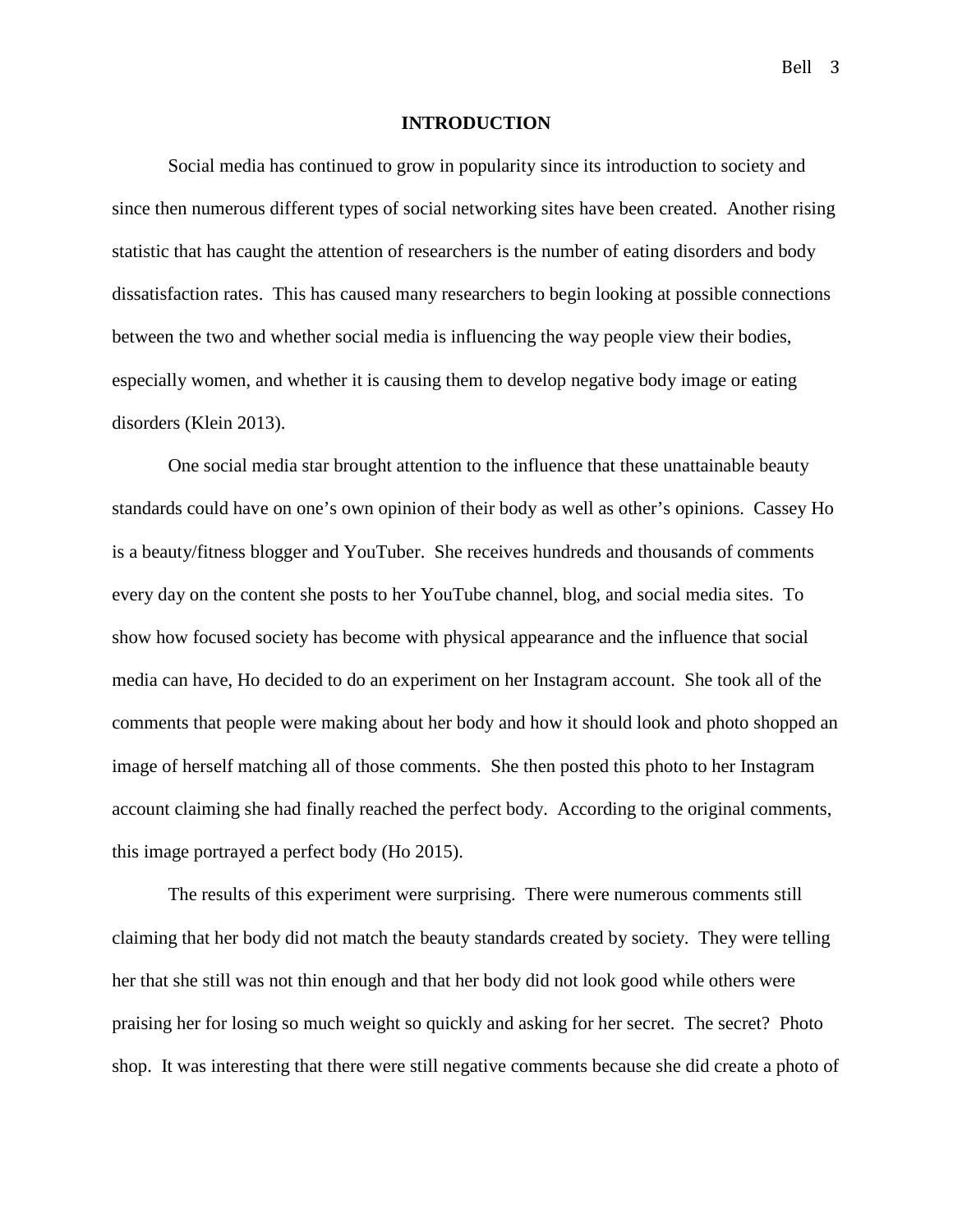the perfect body according to original comments, so does the perfect body not even exist? She then took to her blog and YouTube channel to post a video about this experiment and highlighted the dangers of these unattainable beauty standards and the relationship they have with social

# media (Ho 2015).

This particular story stands out because it shows how obsessed society has become with this idea of a perfect body while also showing the power of social media and commenting. This type of situation creates interest in researching the relationship between social media and body image because some individuals could be greatly affected by such online negativity. Could this type of negative attention towards body image lead to body dissatisfaction and eating disorders?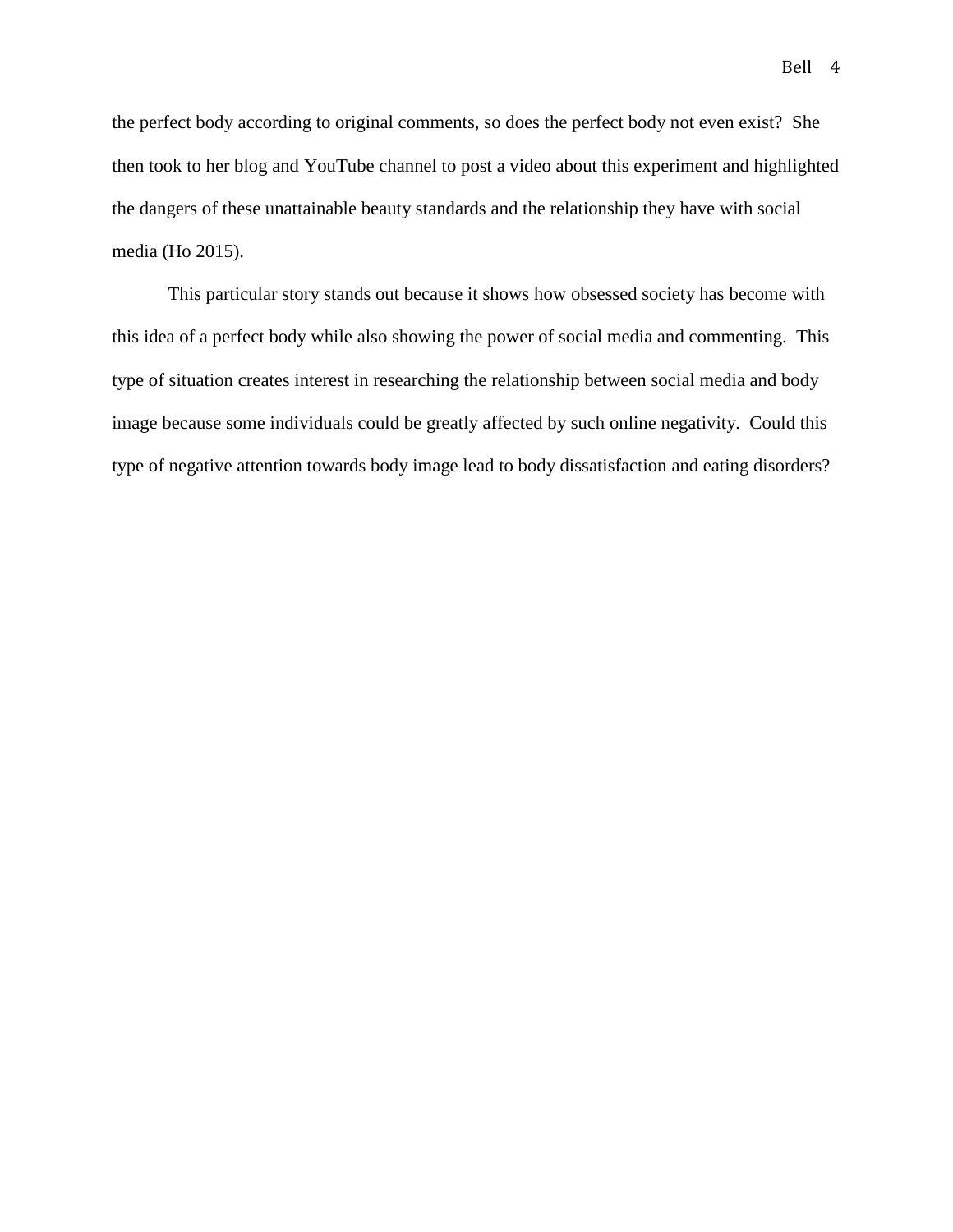### **LITERATURE REVIEW**

### *WHAT IS SOCIAL MEDIA?*

Social media is a subset of mass media that has experienced an increase in use as the Internet has grown in popularity and commonality (Jurgens 2012). This is particularly true in Western societies such as the United States. Social media and social networking are both used interchangeably to represent the many online communities that exist in today's society and social groups (Jurgens 2012). These networks are used to facilitate communication and interaction between people in a purely online sense and not face-to-face situations. According to del Fresno Garcia et al. (2016, p. 24), "social media are online technology platforms focusing on synchronous and asynchronous human interactions with a local and global reach unprecedented to human history." Social media is a form of communication and connectedness that society has never seen or experienced until now and is growing in popularity, which is increasing researchers interest in studying its effects especially of body image (Klein 2013).

The Internet and social media have become increasingly relevant parts of people's lives and can be acquired in more areas than ever before (Jurgens 2012). Bell & Dittmar (2011, p. 478) suggest that, "the popularity and availability of more interactive media is increasing." People can access the Internet from almost anywhere at anytime of the day to connect with anyone around the world (Klein 2013). This makes it easier and more convenient to access social media sites. Many of these social media outlets can include, Facebook, Twitter, Instagram, blogging/vlogging, YouTube, Snapchat, etc. Having unlimited access to social networking and being able to analyze these interactions has been titled *infosociability* (del Fresno Garcia et al. 2016). According to del Fresno et al. (2016, p. 25), infosociability has led to two phenomena, "on the one hand, the rise of mass auto-communication, and on the other, that every individual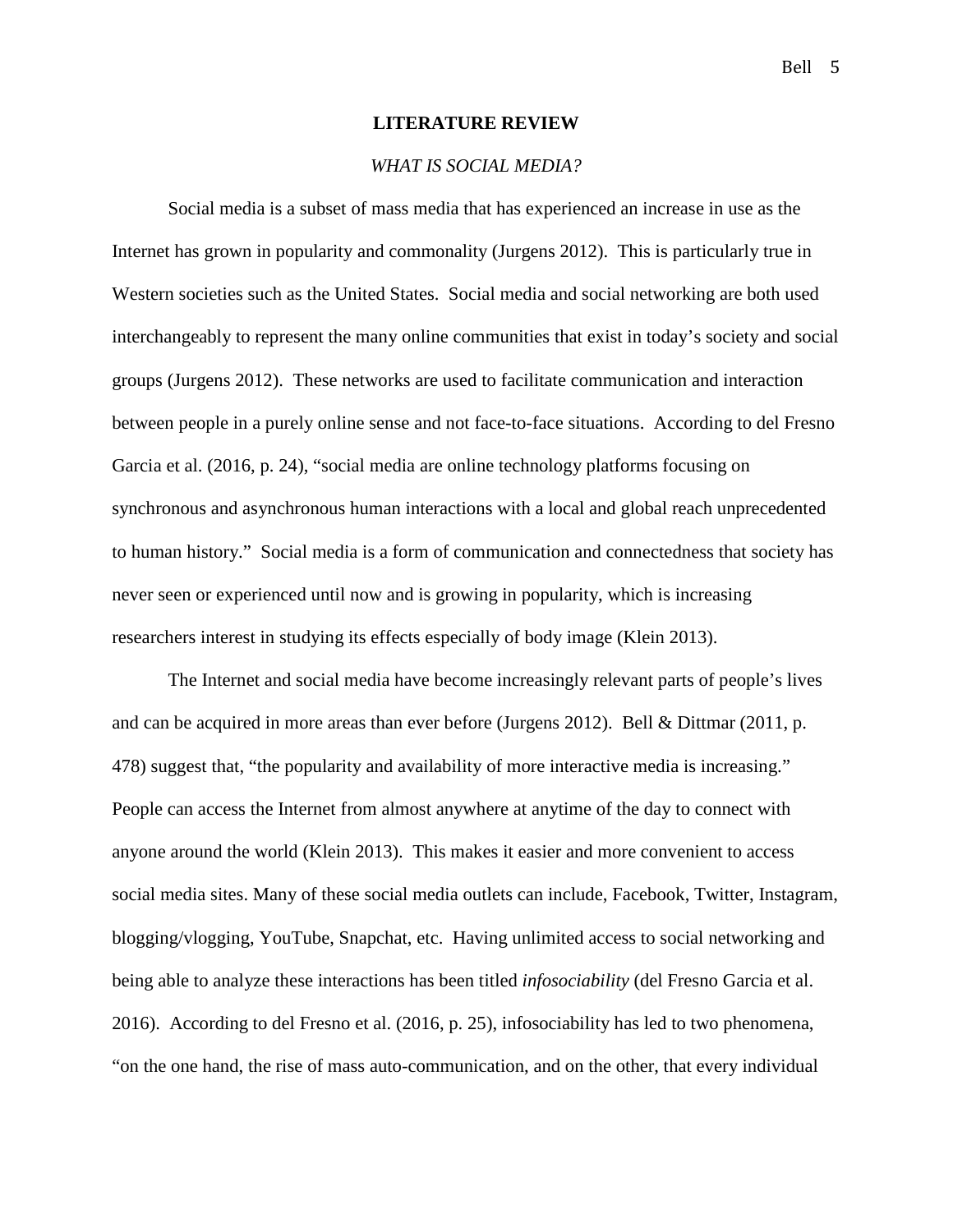Bell 6

has the potential to become a source of micro-media at the same time the media and part of the message." These phenomena will allow researchers and media users to identify and address social and communication problems within the world of social networking (del Fresno et al. 2016).

Many researchers have suggested that social media will become a new outlet to connect all types of media so users can access more mass media than originally available through social networking. Social media services are always changing and adapting to cater to newer, larger audiences so it is estimated that social networking will become a valuable mass media tool (del Fresno Garcia et al. (2016). Del Fresno Garcia et al. (2016, p. 25) describes social networking as, "a media of intersection of every media and medium," and within social media there is a possibility to post links, videos, and images from other media outlets. Having social media as an outlet to all types of media allows for them to further influence social media users beyond just social networking sites.

Social media has great influence over many users especially when they are engaged in communication and activity surrounding a popular media figure, such as celebrities or social network stars. Del Fresno Garcia et al. (2016) has labeled these types of figures as opinion leaders because they have strong influence over other social media users who view them as role models and often copy their actions. These figures are, "portrayed as having significant influence over others as they selected, modified, and transmitted information/messages of their choosing to the wider public- in essence controlling both the means and the message" (del Fresno Garcia et al. 2016, p. 25). Therefore these opinion leaders have the power to portray messages that may be positive or negative. Many of these messages have the potential to represent negativity towards topics such as body image and body dissatisfaction. Some of these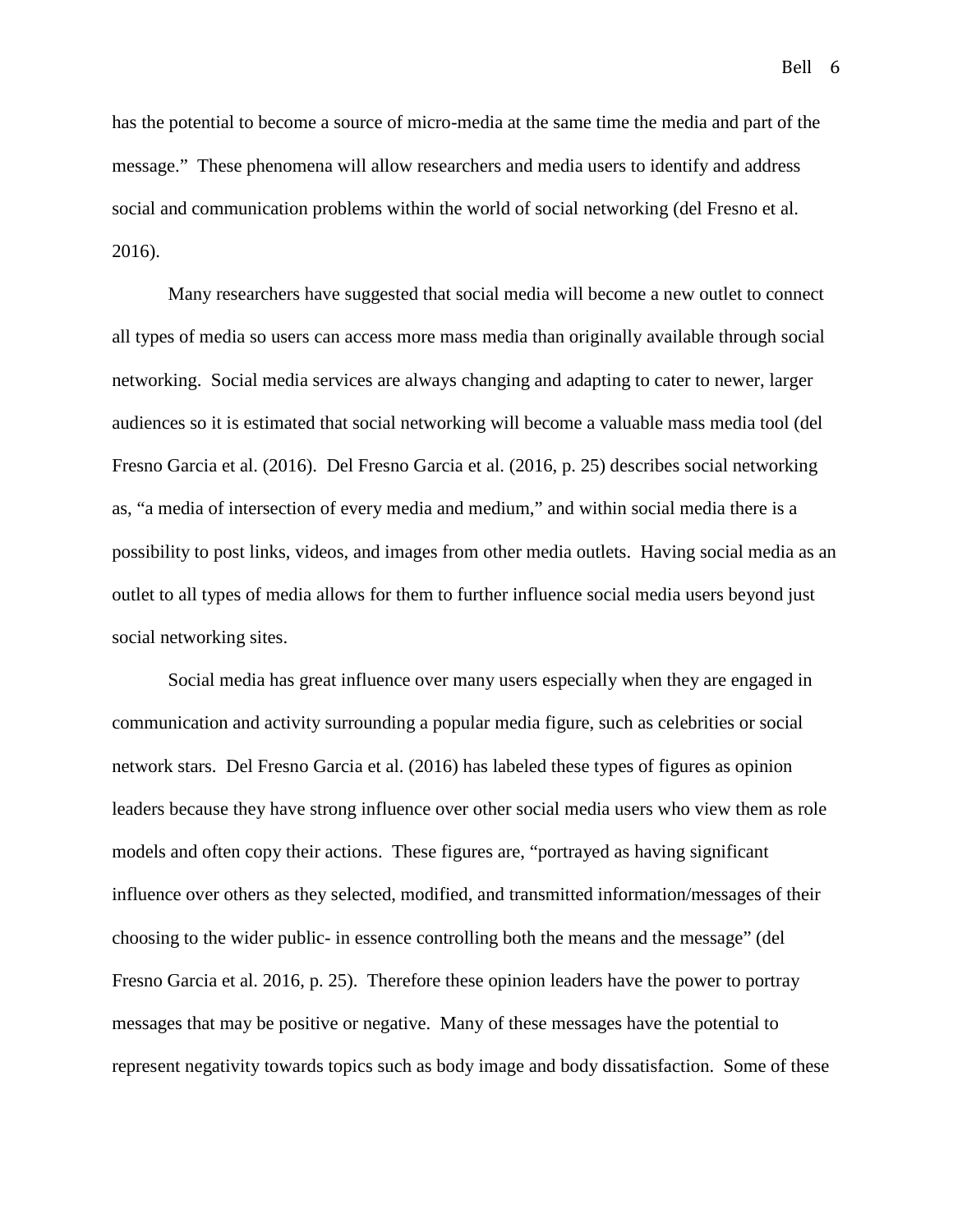social media influencers highlight their diet, exercise, and lifestyle to readers and fans, which can create the idea that viewers need to do these certain things to look like their favorite celebrities and attain the 'ideal' body. Researchers have begun looking into the possibilities of social media increasing negative body image and eating disorders, particularly among women. Since social media is a newer outlet for mass media, the research on this topic is relatively new on continuously ongoing.

### *BODY IMAGE & THE 'IDEAL BODY'*

Body image is the way one views themselves and their own bodies, sometimes in relation to others. It can be defined as, "a multidimensional concept that encompasses perceptual, cognitive-affective, and behavioral domains" (Ridolfi et al. 2011). When body image is discussed and researched, it is usually in terms of negative body image. Negative body image can be defined as, "the psychologically salient discrepancy between a person's perceived body and their ideal body, which manifests itself as the experience of negative thoughts and esteem about one's body and appearance" (Bell & Dittmar 2011, p. 479). Negative body image is commonly associated with body dissatisfaction. Ridolfi et al. (2011, p. 491) defines body dissatisfaction as, "the cognitive-affective domain of body image, refers to negative and dysfunctional cognitions and emotions about one's appearance." Negative body image has become more common on an international level as western media has globalized (Ridolfi et al. 2011).

Negative body image and body dissatisfaction are major risk factors for eating disorders as researchers have seen the number of eating disorders, particularly in young women, increase of the past few decades (Ridoli et al. 2011). According to Bell & Dittmar (2011), concern regarding negative body image in young females is increasing in many Western countries such as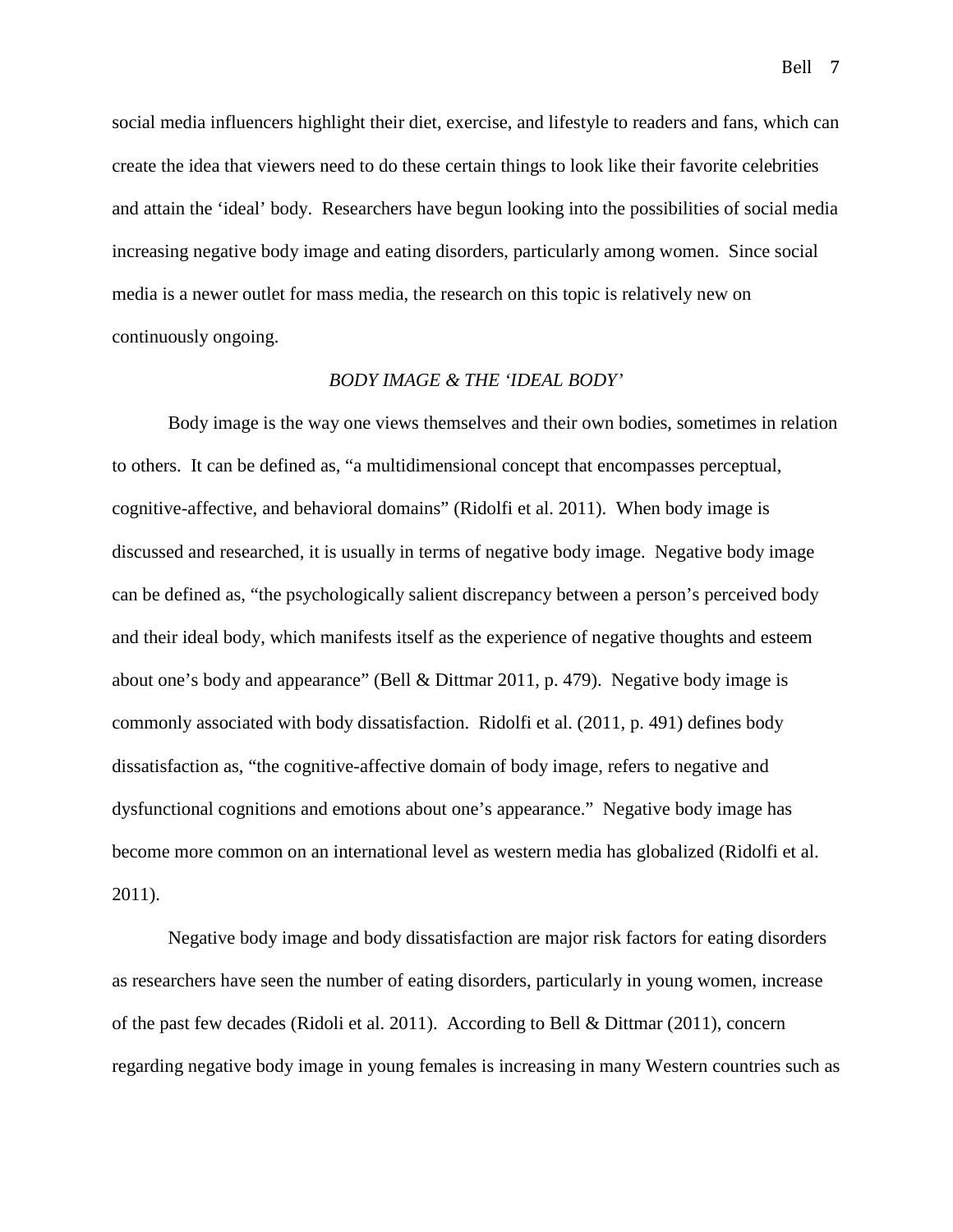Bell 8

the UK, the United States, and Australia. They also suggest that, "body dissatisfaction and disordered eating behavior are believed to have reached normative levels" (Bell & Dittmar 2011, p. 478). Over 90 percent of young collegiate women in the United States report having body and weight dissatisfaction (Pritchard & Cramblitt 2014). According to Klein (2013, p. 27), "the strong emphasis placed on social networking and photo sharing can only build on the already existent phenomenon of social psychology, sociology, and media effects theories that help explain body dissatisfaction and disordered eating."

Mass media overtime has developed this idea of what the perfect female body should be and what it should look like. Social media reinforces this idea of an ideal body since it can be connected to almost all outlets of mass media. Everything from height, weight, body measurements, and body shape has become an intricate part of this ideal. Women are most commonly the targets of these ideal body portrayals and advertisements. They are taught that they should aspire to be extremely thin. Many of these ideals are, "impossible for many people to realistically and healthily achieve" (Pritchard & Cramblitt 2014, p. 209). Many of the individuals that the media presents as having ideal bodies are models, actresses, and celebrities. In the United States the majority of female models are 15 percent below the average female weight and 95 percent of actresses are thinner than the average woman (Pritchard & Cramblitt 2014 & Yamamiya et al. 2005). These types of bodies and advertisements are telling women that they should work towards being thinner and weighing less than the average woman, which can be extremely unhealthy. According to Ferguson et al. (2013, p. 2), "increased incidence of eating disorders across the early and mid-twentieth century seem to coincide with trends in the media towards emphasizing thinness in women."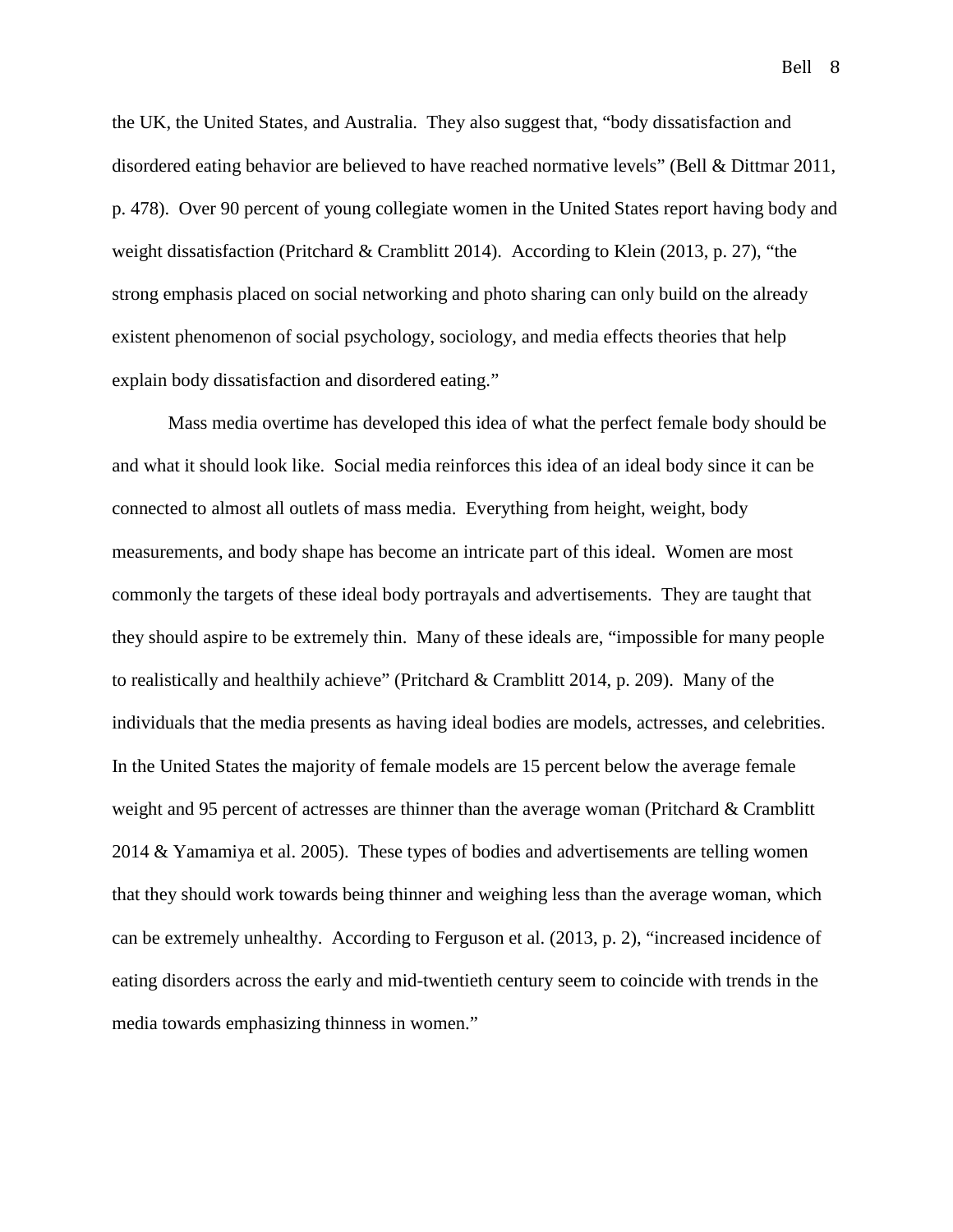Bell 9

Social media often blurs the line between virtual and reality therefore creating ideas that women should look like the images they are viewing (Klein 2013). Women are constantly being taught that the only way to be successful in their life is to look like the women they see in media. Females experience these pressures as well as body dissatisfaction at higher rates than males (Helfer & Warschburger 2013). According to Klein (2013), 74 percent of all women participate in social networking therefore increasing their exposure to these 'thinspiration' images. Since social media is all about interaction, they are feeling the pressure more from these networking sites than other sources of media (Ridolfi et al. 2011). Since these ideals are being associated with success and happiness, women are, "more likely to report wanting to lose weight (drive for thinness)" (Pritchard & Cramblitt 2014, p. 208). Women of normal, average weight are being told that they are not thin enough and weigh too much. This is disconcerting especially since the average weight for women today is 166.2lbs and therefore higher than what is being portrayed as 'ideal' or 'perfect' (Coren 2015). The widening gap between the size of the average woman and the media's ideal woman is concerning for researchers who believe it could be related to higher levels of body dissatisfaction and negative body image (Klein 2013).

Initially when the ideal body was presented on social media, being thin was greatly emphasized. Over the past few years, there has been a shift in the image of an ideal body for women that focuses more on fitness. Women are no longer pressured to just be thin but are also pressured to be firm and toned (Pritchard & Cramblitt 2014). Pritchard and Cramblitt (2014) discuss how muscularity is becoming the new ideal body for women and that Western society has begun emphasizing physical exercise as part of the ideal lifestyle to go along with the ideal body. Muscularity is often associated with masculinity so the ideal female body is shifting slightly towards a more masculine look by promoting muscular, toned bodies.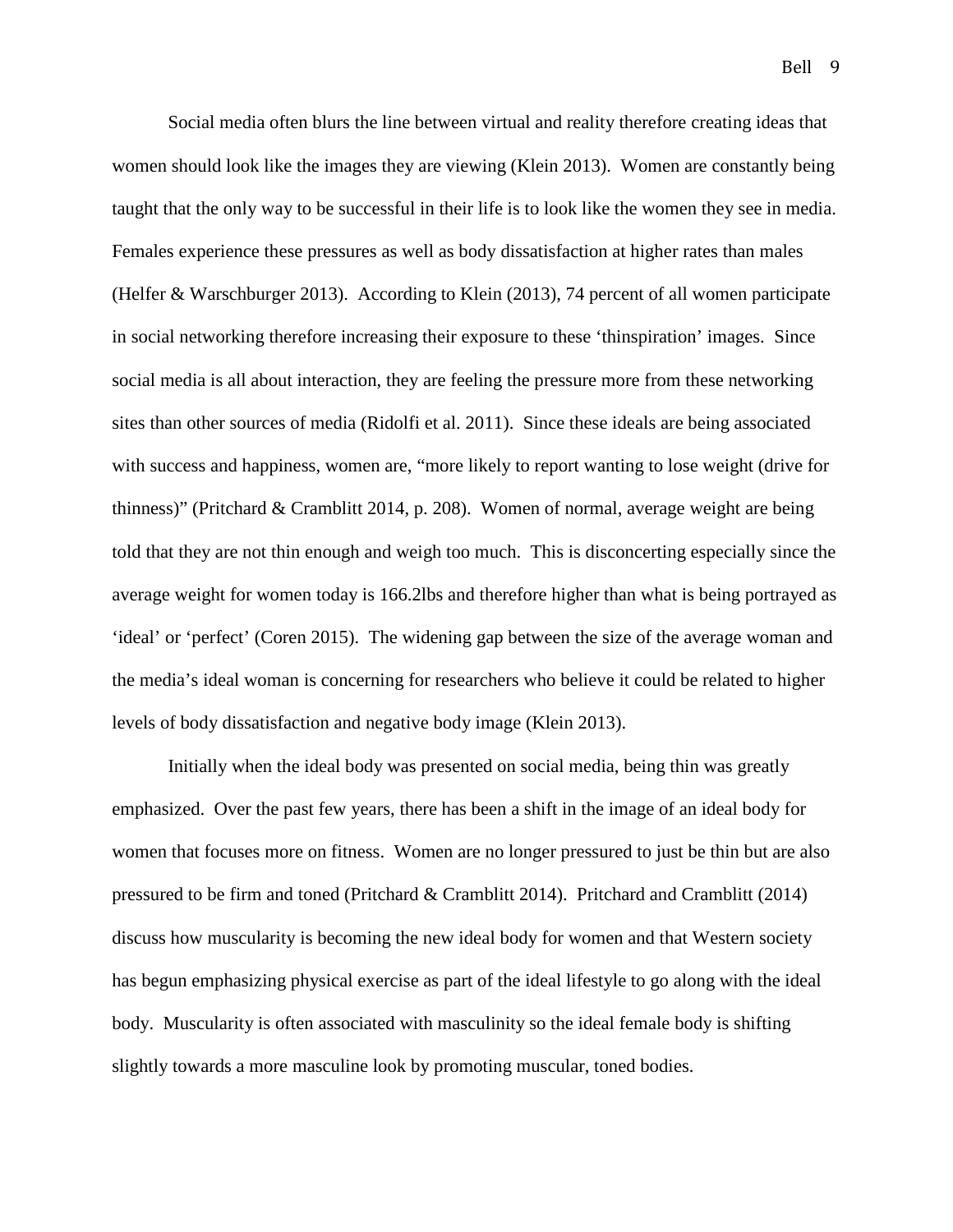Since physical exercise has become a more important and pressing part of this new type of ideal body, there is increased pressure for women to work on their fitness. Women feel as though they need to spend more time focusing on their physical fitness and join gyms/fitness centers (Prichard & Tiggemann 2012). Even though women are feeling as though they need to spend more time at the gym, researchers found that there is a strong correlation between exercising at fitness centers and increased body image concerns and eating disturbances (Prichard & Tiggemann 2012). Social media outlets are telling women to increase their fitness regimen while simultaneously increasing their body dissatisfaction when working on their fitness. Therefore women are stuck with this feeling of wanting to become more fit but are intimidated to go to fitness centers. Prichard and Tiggemann (2012) found that fitness centers tend to have images that portray the ideal body in ways that pressure women to be more body conscious when around these images in gyms. They feel that if their bodies do not look like these images then they will be judged by others at these fitness centers. They also feel that they will be judged if their bodies do not match the ideal body suggested by social networking outlets, therefore adding to the anxiety of attending fitness centers (Prichard  $\&$  Tiggemann 2012).

This new type of ideal body has been developed from just being thin to being both thin and muscular. The rise of popularity in fitness blogging and vlogging, newer types of social media, has been connected to this new type of 'ideal body'. Vlogging represents video blogging and many creators have begun creating videos surrounding health and fitness, and how to get that perfectly fit body. Videos have become an increasingly popular part of social media (Prichard and Tiggeman 2012). These types of videos and blogs can be found all over the Internet but have become the topic of discussion by researchers as to whether or not they promote healthy living or the unattainable ideal body.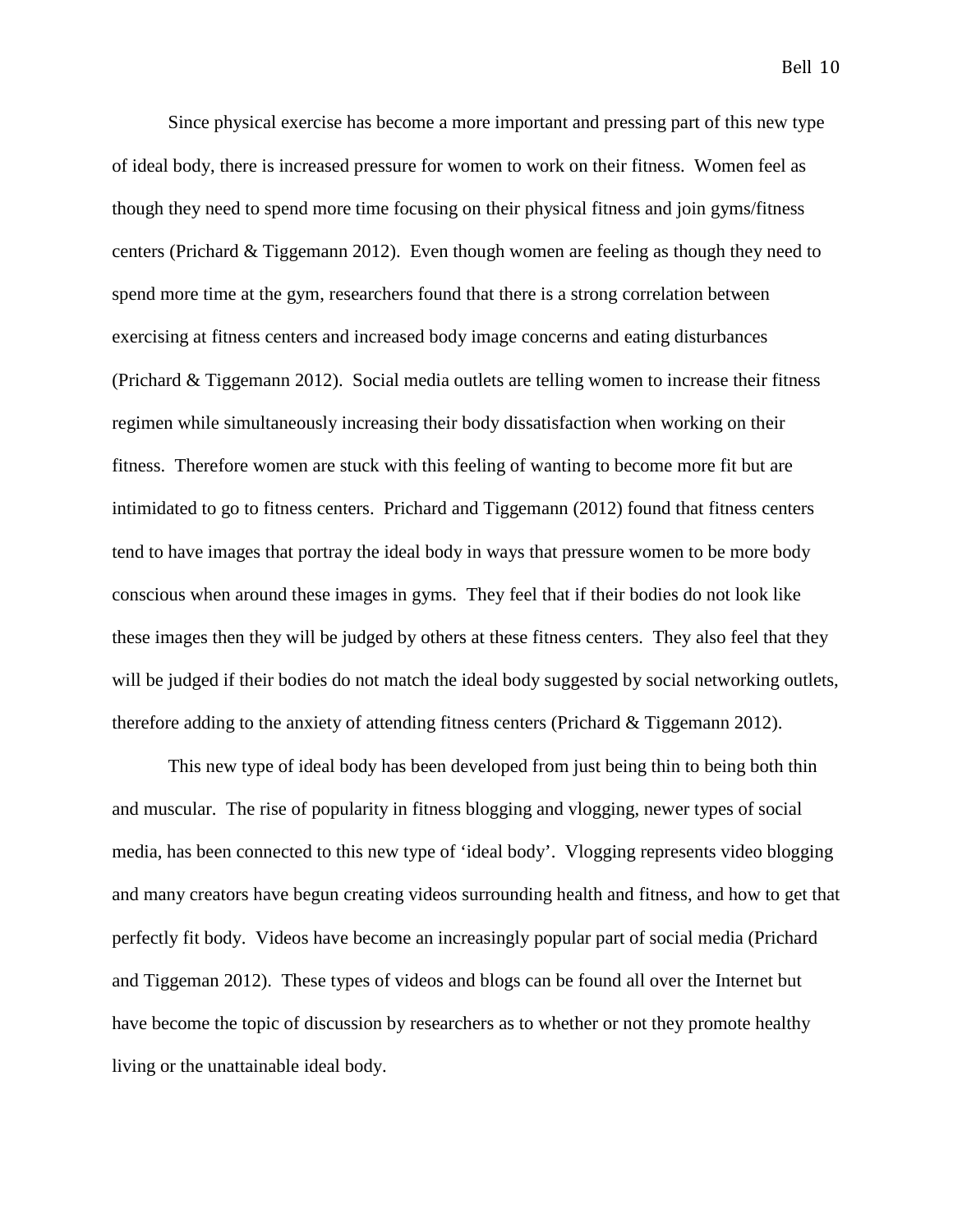#### *INTERNALIZATION*

As social networking popularity has increased overtime, many researchers are turning their attention to studying the connections that may exist between social media influence and body image and eating disorders. Bell & Dittmar (2011, p. 478) found that, "exposure to thin 'body perfect' ideals in the media is strongly related to negative body image in girls and women." Body dissatisfaction is often correlated with the drive for thinness and the ideal body (Bell & Dittmar 2011). It is true that correlation is not causation so many researchers suggest that there is not a direct cause between social media and the development of negative body image and body dissatisfaction, but rather it depends on one's internalization of the material being presented.

Some women internalize information, especially regarding body image, more than other women. Those who internalize information more than others are at an increased risk of experiencing negative body image and body dissatisfaction (Ridolfi et al. 2011). Women reported being significantly more dissatisfied with their own bodies after viewing thin and beautiful images and messages than after viewing average size or oversize ones (Yamamiya et al. 2005). Some women internalize information more than other women and it all depends on how one interprets the messages and images being presented to them through the social networking groups they belong to. Although Yamamiya et al. published their work in 2005, Klein (2013) discusses how these theories and claims are still very true in today's society.

Klein (2013) discusses how younger generations are experiencing increased accessibility to social networking and the Internet while also facing the increasing desire to belong to numerous different social media sites. This is increasing their exposure to image heavy social media such as Instagram and Snapchat, which both only use, post, and share images. This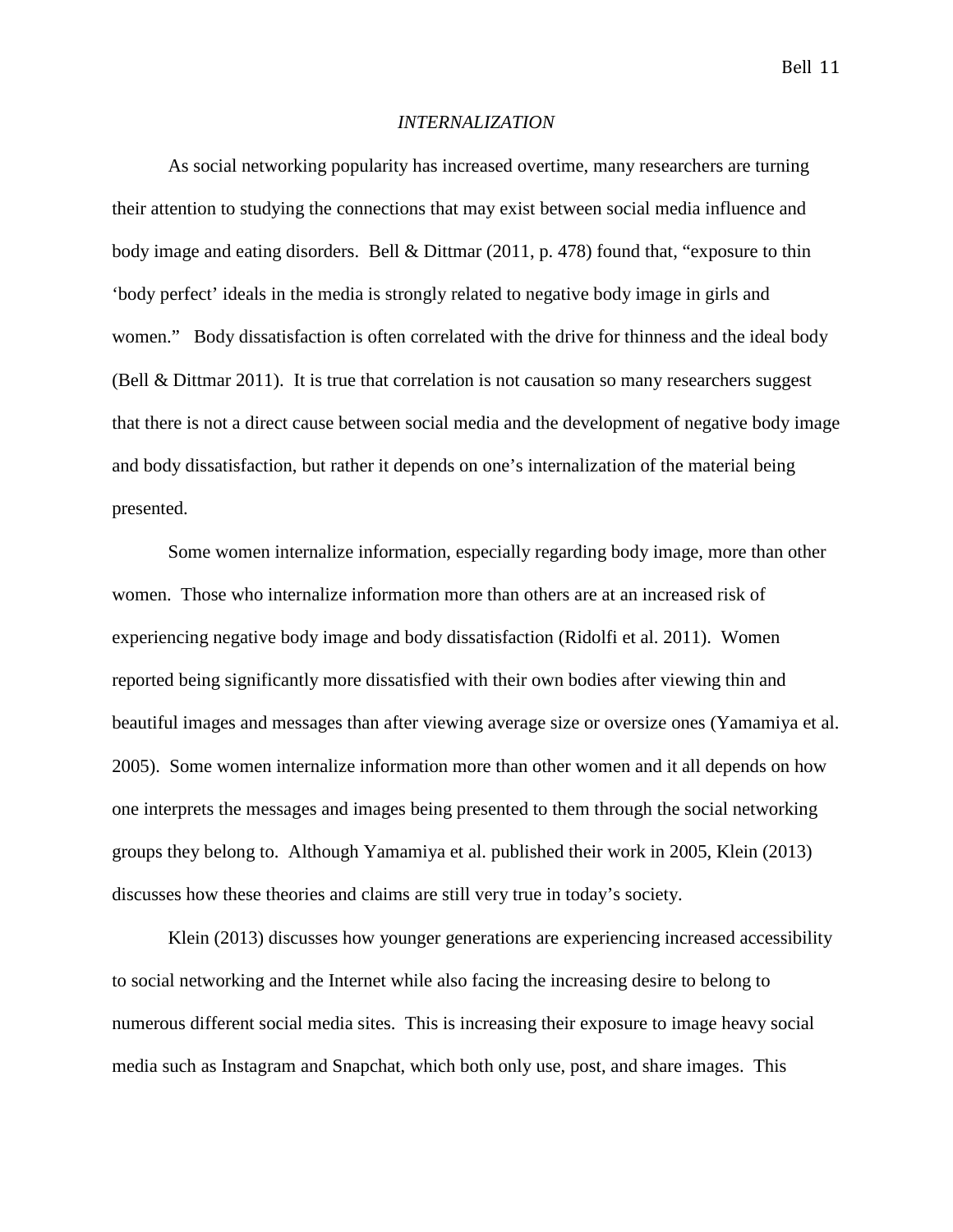creates networks that focus primarily on image and can contribute to the idea that women need to look like what they see in photos, especially of celebrities and popular figures. Many times images are photoshopped, airbrushed and altered to perfection, especially when they are of celebrities or for commercial use (Diller 2011). These images are promoting ideals based off of women that do not even exist in real life because their bodies are drastically altered through photoshop. Therefore women are receiving and internalizing false ideals based off of images that do not accurately represent realistic human bodies.

Another major aspect that contributes to internalization is demonstrated by social comparison theory. Individuals make social comparisons to others when they are searching for information about how their bodies compare in relation to the ideal body (Ridolfi et al. 2011). Ridolfi et al. (2011) describe how individuals make upward social comparisons to individuals who are viewed as superior, such as celebrities, as well as downward social comparisons to those who are viewed as being equal or lesser to the individual. Women are more likely than men to experience pressure from peers to attain the ideal body (Helfer & Warschburger 2013). This can lead women to have higher levels of internalization than others if their peers share the same beauty standards as them. Social comparison is significantly related to body dissatisfaction (Ridolfi et al. 2011).

Peer interaction plays a major role in body image and internalization, which can often be found in the form of social networking since this type of media allows for communication between numerous peer and social groups. A major part of social media and peer interaction that has been researched is the influence of positive and negative commenting. Social media allows individuals to comment and share posts with other users both in and outside of their social group.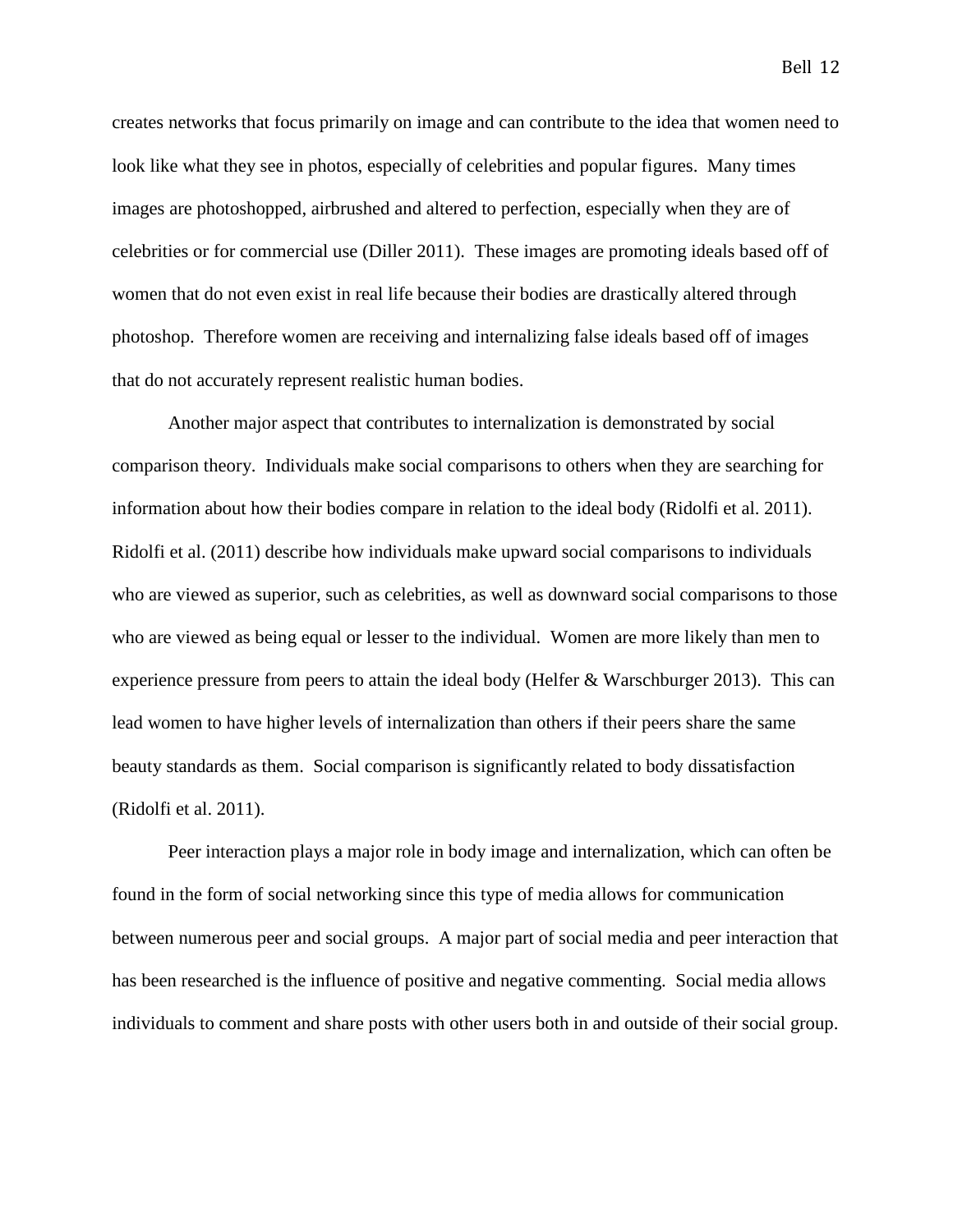This often allows users to leave negative comments on images and posts made by others. This kind of negativity is related to body dissatisfaction (Slater and Tiggemann 2014).

To avoid negativity, some social media users leave positive comments to try and create messages of positive body image. Many researchers have found that leaving positive comments causes the same levels of body dissatisfaction as leaving negative comments (Slater and Tiggemann 2014). Positive commenting in social media increases internalization and relates to body dissatisfaction because it brings attention to body image and makes one more conscious of their body (Slater and Tiggemann 2014). Commenting that someone looks 'hot' or looks 'thin' reinforces body standards set forth by the media. It causes users to look at their own bodies in relation to what social media promotes as being the ideal body. This can lead them to compare their own bodies to these ideals leading to feelings of body dissatisfaction, which they are then more likely to internalize since attention was brought to their body (Slater and Tiggemann 2014). These positive and negative comments play a role in what researchers call the tripartite influence model. This model includes the three groups that pressure women the most to have the 'ideal body' and reach the unattainable beauty standards.

### *TRIPARTITE INFLUENCE MODEL*

The pressures on women to attain the 'ideal body' typically come from three different groups, which researchers have named the tripartite influence model. The tripartite influence model proposes that, "perceived appearance pressures from family, friends, and the media (including direct comments about appearance and indirect messages through praise and promotion of an 'ideal' body shape) lead to body dissatisfaction" (Huxley et al. 2015, p. 337). This particular model focuses on female body dissatisfaction and pressures. As previously discussed, social media has a strong influence on internalization of negative body ideals and well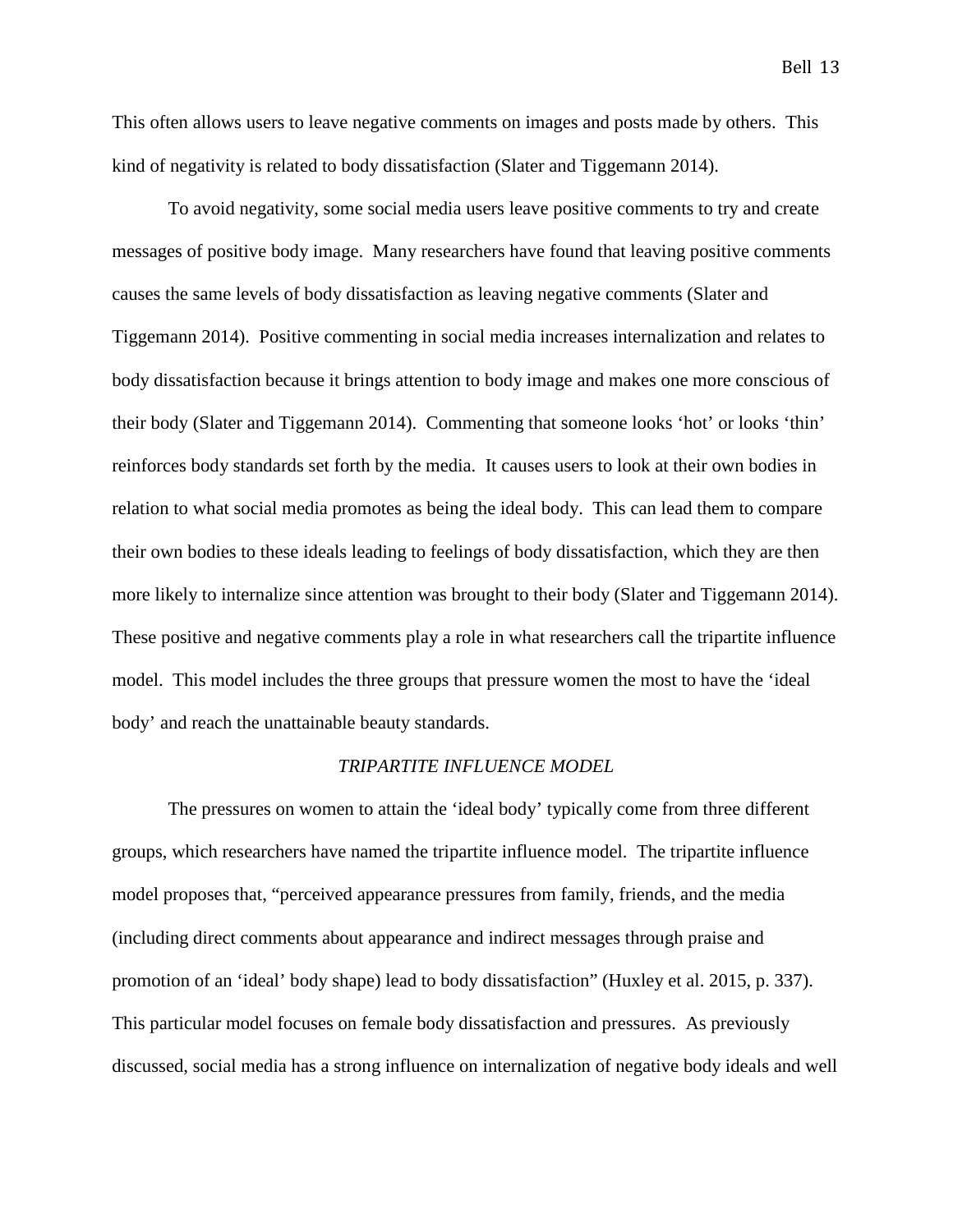as portraying unattainable beauty standards for women. These ideas of beauty and thinness are

where many family and friend influencers in the tripartite influence model get their idea of how women should look (Haworth-Hoeppner 2000 & Herrman 2013). Herrman (2013) found that present day families that work to prevent body image issues are actually doing the opposite by bringing attention to the female body and societal expectations. Therefore their preventative work is actually increasing awareness of one's own body and introducing the possibility of body image (Herrman 2013).

Many families have established thinness as a household norm and continue to do so today, therefore leading to the pressure of female family members to be more aware of their bodies (Haworth-Hoeppner 2000 & Herrman 2013). According to Haworth-Hoeppner (2000) and Herrman (2013), households that put greater emphasis on appearance and thinness cause female family members to have higher levels of internalization when it comes to negative body image and body dissatisfaction. This therefore leads them to have a greater risk of developing eating disorders and other health problems. Some households pay greater attention to weight and dieting, ideas that they get from the messages found in social media. This also leads to greater internalization of negative body image and higher risk of disordered eating, especially in women (Haworth-Hoeppner 2000). Haworth-Hoeppner (2000) also suggests that individuals embrace these attitudes towards beauty standards and internalize their messages as a way to mark their membership in the family. This internalization reinforces boundaries between the status of insider or outsider.

Friends are the second group of the tripartite influence model and often have similar impacts that family has on female members of these social groups. Friends that are constantly putting greater emphasis on body image and thinness are more likely to cause higher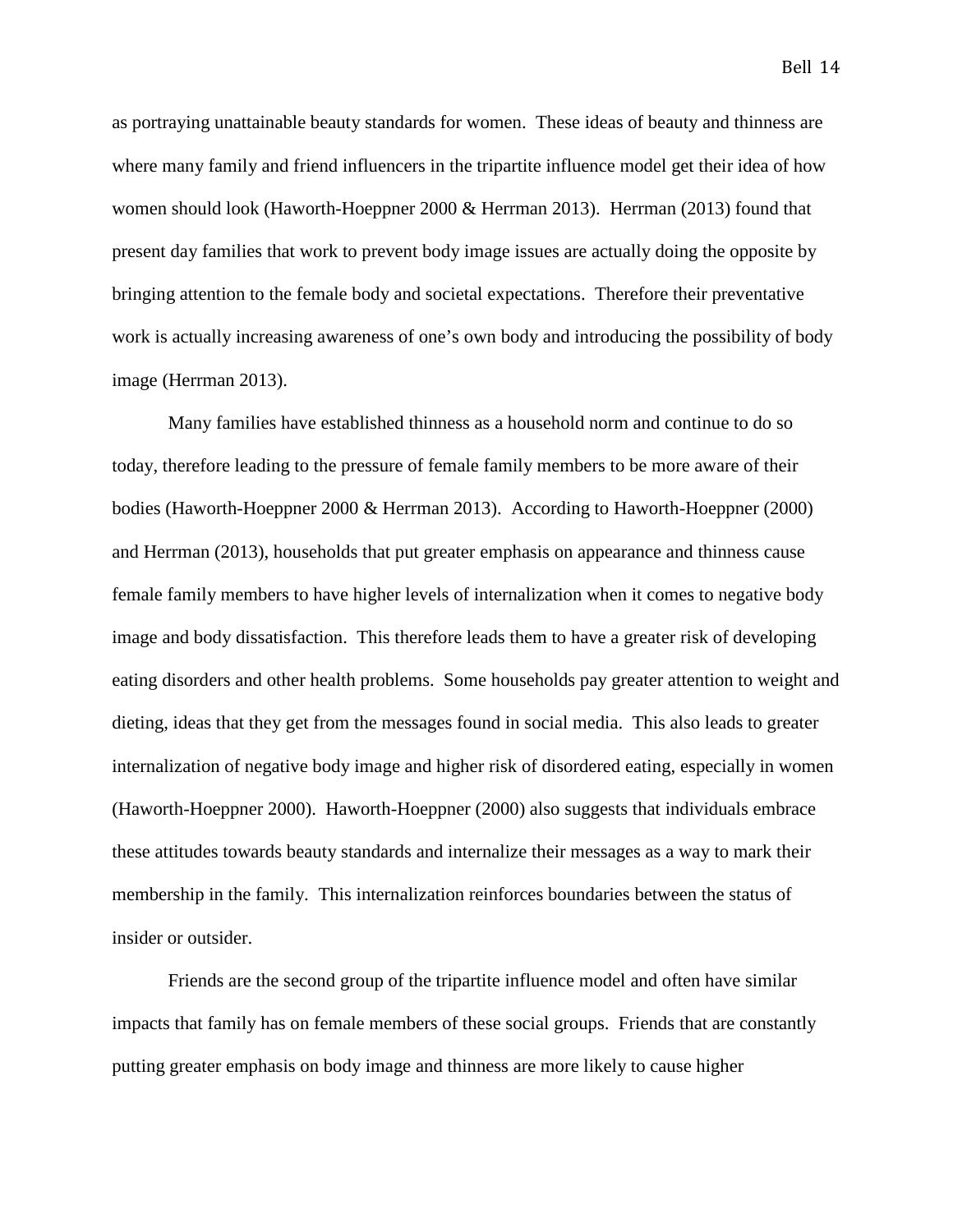internalization of these ideals in women than friends who pay less attention to these ideals (Haworth-Hoeppner 2000 & Herrman 2013). People are also more likely to interact with their friends on social media where these beauty ideals are most prominent and common (Ferguson et al. 2014). This adds to internalization of these negative beauty standards.

Friends play a vital role in the tripartite influence model because they introduce social comparison, which can add to the internalization of negative beauty standards. Social comparison occurs when individuals are constantly comparing themselves to others around them and often occurs within friend groups. If females are comparing themselves to others, especially friends, they are more likely to experience pressure to attain the ideal body if their weight is higher than what is deemed 'normal' or higher than those around them (Helfer & Warschbuger 2013). Although a great deal of women are aware that female body image portrayed through social media outlets are unrealistic and unattainable, they still repeatedly compare themselves to others on the basis of these beauty standards.

The third group in the tripartite influence model is media, which covers all of mass media but social media is becoming increasingly vital in this area (Huxley et al. 2015). As discussed previously, social media is becoming an increasingly popular outlet for individuals and is constantly promoting body and beauty standards that women in particular feel pressured to conform to even though such ideals are recognized as unattainable. The use of media, especially social media, in the tripartite influence model support the correlation between social media and body dissatisfaction and negative body image.

### *PRESSURE FROM MALES/ROMANTIC PARTNERS*

The tripartite influence model does not cover romantic partners but there is evidence to support that pressures from significant others can add to the internalization of negative body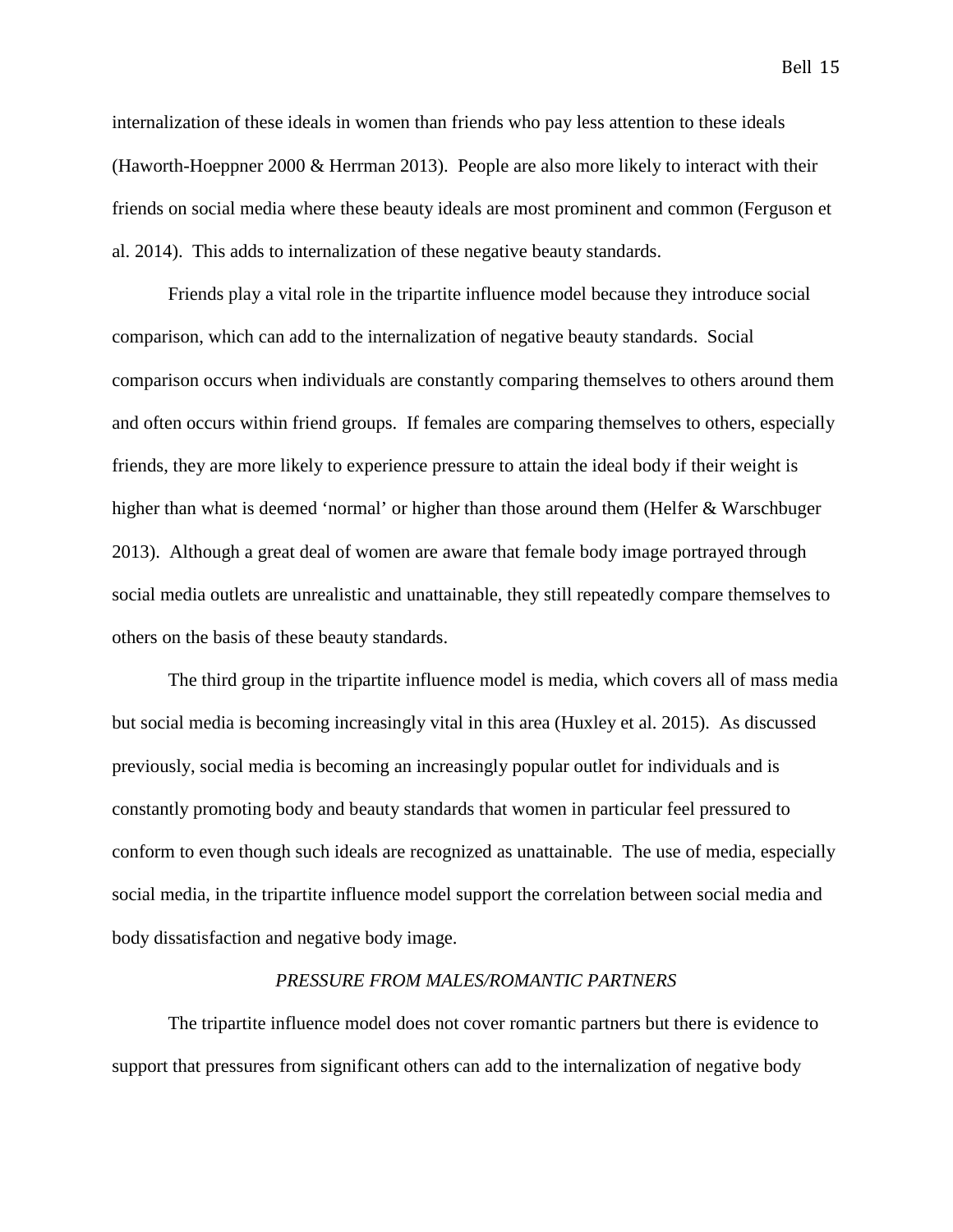image and body dissatisfaction. The media has created standards for the female body image that are not only unattainable but typically over sexualized (Johnson et al. 2015). Therefore females are often viewed by males as sexualized objects and are often subject to scrutiny when their bodies do not match the standards presented by the media (Johnson et al. 2015). Since social media is an interactive platform based on communication, it makes sending and upholding these sexualized standards about the female body possible therefore telling males what they should look for in females. Whether males serve as peers, friends, or romantic partners to these females, they often pressure them into thinking they need to attain the 'ideal' body therefore leading to increased risk of internalization of negative body image. Males often get the idea that females' bodies are supposed to fit these extreme standards while also being labeled as sexual (Johnson et al. 2015).

Women that identify as lesbian, bisexual, or non-heterosexual were also researched in terms of pressure regarding their body from their female romantic partners. Huxley et al. (2015) found that women that did not identify as heterosexual and had female romantic partners did not have as high internalization of negative body image than women with male romantic partners. These women were less vulnerable to the pressures of social media's 'ideal' body and reported being happier with their bodies than heterosexual women (Huxley et al. 2015). Researchers discussed how non-heterosexual women do not sexualize or objectify the female body like males often do, therefore leading to lesser levels of internalization among women of negative body image (Huxley et al. 2015).

### *IMAGES*

The amount image-centered social media usage has been increasing in number of users, importance, and popularity (Tiidenberg & Cruz 2015). Instagram and Snapchat are two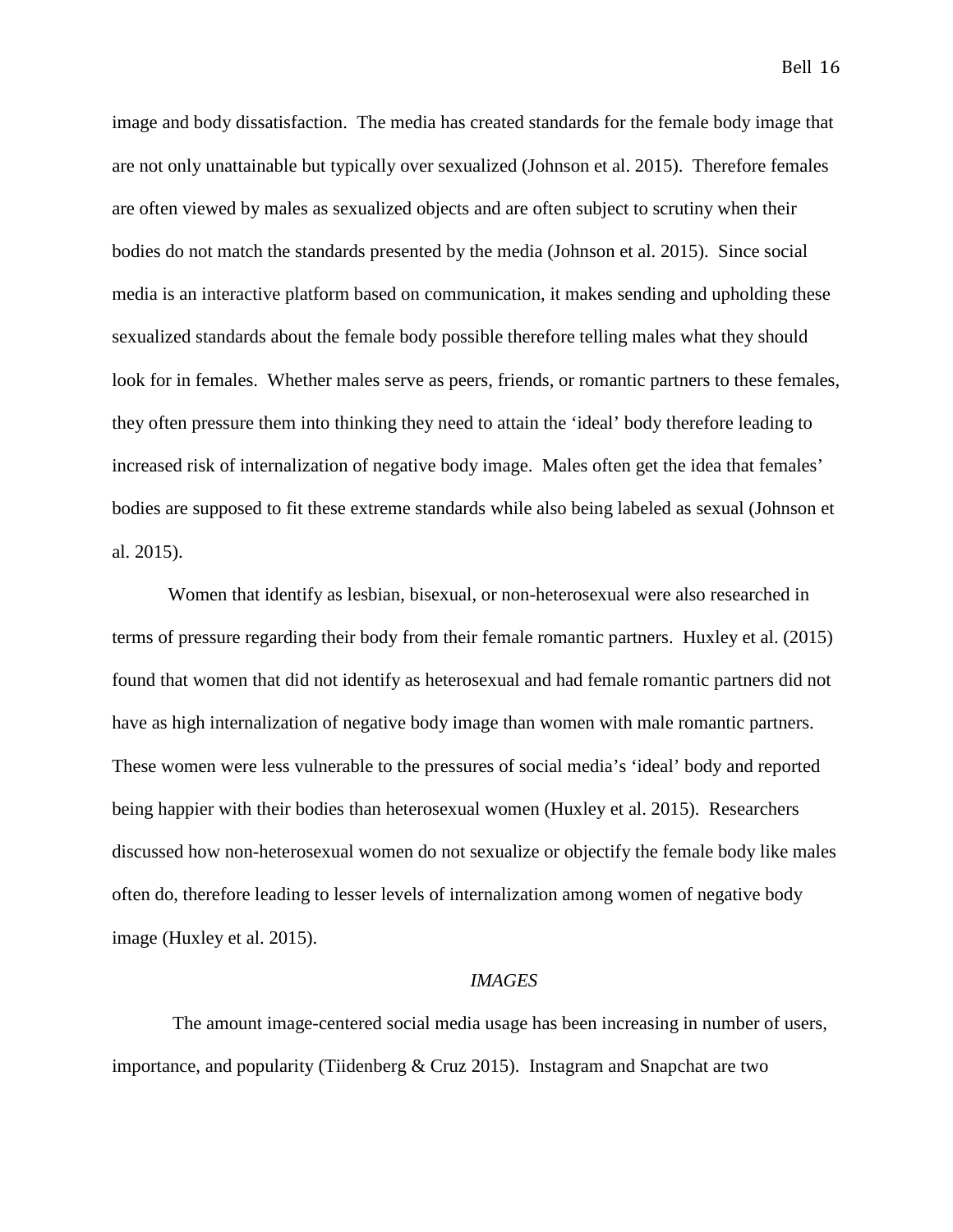examples of social media that solely rely on the posting, sharing, and use of images. These types of social networking sites increase the amount of messages being sent and communication that happens through images (Tiidenberg & Cruz 2015). Klein (2013) suggests the need for research that views the relationship between image heavy social networking sites and issues of body image, particularly in women since they spend more time on social media than men. Images play an important role in how we view ourselves and how we shape our world, as well as on our focus on body-normativity (Tiidenberg & Cruz 2015).

Social media has begun influencing body-normativity by suggesting that women should aim to have the 'ideal', flawless body that they see through their social networking connections. Posting images is one way for women to gain control over body-normativity and their sense of acceptance by the social media community (Tiidenberg  $& Cruz 2015$ ). The expectation of a woman's body is socially constructed mainly through images, especially ones on social media so there is this pressure for women to have to look a certain way. The way women are using images to take control of their bodies is through selfies (Tiidenberg & Cruz 2015). According to Tiidenberg and Cruz (2015, p. 2), selfies are defined as, "a self-portrait made in a reflective object or from arm's length." Essentially a selfie is when one takes a photo of themselves and it is near impossible to open up any social networking site without seeing numerous types of this image.

Women find control through selfies because they are able to manipulate the way their body looks in the photos they are posting to their social media sites. They are able to take photos at angles that make them look thinner, therefore causing them to fit the ideal body standard even though they may not look like it in real life. It is all about how others perceive them through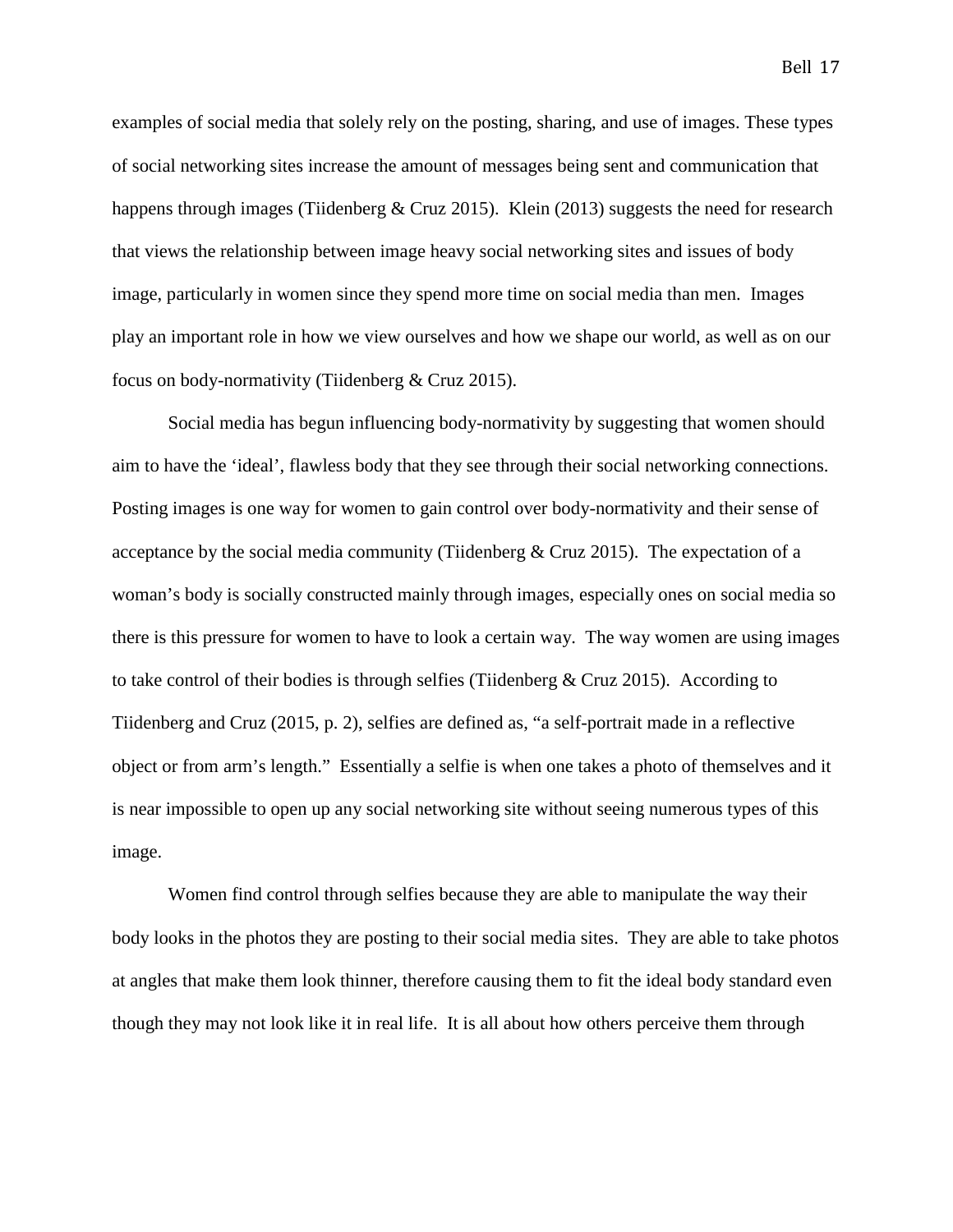social media so as long as they appear to fit the standards, they feel accepted by these particular communities (Tiidenberg & Cruz 2015).

Another aspect of control that women feel when posting selfies is that they are able to choose images that they feel best represent them or look most attractive in. When regular images are posted of people that they were not in control of, they often are very critical of the way they look in them. Science has helped prove why this occurs and why people do not initially like photos of themselves that are not selfies. Regular photos show how everyone else looks at a person but they are used to seeing the mirror image of themselves when looking at their reflection. These images do not portray the mirror image that people are used to seeing of themselves so they initially look different causing them to not like the picture (Tiidenberg  $\&$ Cruz 2015). When people view these images, they feel as though others will have the same reaction they do and feel as though they do not fit today's body standards. When someone takes a selfie, they are looking at their mirror image in the camera so they feel their most attractive and then are able to manipulate their bodies to seem as though they match the ideal body standards. This is one of the main reasons why selfies and image sharing have become such a popular aspect of social media (Tiidenberg & Cruz 2015).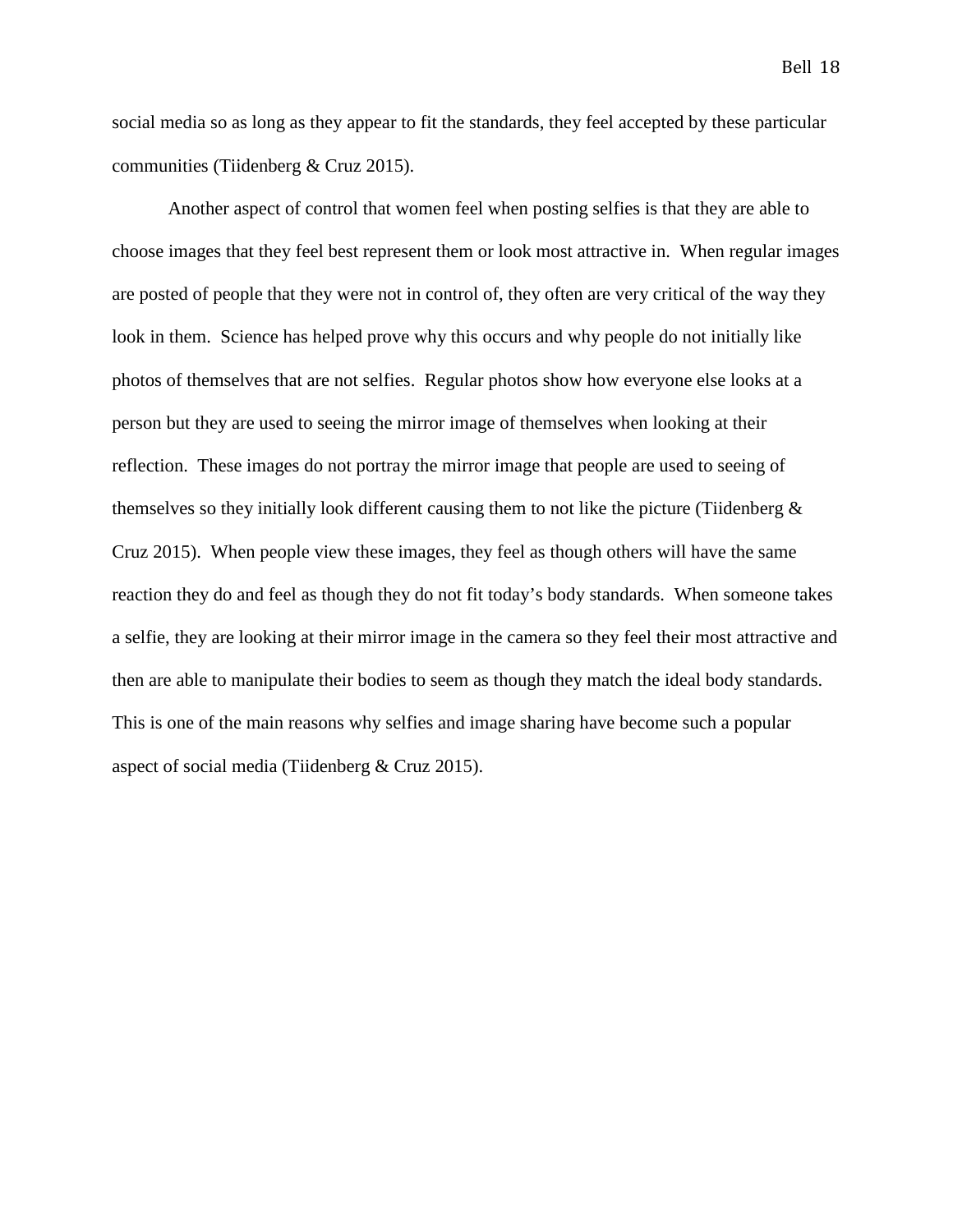### **METHODOLOGY**

The focus of this study was on female college students and their perception of both their own body image and society's take on body image in relation to social media. The purpose was to examine the effects that social media has on female body image. To conduct research on this topic, a survey was distributed to participants. The type of survey was a questionnaire containing 28 questions. There were 47 respondents to this survey. The population of respondents consisted of female college students from the sorority Phi Sigma Sigma at Bridgewater State University. Respondents were between the ages of 18-23 ranging from college freshmen to seniors. The survey analyzed social media usage, exposure to social media, and body image perception of female college students. It explored responses to the following research questions: Do respondents experience negative body image issues when exposed to social media? Do respondents feel pressure from social media to change their body or appearance? How do respondents view their own bodies in relation to what they see on social media? Do respondents believe social media plays a role in negative body image and body dissatisfaction? How aware are respondents of social media images and influences in their everyday lives? The main hypothesis of this research is: social media causes negative body image and body dissatisfaction among females.

### *Survey Design*

The survey consisted of 28 questions. Questions included multiple choice or require likert scale responses. The final question was short answer/open response asking about further thoughts or opinions about social media or body image. All questions were optional to answer and the entire survey was anonymous. Participation in this survey was also optional. The survey was sent to the IRB since there were human participants and received approval for distribution.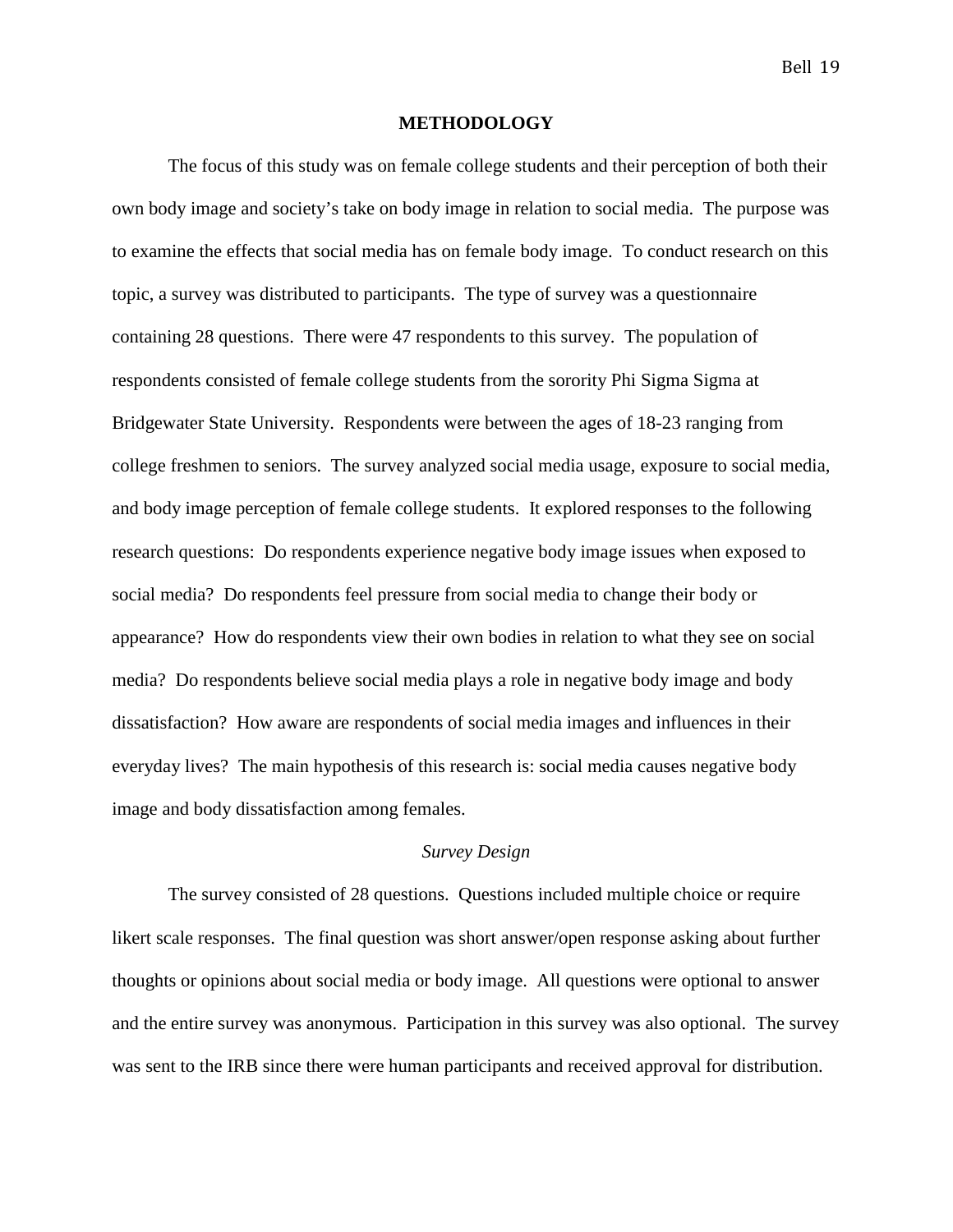No information provided by participants or question responses will reveal their identity. Questions cover information about the amount of social media exposure one experiences daily, how many social media sites one belongs to, thoughts on their own physical appearance and body image, and perceptions of the portrayed ideal female body. As part of the survey, participants viewed a video followed by social media and body image questions. This part of the survey aimed to focus on how much social media can affect one's own body image and how participants view their own bodies in relation to those seen in the media.

The survey was distributed electronically through Qualtrics, an online survey software. Qualtrics allows for electronic, online surveys to be distributed to the participating population. It collects data from surveys while allowing participation to remain completely anonymous. The data collected from survey responses will help provide information on how female body image is influenced by social media.

### *Limitations*

When conducting surveys, there are limitations and risks of error. Distribution of this survey was convenient and not difficult but it still faced limitations. The survey was distributed electronically through an online survey software, Qualtrics. Since distribution was electronic, there could have been errors or malfunctions. The software could have accidentally skipped questions or ended surveys early and unexpectedly. There could have been an issue with the software collecting and saving data. Since it was accessed online, it could have been accessed by someone who did not fit the criteria of a college-aged female therefore altering data or responses.

Working with human participants can also cause limitations. Participants may not have been completely honest when answering questions even though the survey was anonymous. They could have misinterpreted questions and answered them according to this error. They also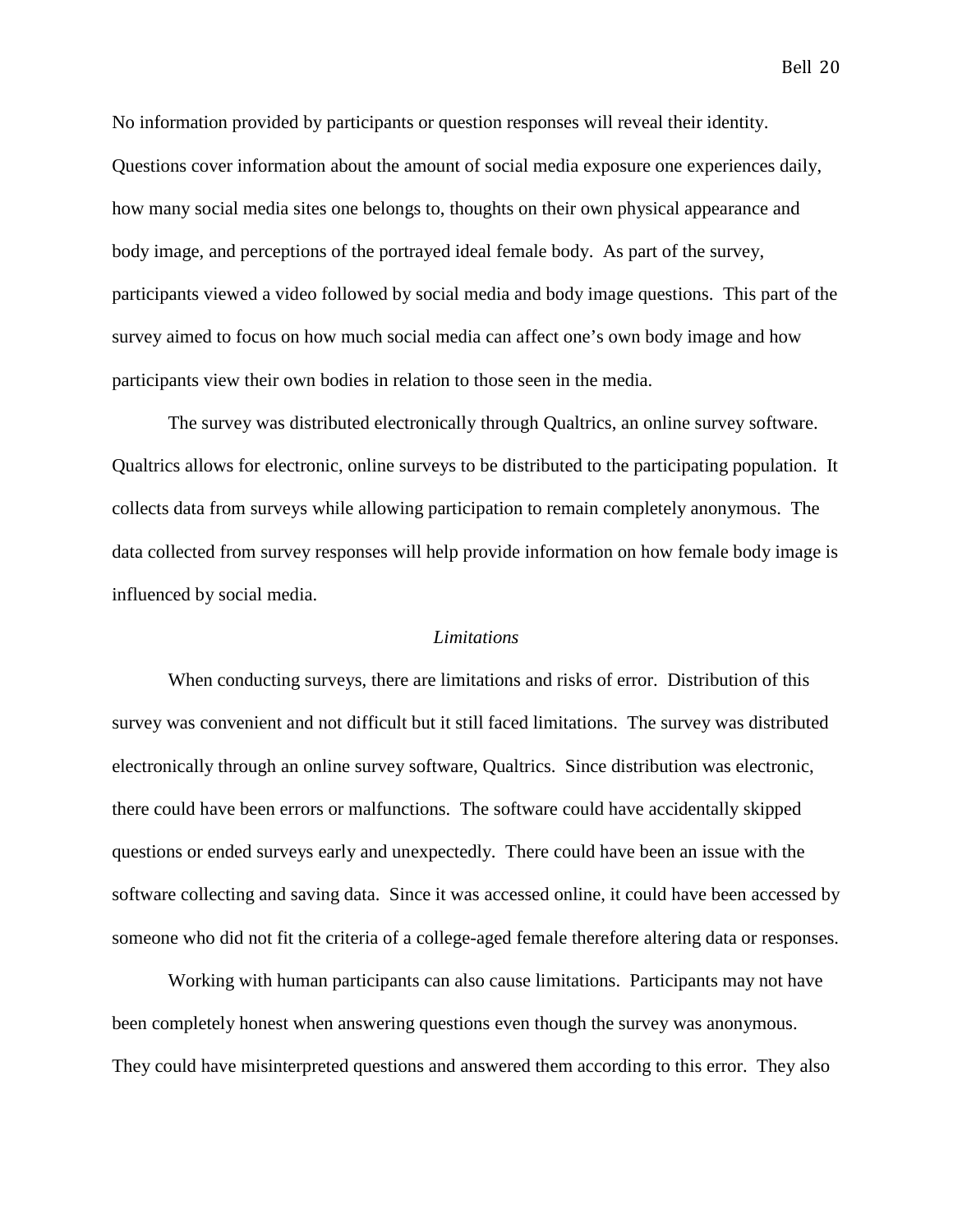could have misunderstood questions therefore leading to different answers that may not reflect their true thoughts or opinions.

There was also a small sample size of only 47 students covering a small demographic area. Having a larger sample size from numerous colleges instead of just one could offer better and more accurate results to represent female college students as a whole. Covering a larger age group, having more diversity, having multiple levels of education, and belonging to different universities could help add to the study and provide more data on female body image for different groups.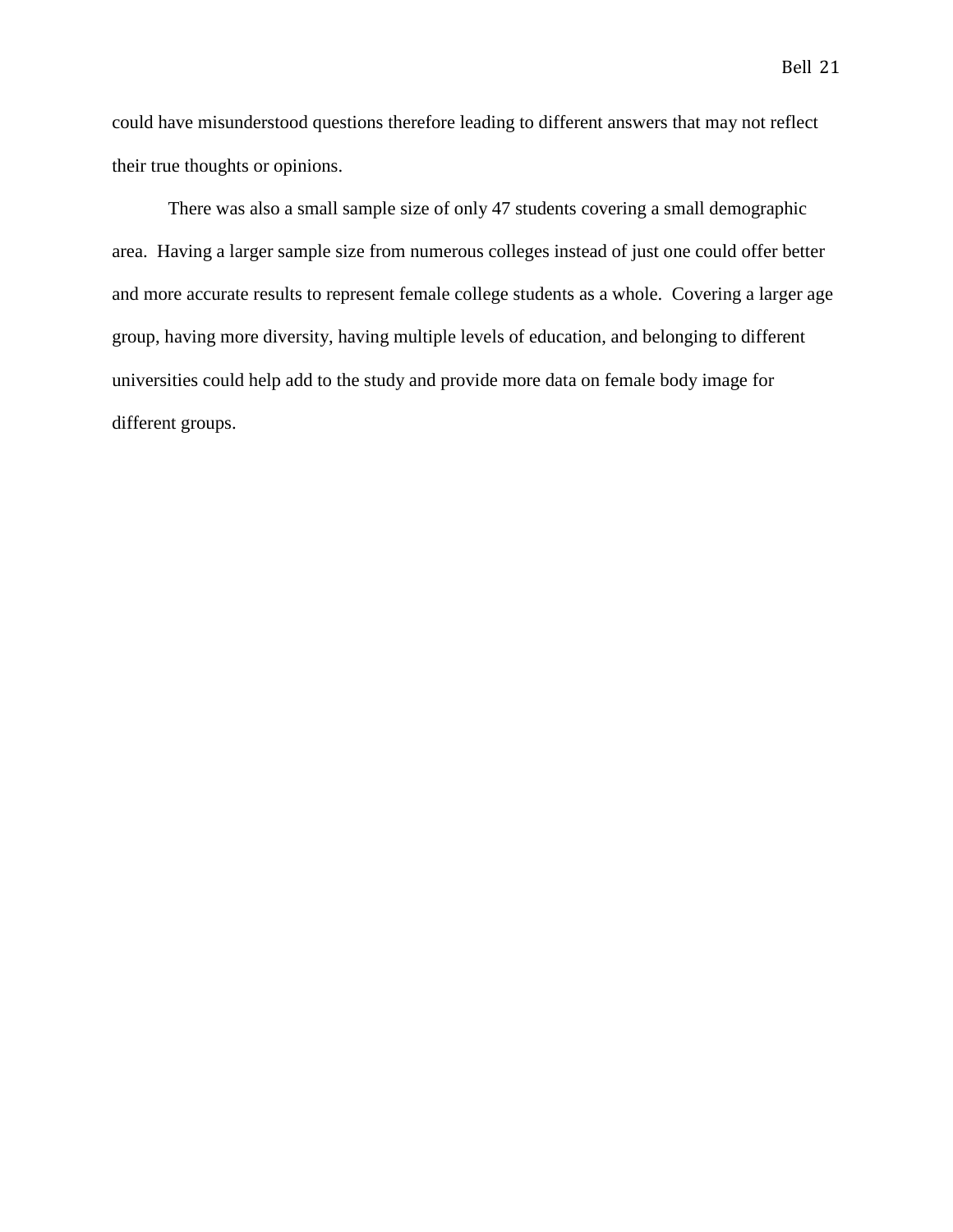### **RESULTS & ANALYSIS**

Overall, there were 47 participants who contributed to the study and responded to the survey. All 47 participants were female college students at Bridgewater State University from the Phi Sigma Sigma sorority. Their ages ranged from 18-23 and their level of education ranged from freshman to senior. The type of survey distributed was a questionnaire consisting of 28 questions in total. Questions varied in style and included multiple choice, likert scale questions, and fill in responses. The entire survey was anonymous and voluntary. The main focus of this survey was to assess participants' knowledge, awareness, and ideas on body image and social media. Many questions asked about their own personal social media usage as well as what they observed while visiting different social networking sites. Some of the main research questions that this survey helped to assess were: Do respondents feel pressure from social media to change their body or appearance? How do respondents view their own bodies in relation to what they see on social media? Do respondents experience negative body image when exposed to social media images and influences? How aware are respondents of social media images and influences in their everyday lives?

Of the 47 participants, 100 percent belonged to Facebook or some sort of other social networking site. When asked what social media site they used most often, 48 percent stated using Facebook the most while 46 percent stated Instagram. 83 percent of participants who had Facebook used it for personal use. Some participants included that the defined personal use as searching for entertaining or educational media. 100 percent of Facebook users identified using a photo of them for their profile picture. Of these Facebook users, 41 percent altered their image in some way. Alternation could include, cropping, adding filters, using photo shop, etc. 46 percent of participants claimed they feel pressure to retouch or improve their profile pictures on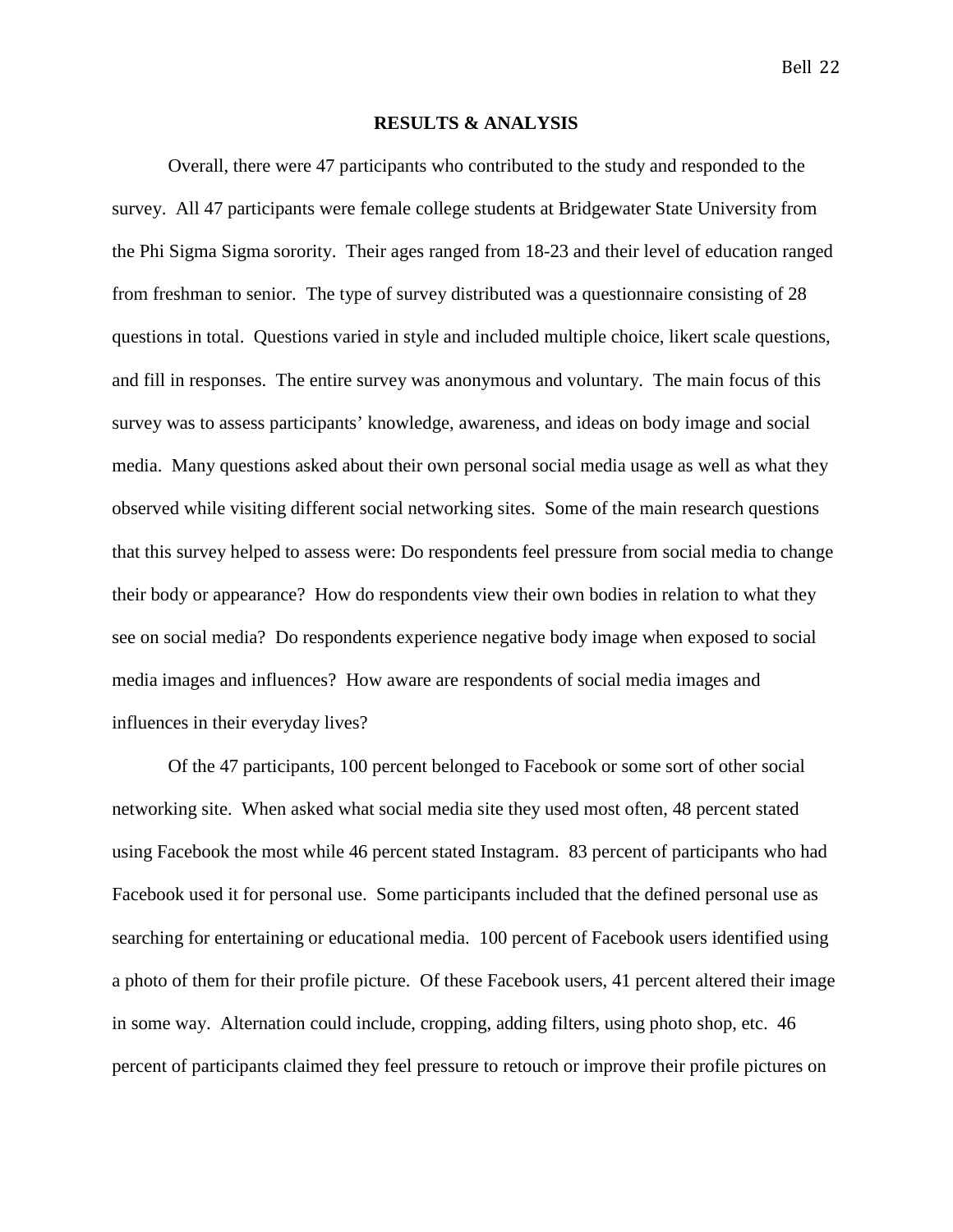their social media accounts. When asked about time spent on social media, 74 percent of participants checked their social media accounts several times a day to over two hours per day. 65 percent of participants also stated they spent time looking stuff up on the Internet several times a day to over two hours per day. The Internet can give someone access to numerous different kinds of material so there is a possibility that they are exposed to other types of media while searching the Internet. When asked about time spent watching television, only 32.5 percent stated they watched television on a TV set several times a day to over two hours per day and only 27.5 percent stated watching television on a computer several times a day to over two hours per day.

Participants were then asked about their knowledge of alteration and enhancement of images in commercial and social media. When asked about how much of media images were altered, respondents stated that they believed 91 percent were altered at least some to all of the time. 70 percent of participants stated that they were aware of these alterations and enhancements half to all of the time. They were then shown the Dove Campaign for Real Beauty video that shows the power of photo shop and how different a person can look from an original photo to the finished product. 63 percent of participants had already seen this video and were aware of the Dove Campaign for Real Beauty.

### *Evaluation of Research Questions*

RQ1: Do respondents feel pressure from social media to change their body or appearance?

In relation to their own appearances, 72.5 percent of participants stated that they compare their own appearance to social media images and 80 percent stated the compare their own appearance to friends' social media images. Of all 47 participants, 100 percent belonged to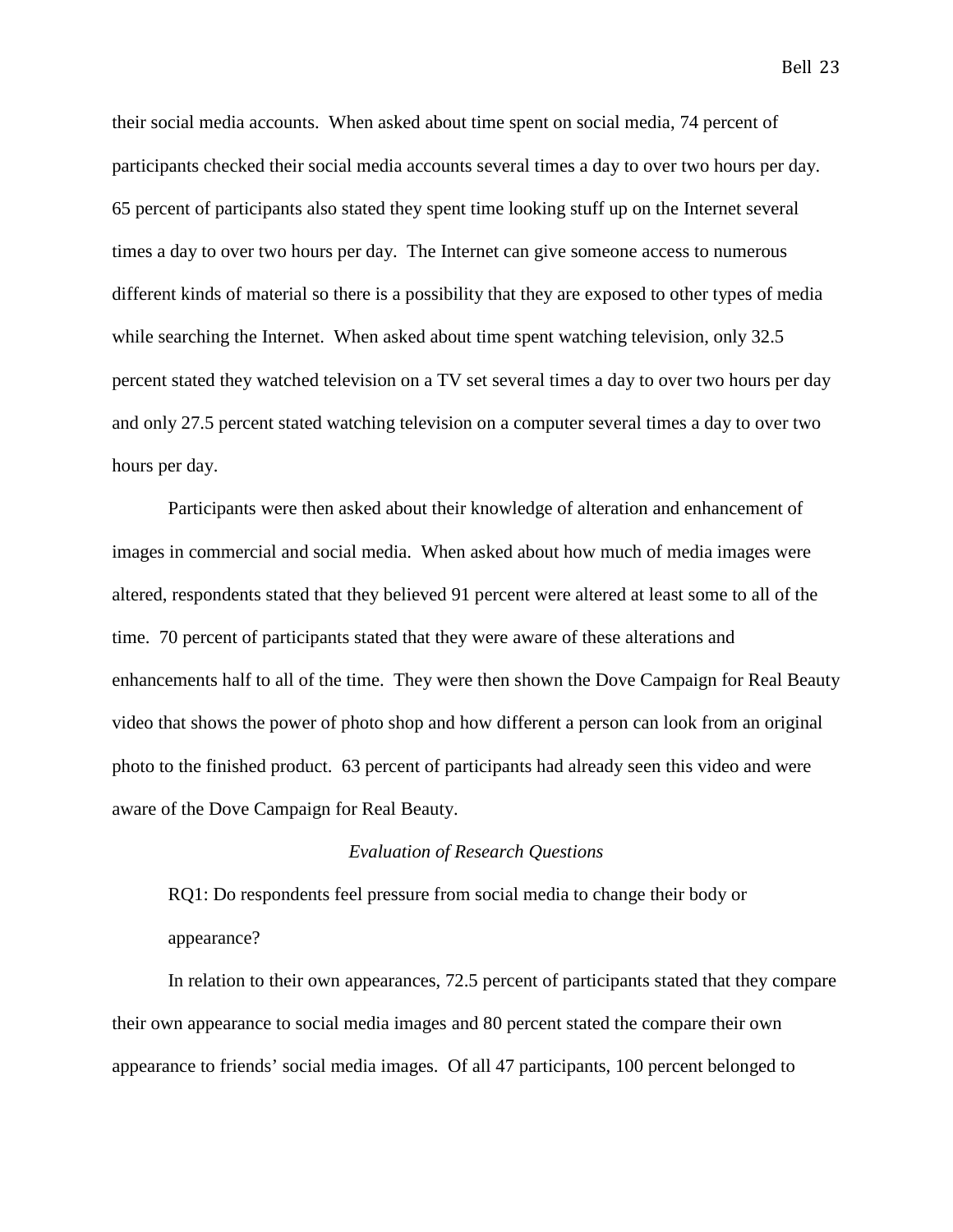Facebook or some other type of social media and 100 percent of them used a profile picture of themselves. 41 percent of participants altered their profile picture, such as photo shop, and 46 percent stated they felt pressured to alter their profile pictures on social media.

RQ2: How do respondents view their own bodies in relation to what they see on social media?

Respondents were asked about their own feelings towards their bodies. 44.7 percent were somewhat satisfied to completely satisfied with their physical appearance and 40.4% felt physically attractive. On average, participants were less satisfied with their body shape and less satisfied with their current weight. When asked to think about their looks, 47 percent of respondents felt the same about their looks while 36 percent felt worse. Therefore only 17 percent felt positively towards their bodies. Participants were then asked about their feelings about their looks in relation to others. 30 percent felt as though they looked the same as the average person and 38 percent felt as though they looked worse. After viewing images of beautiful and thin people, often found on social media, 75 percent stated they felt worse about themselves. 72.5 percent of participants stated they compare themselves to images of others 50 to 100 percent of the time. They also reported comparing themselves to their friends' social media images 80 percent of the time.

RQ3: Do respondents experience negative body image when exposed to social media images and influences?

Participants were asked about how they view their own bodies in relation to the images they see through social media and some of the influences they experience. 75 percent of participants stated that they felt worse about themselves when looking at images of beautiful and thin people on social media.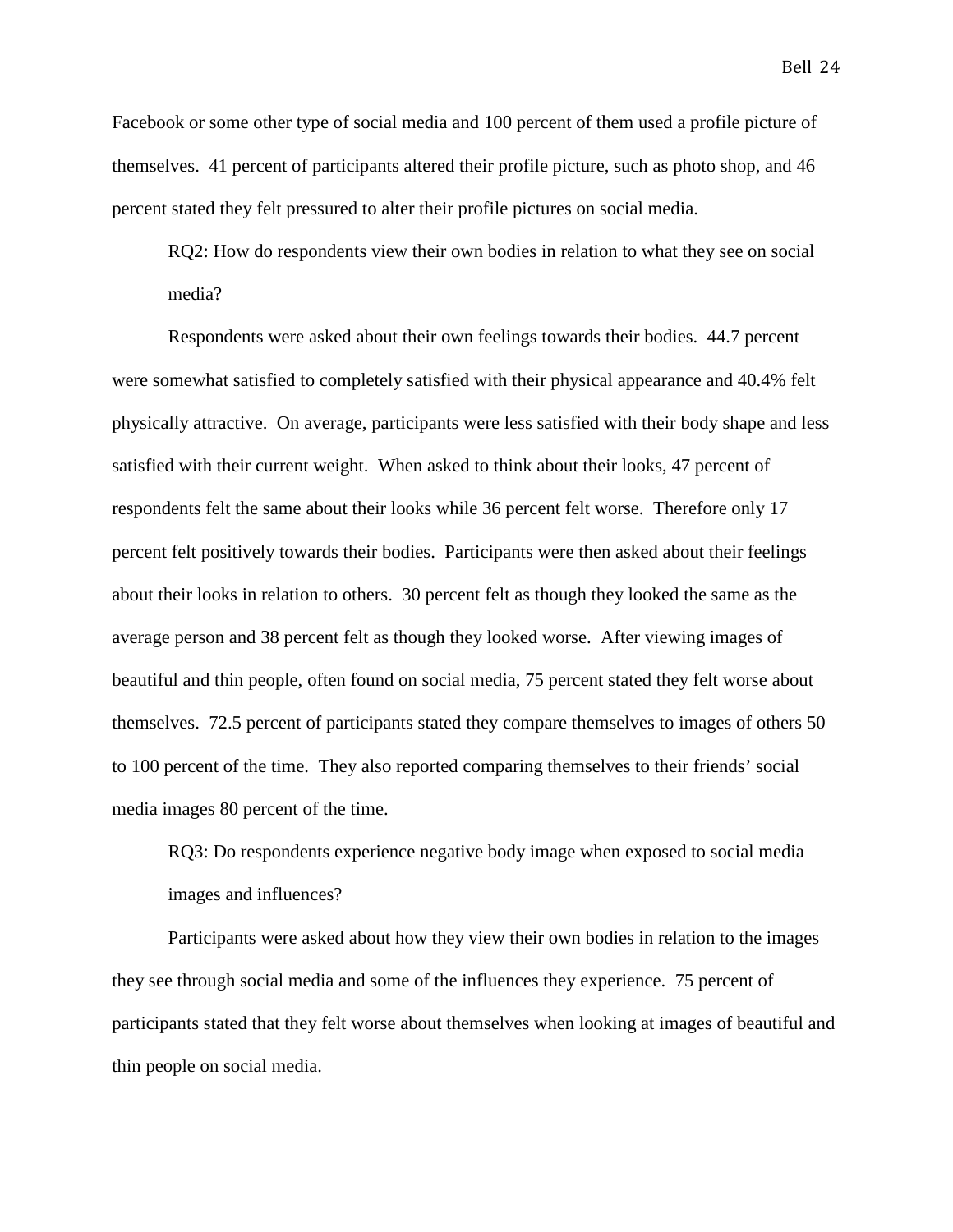RQ4: How aware are respondents of social media images and influences in their everyday lives?

When asked if they consider themselves aware and informed of media influences, 77.5 percent of participants claimed they were somewhat informed to very informed. Participants were then asked about what they were most interested in when looking at social media images of others to get an idea of what types of influence social media could have on them. 67.5 percent were interested in the clothes they were wearing, 80 percent were interested in their hair, 75 percent looked at how fit the person was, 70 percent looked at the person's body shape, 90 percent were interested in their look and style, and 87.5 percent looked at the person's attractiveness.

### *Evaluation of Hypothesis*

H1: Social media causes negative body image and body dissatisfaction among females.

The hypothesis was supported by some the results of this survey but there is not enough evidence from just this survey to prove the hypothesis correct or to reject it. 74 percent of participants are on social media several times a day to over two hours per day while 100 percent of them belong to Facebook or some other social networking site. 100 percent of them used an image of themselves for their profile picture with 46 percent feeling pressured to alter the image and 41 percent actually altering it before posting it to their profile. 75 percent of participants stated that they felt worse about themselves when viewing images of beautiful and thin people in the media. These images of beautiful and then people match the beauty standards set by society and that are often portrayed in images and posts on social media. Although results show that participants feel worse about themselves after being exposed to these beauty standards through social media, there is not a main reason why they are feeling this way. Therefore the hypothesis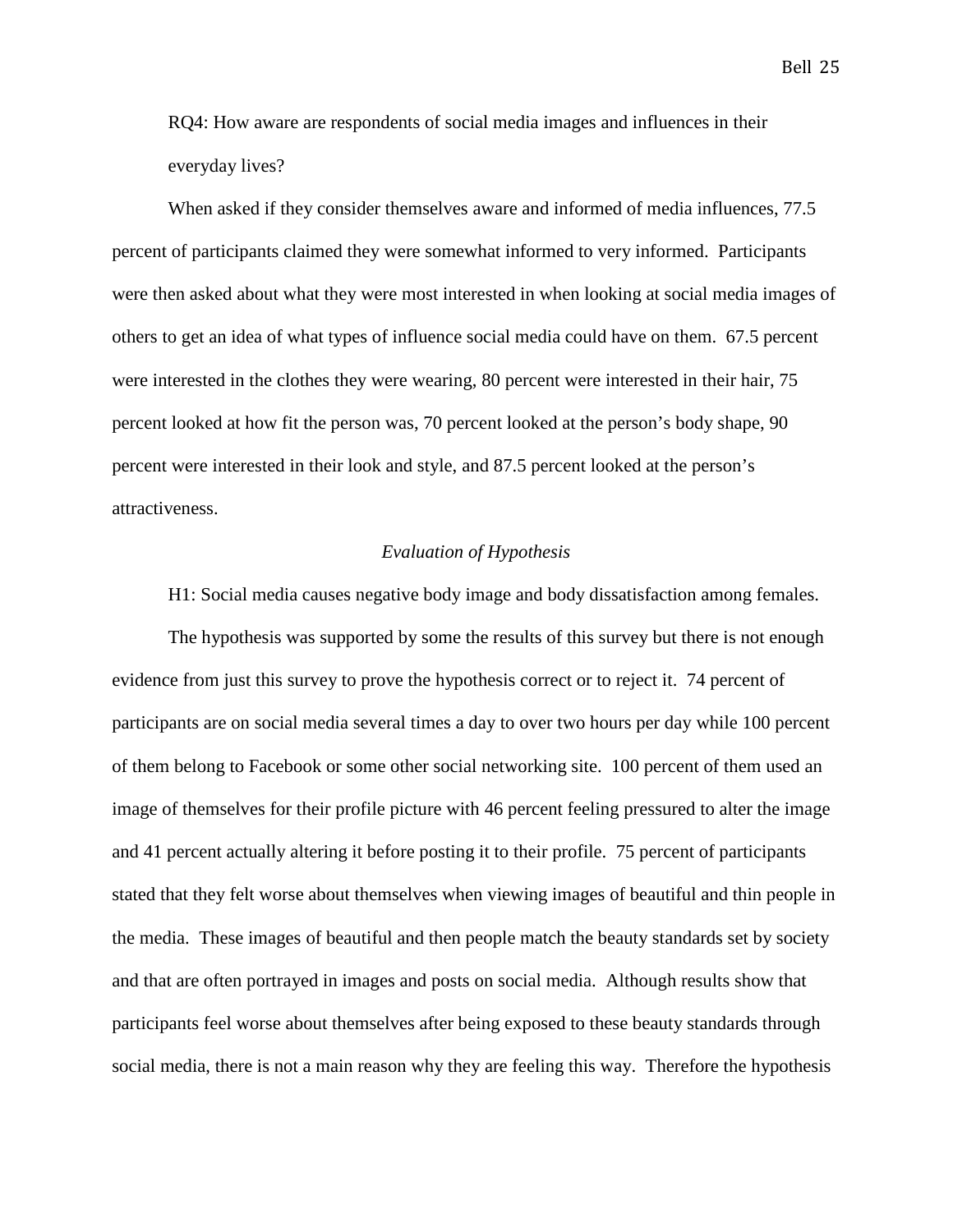cannot be accepted just on the results of the survey and would need additional evidence as to what causes participants to experience this negative body image and body dissatisfaction due to social media usage.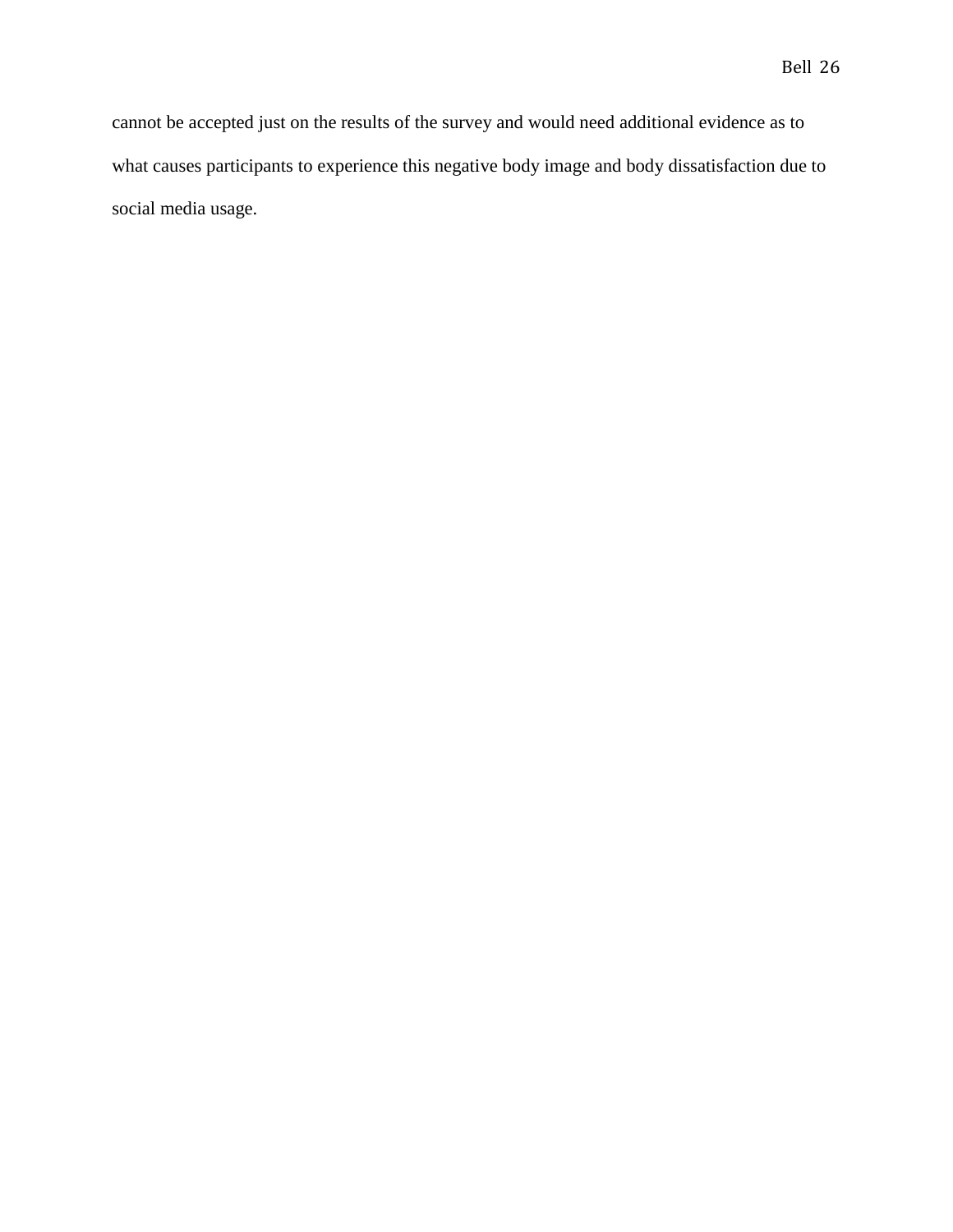### **DISCUSSION**

Social media has grown in popularity since it was first introduced to society, which has interested researchers in further studying the influences that social media can have on different populations and society as a whole (Klein 2013). Survey responses showed that participants were more likely to spend their time on social media sites than seek out other media, such as television. They were spending significantly more time on social networking sites than they were spending on watching television. This shows how there has been a shift in what types of media are popular within society. There has also been an increase in the number of reported eating disorders, particularly among women. Researchers have noticed that both increases in social media usage and eating disorders have occurred around similar time, which naturally raises the question of whether or not these two are related in any way (Klein 2013). Society has put such a great deal of pressure and emphasis on the female body with beauty standards that suggest impossible thinness and flawless bodies. Throughout this study, there was a strong interest in how social media influenced women's body image and whether it caused them to experience negative body image and body dissatisfaction. With negative body image and body dissatisfaction being major risk factors for eating disorders, it is understandable why researchers have begun focusing on different social influencers such as social media (Ridoli et al. 2011).

There were numerous results from the survey that matched current research found through the literature review and proved to be significant pieces of evidence towards supporting that social media and negative body image could be related to one another. Women were often critical of their own bodies when comparing them to others' or those seen on social media. The majority of respondents to the survey stated that they were in some way dissatisfied with numerous aspects of their bodies. These included, their body shape, weight, physical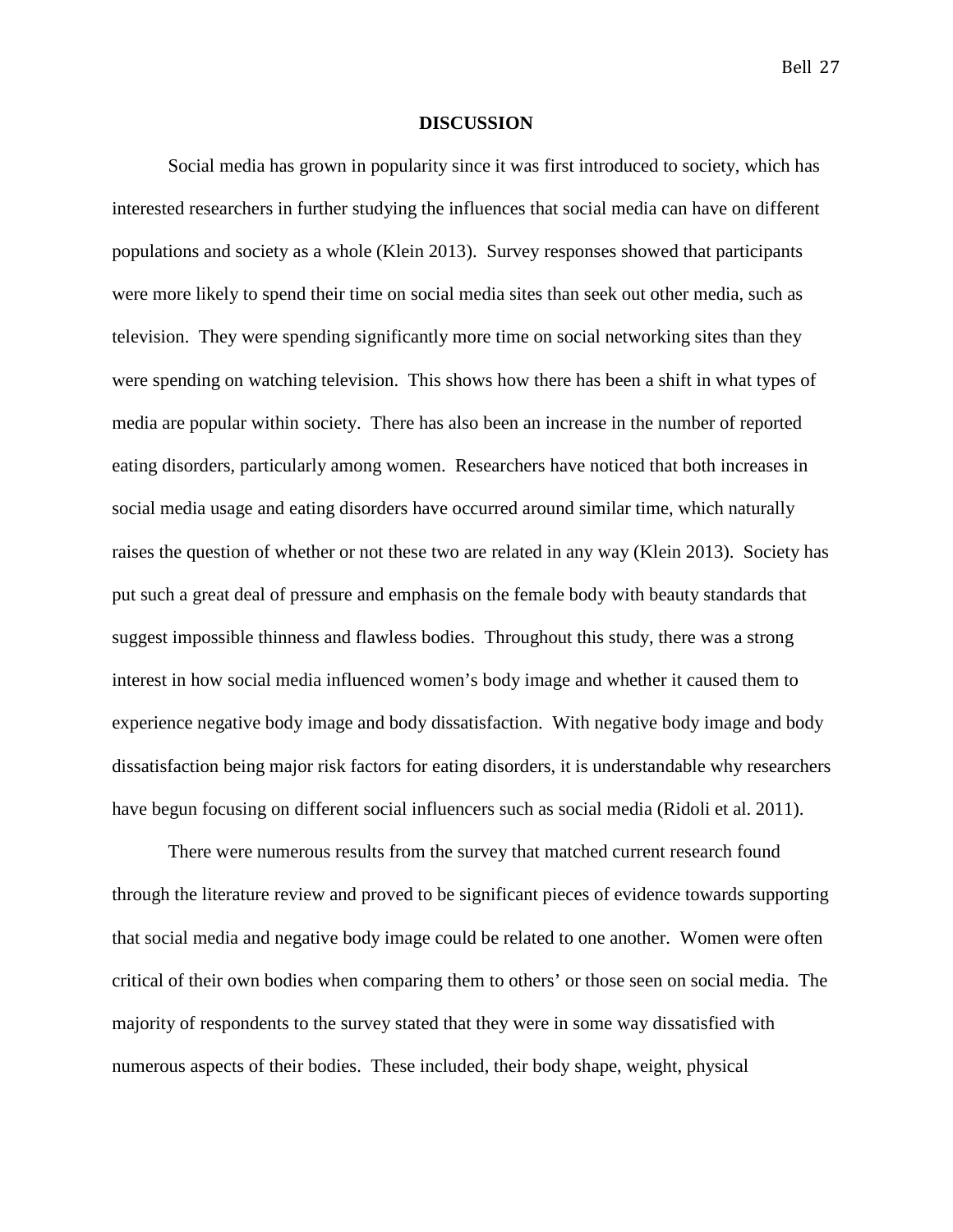Bell 28

attractiveness and overall physical appearance. They were more likely to feel worse about their own looks than they were to feel positively about them. When asked questions referring to their physical appearance, respondents were more likely to state negative feelings about their appearance.

Women were also faced with numerous different influences that are constantly telling them how their bodies should look. 46 percent of respondents felt pressure to alter images of themselves on social media, particularly their profile picture and 41 percent actually ended up altering them in some way. Alterations include photo shop, adding filters, cropping photos, etc. This is a way to feel as though one is close to the beauty standards set forth by society. Being able to alter one's images gives control over what is being posted to social media and how others might interpret those images. This could be why selfies have become a popular type of image found on social media. People are able to manipulate their bodies to further conform to beauty standards, as well as alter the image using photo shop or other methods before sharing that image with the public. Respondents definitely stated feeling pressure to alter images so a good follow up question that could have provided more information from the survey would be to ask where they feel this pressure is coming from. It could possibly be related to the tripartite model or other types of influences or social pressures.

The survey also supported the social comparison theory. Almost two thirds of respondents stated they compared themselves to what they saw in the media, which most likely included images portraying the unattainable beauty standards in society. 80 percent stated that they compare themselves to their friends and their friends' images, which supports the social comparison theory in relation to comparing oneself to peers.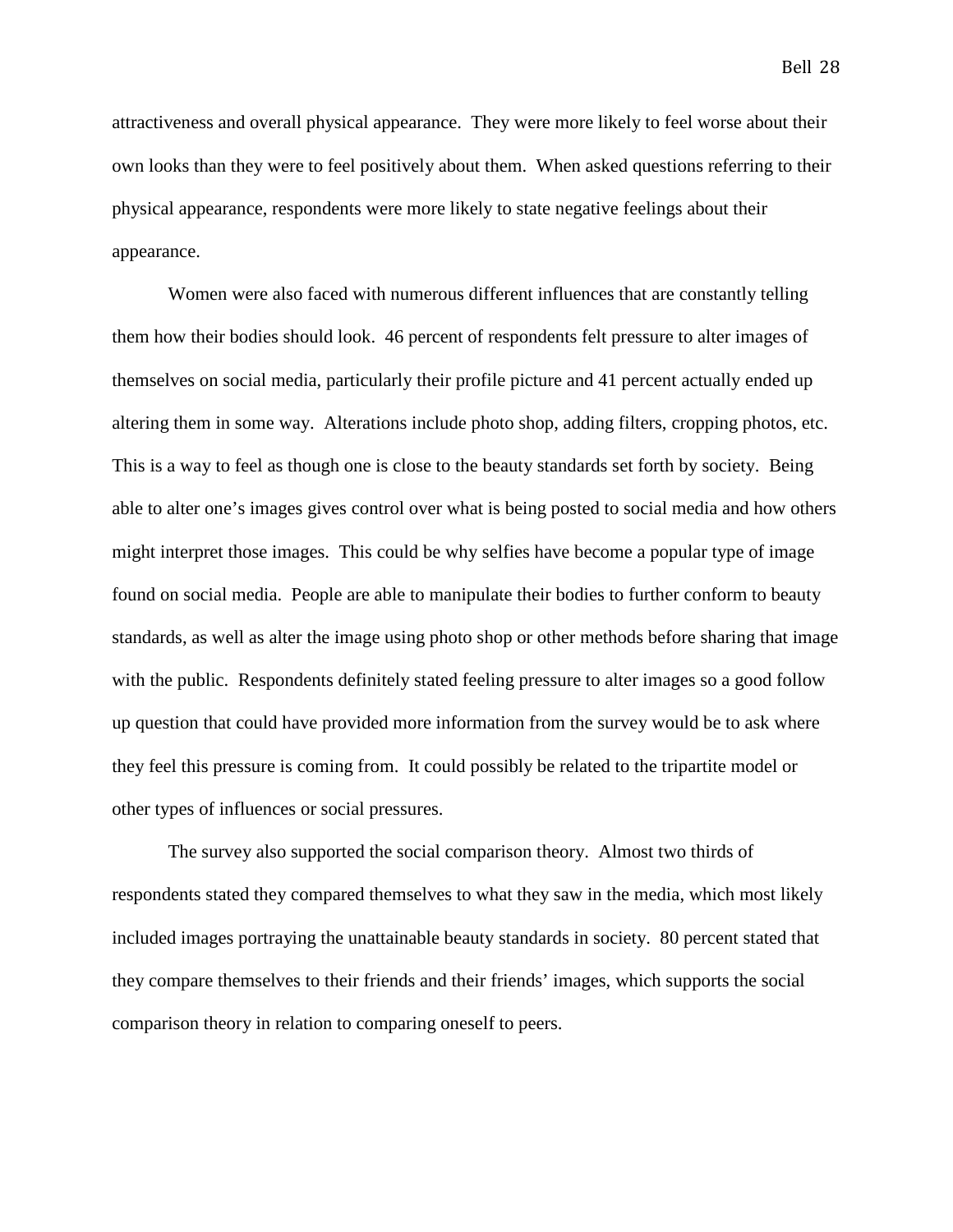When asked about what they were most interested in looking at when viewing images found on social media, participants were more likely to state that they were interested in some aspect of physical appearance. This included looking at clothes, hair, makeup, body shape, attractiveness, and how fit the person's body was in the image. These females were more likely to focus on physical features when viewing social media images, which could in lead them to compare their own physical features to these images.

Participants identified numerous physical features and attributes that they noticed in social media images and the majority of them stated that they knew these images were altered in some way and were aware of the influences these images could have. Even though they were aware that many social media images portrayed unattainable beauty standards, they still felt pressured to try and look like those images even if it meant altering their own images to closer represent what they saw in media images.

The survey alone was not enough to prove the hypothesis to be true but it did support many of the research questions that were being analyzed. Participants felt pressure from social media and they felt pressure to conform to the beauty standards set forth by society. It was not clear exactly how they were being pressured or what influenced them to feel this way. For future research, there should definitely be more follow up questions included in this survey to better figure out where the sources of pressure and influence came from that participants were feeling. If such pressure came from family, males, and media then it would have supported the tripartite influence model. If it came from high levels of internalization, then it would have supported the research in the literature review that stated that people with higher internalization are more likely to feel the need to meet societal beauty standards. Since research in the literature review section proved that social media does not directly cause negative body image and body dissatisfaction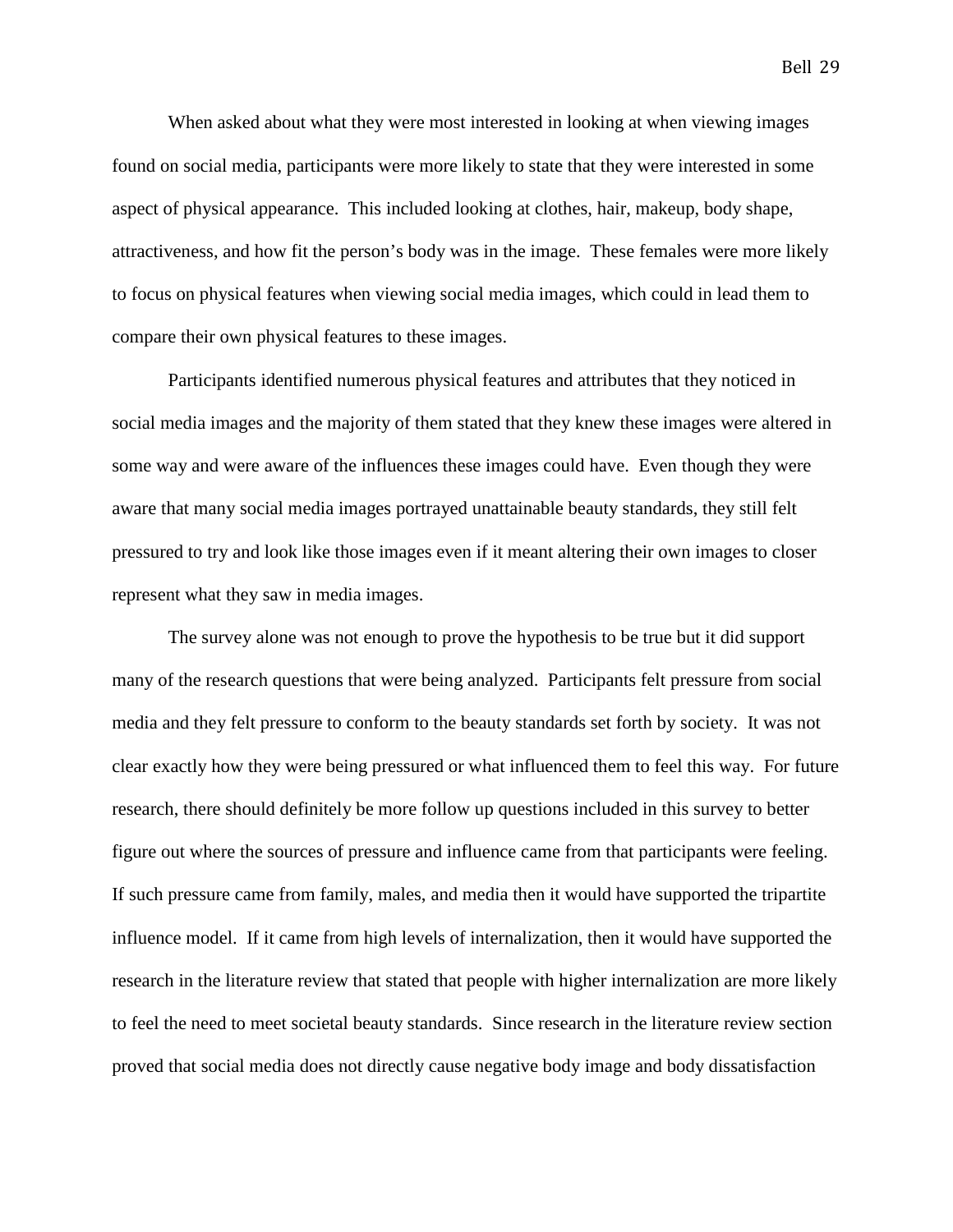but rather it depends on one's own level of internalization of the messages being sent by social

media, the hypothesis is therefore proven to be false.

### *Future Research/Recommendations*

For future research, more questions should be added to the survey that cover where participants feel pressure and influence are coming from. The survey proved that participants did feel pressure to meet beauty standards but did not discover where those pressures were coming from. Additional research and questions would have provided a better opportunity to figure out whether pressure was coming directly from social media influences and messages or if it was more dependent on one's own internalization of information. The survey alone was not enough to prove or disprove the hypothesis so if more information is gathered from the survey in the future, there will be a better chance at finding the hypothesis to be true or false.

There are also other topics that should be explored in future research on the relationship between social media and body image. Prieler and Choi (2014) strongly suggest wider age ranges when researching female body image and social media. A great deal of this type of research only focuses on adolescent females and young adults instead of including older age groups as well. 60 percent of people aged 50-64 and 79 percent of people aged 30-49 are Facebook users but these groups are often left out of social media and body image research (Prieler & Choi 2014). There are many older women that are dissatisfied with their bodies especially in a culture that focuses on youthfulness and thinness, and the desire to lose weight is prevalent across all female age groups (Prieler and Choi 2014). Therefore including a wider age range could produce more results on the relationship between social media and negative body image and body dissatisfaction.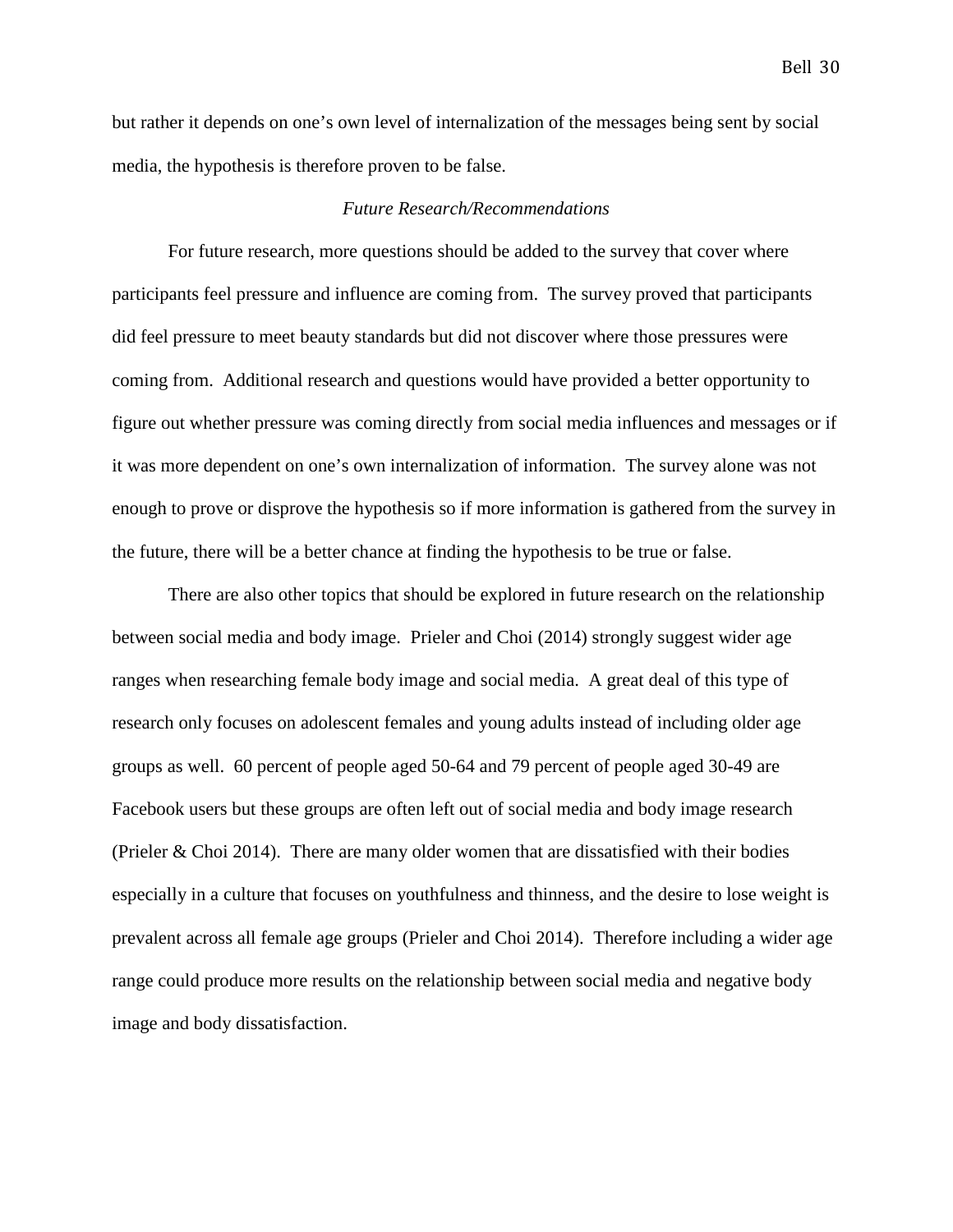Prieler and Choi (2014), as well as Williams and Ricciardelli (2014), suggest future research on how to prevent social media influences from negatively impacting populations in the first place. Factors that could protect young people from internalizing the beauty ideals commonly found on social media should be further researched to try and avoid any potential problems from developing (Williams & Ricciardelli 2014). There is a great deal of research being done on the effects social media can have on individuals but there is a lack of research on how these effects can be prevented and avoided (Prieler & Choi 2014). It is suggested that researchers should cover this topic in future research to get a better understanding of where different influences are developing and how they can be prevented.

Strong suggestions for future research also focus on males and racial/ethnic groups. Perloff (2014) suggests that these two types of groups are often underrepresented in this type of research because white females tend to be the primary focus. There is a body ideal that society pressures men to attain, which includes thinness, leanness, strong muscularity, and height (Perloff 2014). There have been numerous males that have reported dissatisfaction with their bodies and pressure to reach societal body ideals (Perloff 2014). Different racial and ethnic groups are also not often included in such research and it has been suggested that they be viewed in future research projects. Social media can now reach numerous populations that were once immune to Western-style body image ideals, which can then possibly create body image issues and body dissatisfaction in these other cultures (Perloff 2014). The Westernized body ideals mainly focus on white females so there is not much research yet on how other races and ethnicities are influenced by these ideals (Perloff 2014). Future research on all of these topics could potentially lead to a clearer explanation and understanding of the relationship between body image and social media.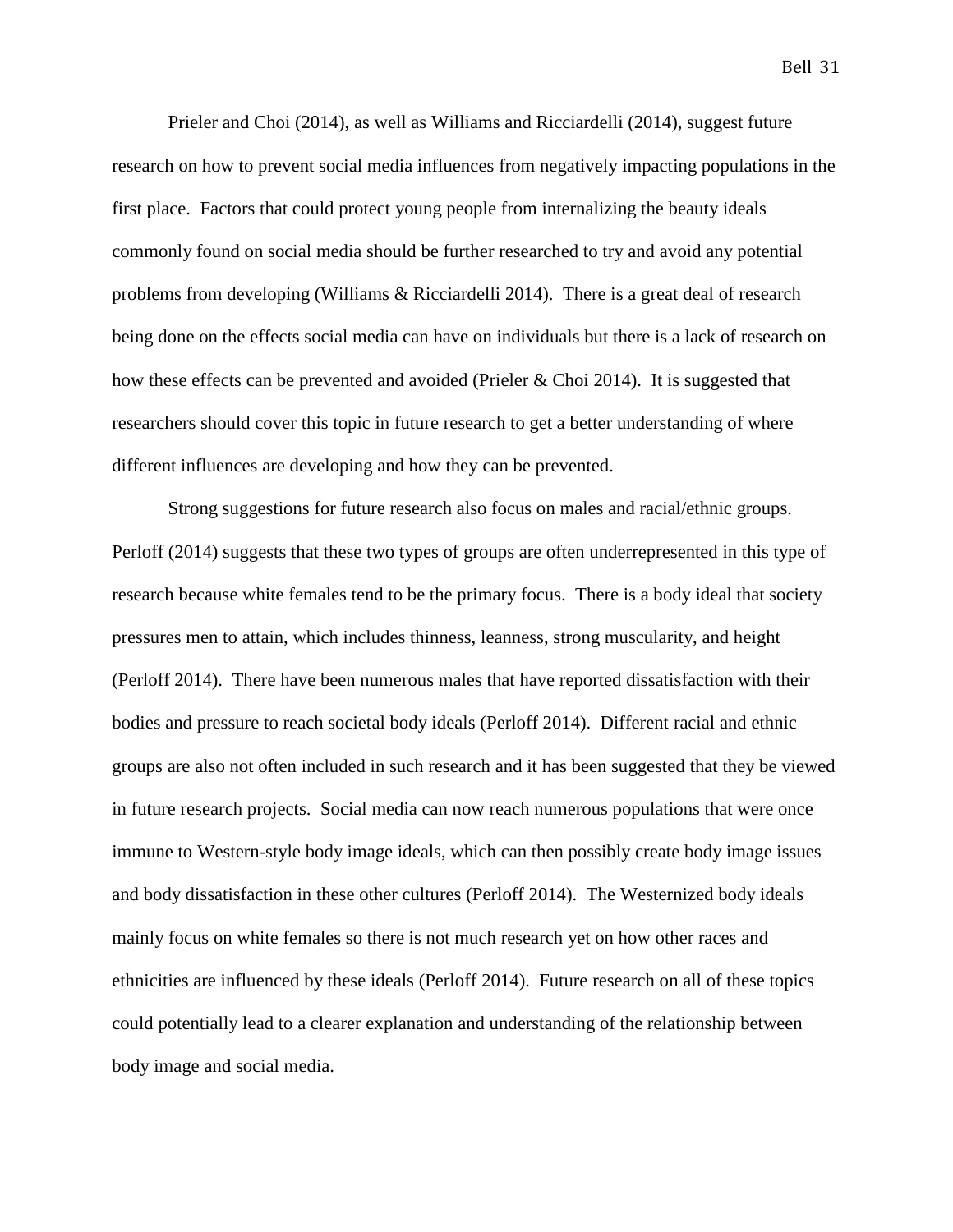### **CONCLUSION**

Social media is becoming an extremely popular outlet for individuals and key resource for modern day communication. It also allows for continuous access and exposure to numerous different types of media such as television, magazines, advertisements, celebrities, etc. Many companies that fall under these types of media have their own social media accounts that link users to their websites. Therefore, social media allows for constant interaction with many different types of media. A great deal of media often portrays unattainable beauty standards through images, advertisements, and articles. These standards are usually aimed at females and tells them how they must look in order to be accepted by society, which can end up being a dangerous effect. These beauty standards are often unattainable and promote unhealthy thinness, flawless complexions, and perfect physical features. Much of these standards are created through photo shop and other methods of alterations, therefore creating a new image of a person that most likely does not exist.

Why does the media, especially social media, promote these types of beauty standards when they know they are unattainable? Why do females still have the desire to push their bodies to match these standards even though they know it is impossible? In some cases women do extremely dangerous things to their bodies in order to try and lose weight and become thinner. With the number of eating disorders and cases of negative body image on the rise, it is clear as to why researchers are beginning to look into a relationship between these cases and social media influences.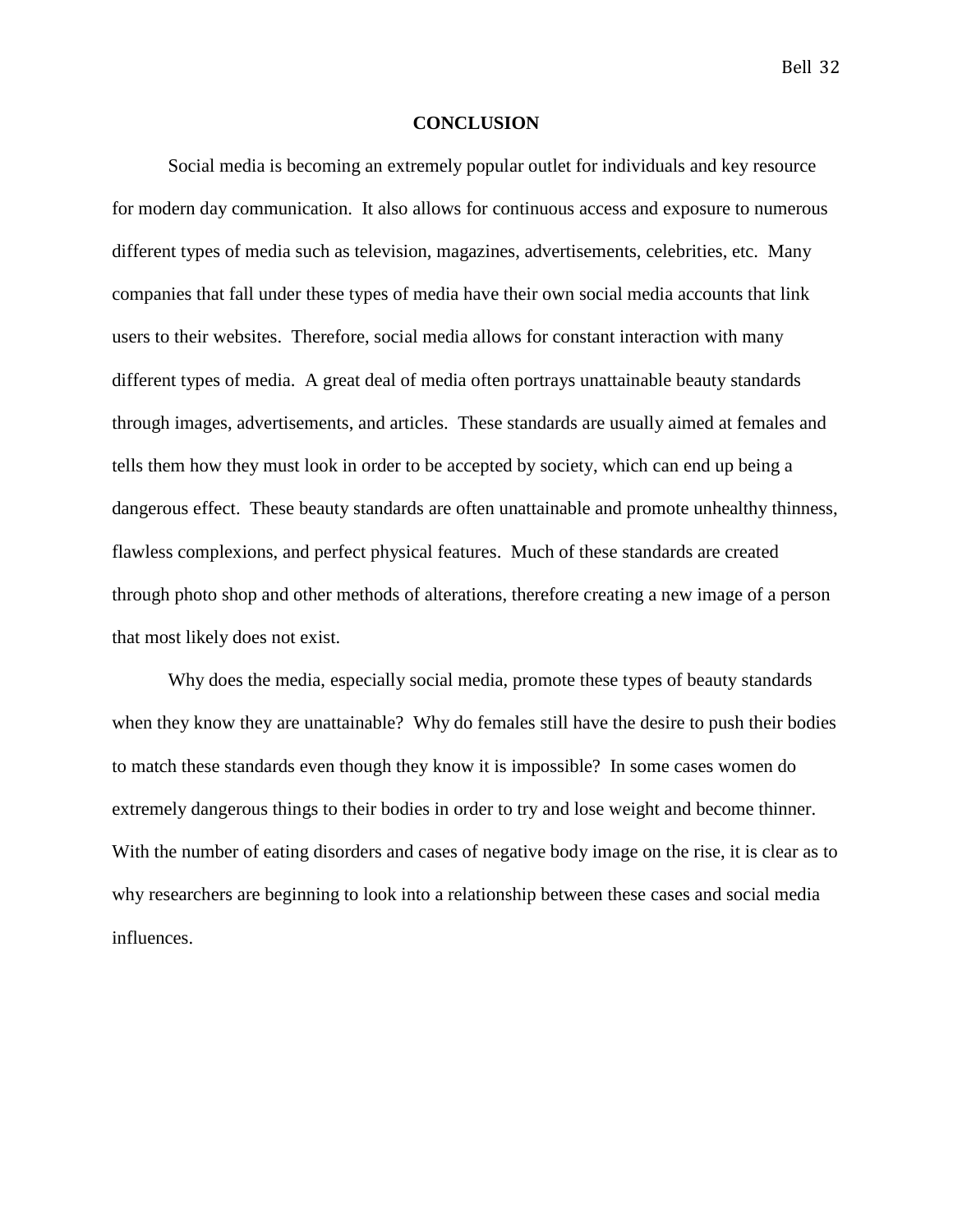### **BIBLIOGRAPHY**

- Bell, B., & Dittmar, H. (2011). Does media type matter? the role of identification in adolescent girls' media consumption and the impact of different thin-ideal media on body image. *Sex Roles*, *65*(7/8), 478-490. doi:10.1007/s11199-011-9964-x
- Coren, C. (2015). CDC: average weight of women today same as men in 1960s. *Newsmax.*  Retrieved from http://www.newsmax.com/US/average-weight-man-womanobese/2015/06/15/id/650546/
- Diller, V. (2011). Is photoshop destroying America's body image? *Huffington Post.* Retrieved from http://www.huffingtonpost.com/vivian-diller-phd/photoshop-bodyimage\_b\_891095.html
- Fresno García, Miguel del; Daly, Alan J. y Segado Sánchez-Cabezudo, Sagrario (2016). Identifying the new influencers in the internet era: social media and social network analysis. *Revista Española de Investigaciones Sociológicas,* 153: 2340. (http://dx.doi.org/10.5477/cis/reis.153.23)
- Ferguson, C., Muñoz, M., Garza, A., & Galindo, M. (2014). Concurrent and prospective analyses of peer, television and social media influences on body dissatisfaction, eating disorder symptoms and life satisfaction in adolescent girls. *Journal Of Youth & Adolescence*, *43*(1), 1-14. doi:10.1007/s10964-012-9898-9
- Haworth-Hoeppner, S.. (2000). The critical shapes of body image: the role of culture and family in the production of eating disorders. *Journal of Marriage and Family*, *62*(1), 212–227.
- Helfert, S., & Warschburger, P. (2013). The face of appearance-related social pressure: gender, age and body mass variations in peer and parental pressure during adolescence. *Child and*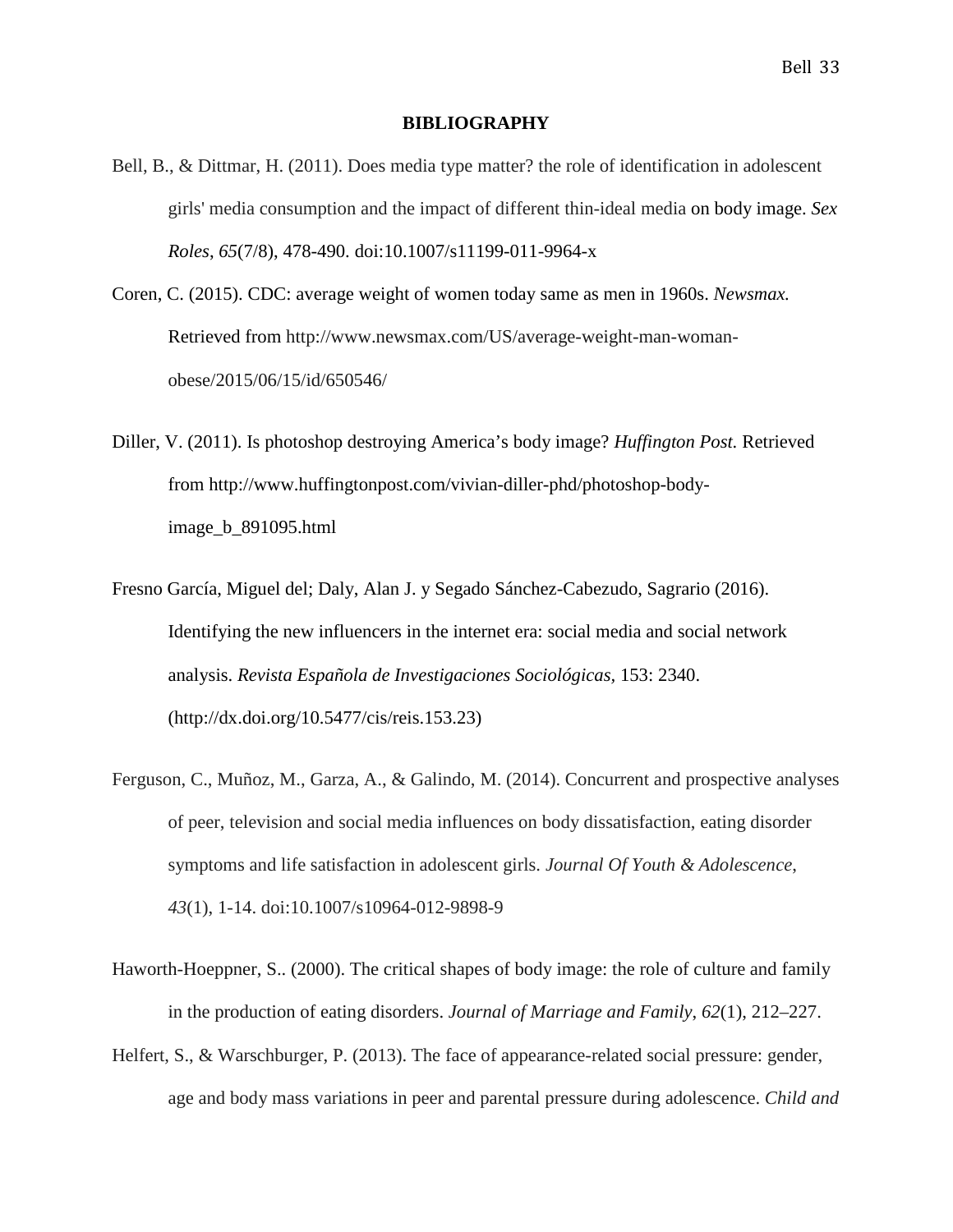*Adolescent Psychiatry and Mental Health*, *7*, 16. http://doi.org/10.1186/1753-2000-7-16

- Herrman, Anna. (2013). Encouraging healthy body-image: are parents sending effective messages to children? Theses and Dissertations. Paper 115. doi: http://dc.uwm.edu/cgi/viewcontent.cgi?article=1118&context=etd
- Ho, C. (2015). The "perfect" body. *YouTube*. Retrieved from https://www.youtube.com/watch?v=PsL7W-GHhJA
- Huxley, C. J., Halliwell, E., & Clarke, V. (2015). An examination of the tripartite influence model of body image. *Psychology Of Women Quarterly*, *39*(3), 337-348. doi:10.1177/0361684314554917
- Johnson, S., Edwards, K., & Gidycz, C. (2015). Interpersonal weight-related pressure and disordered eating in college women: a test of an expanded tripartite influence model. *Sex Roles*, *72*(1/2), 15-24. doi:10.1007/s11199-014-0442-0
- Jürgens, P. (2012). Communities of Communication: Making Sense of the "Social" in Social Media. *Journal Of Technology In Human Services*, *30*(3/4), 186-203. doi:10.1080/15228835.2012.746079
- Klein, Kendyl M. (2013). Why don't I look like her? the impact of social media on female body image. CMC Senior Theses. Paper 720. http://scholarship.claremont.edu/cmc\_theses/720
- Perloff, R. (2014). Social media effects on young women's body image concerns: theoretical perspectives and an agenda for research. *Sex Roles*, *71*(11/12), 363-377. doi:10.1007/s11199-014-0384-6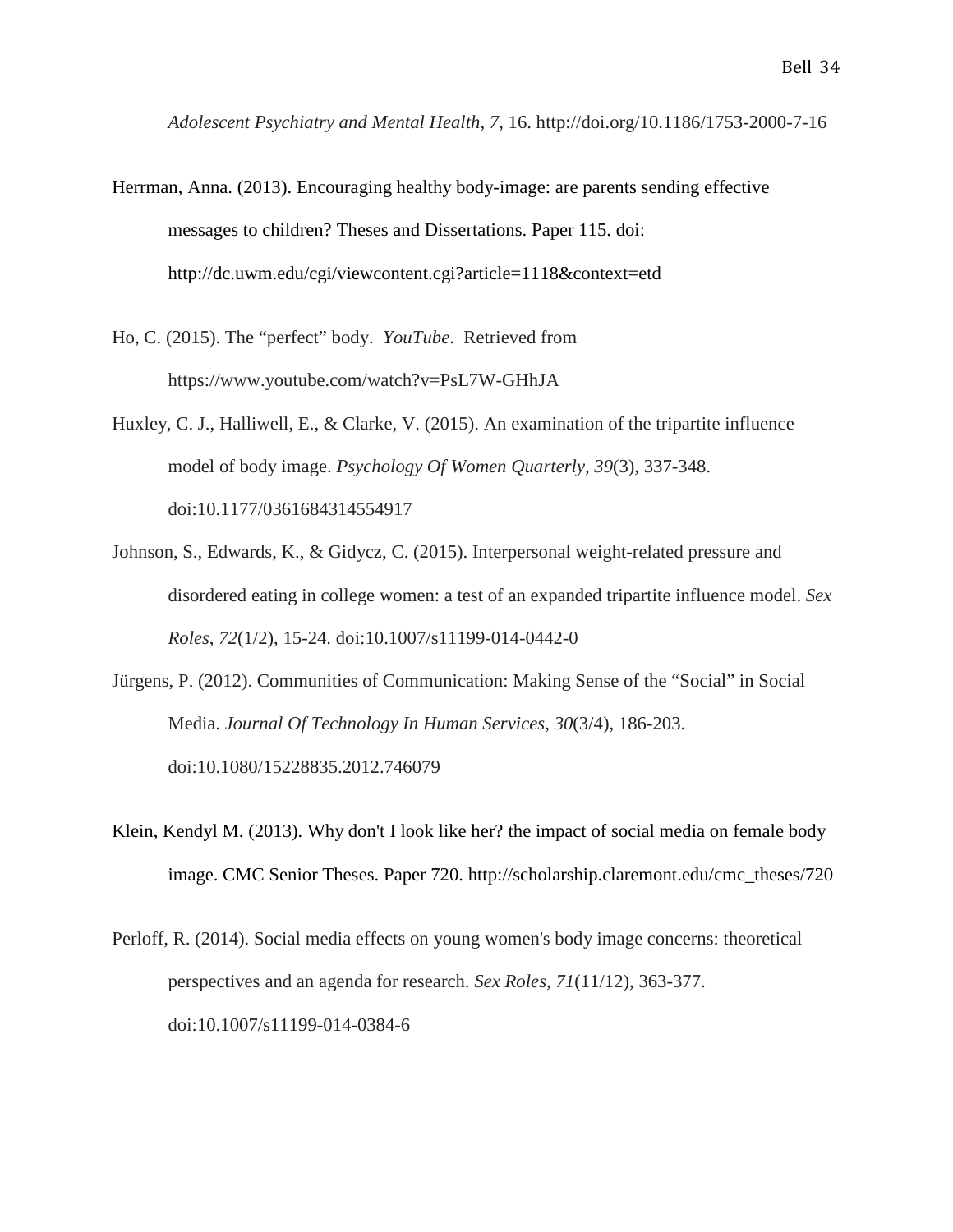- Prichard, I., & Tiggemann, M. (2012). The effect of simultaneous exercise and exposure to thinideal music videos on women's state self-objectification, mood and body satisfaction. *Sex Roles*, *67*(3/4), 201-210. doi:10.1007/s11199-012-0167-x
- Prieler, M., & Choi, J. (2014). Broadening the scope of social media effect research on body image concerns. *Sex Roles*, *71*(11/12), 378-388. doi:10.1007/s11199-014-0406-4
- Pritchard, M., & Cramblitt, B. (2014). media influence on drive for thinness and drive for muscularity. *Sex Roles*, *71*(5/8), 208-218. doi:10.1007/s11199-014-0397-1
- Ridolfi, D., Myers, T., Crowther, J., & Ciesla, J. (2011). Do appearance focused cognitive distortions moderate the relationship between social comparisons to peers and media images and body image disturbance?. *Sex Roles*, *65*(7/8), 491-505. doi:10.1007/s11199- 011-9961-0
- Slater, A., & Tiggemann, M. (2015). Media exposure, extracurricular activities, and appearancerelated comments as predictors of female adolescents' self-objectification. *Psychology Of Women Quarterly*, *39*(3), 375-389. doi:10.1177/0361684314554606
- Tiidenberg, K., & Gómez Cruz, E. (2015). Selfies, Image and the Re-making of the Body. *Body & Society*, *21*(4), 77-102. doi:10.1177/1357034X15592465
- Williams, R., & Ricciardelli, L. (2014). Social media and body image concerns: further considerations and broader perspectives. *Sex Roles*, *71*(11/12), 389-392. doi:10.1007/s11199-014-0429-x
- Yamamiya, Y., Cash, T., Melnyk, S., Posavac, H., & Posavac, S. (2005). Women's exposure to thin-and-beautiful media images: body image effects of media-ideal internalization and impact-reduction interventions. *Body Image,* 2(1), 74-80. doi:10.1016/j.bodyim.2004.11.001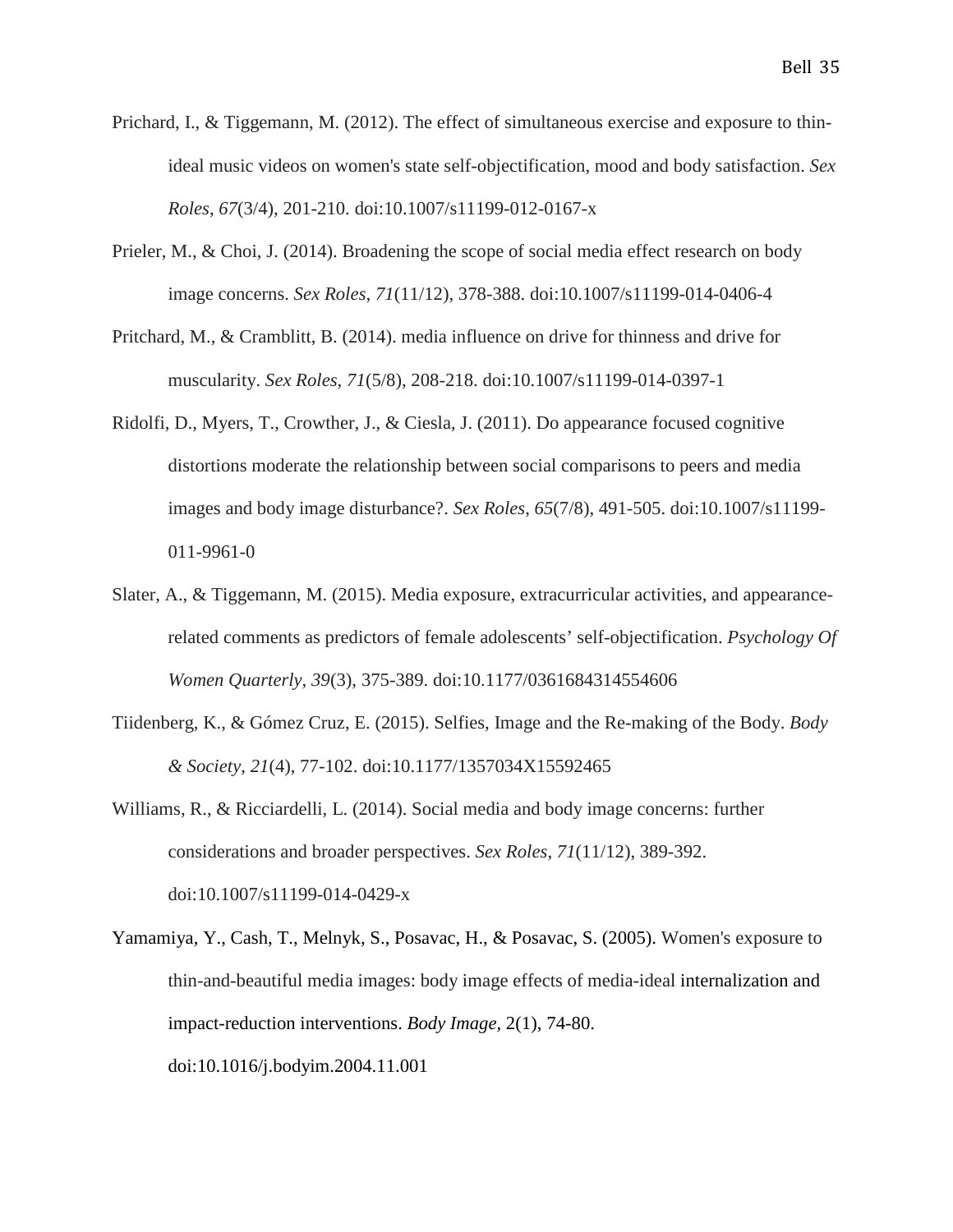### Bell 36

### **APPENDIX**

### *Survey Questions*

### 1. Right now I feel…

|                   | Not at all | 2 | 3 | $\overline{4}$ | 5 | 6 | 7 | $\,8\,$ | Extremely |
|-------------------|------------|---|---|----------------|---|---|---|---------|-----------|
| Satisfied with my |            |   |   |                |   |   |   |         |           |
| physical          |            |   |   |                |   |   |   |         |           |
| appearance        |            |   |   |                |   |   |   |         |           |
| Satisfied with my |            |   |   |                |   |   |   |         |           |
| body shape        |            |   |   |                |   |   |   |         |           |
| Satisfied with my |            |   |   |                |   |   |   |         |           |
| weight            |            |   |   |                |   |   |   |         |           |
| Physically        |            |   |   |                |   |   |   |         |           |
| attractive        |            |   |   |                |   |   |   |         |           |

### 2. Right now, when I think about my looks, I feel…

|                          | 1 | $\overline{2}$ | 3 | $\overline{4}$ | 5 | 6 | 7 | 8 |
|--------------------------|---|----------------|---|----------------|---|---|---|---|
| A great deal worse than  |   |                |   |                |   |   |   |   |
| usual                    |   |                |   |                |   |   |   |   |
| Much worse than usual    |   |                |   |                |   |   |   |   |
| Somewhat worse than      |   |                |   |                |   |   |   |   |
| usual                    |   |                |   |                |   |   |   |   |
| About the same as usual  |   |                |   |                |   |   |   |   |
| Somewhat better than     |   |                |   |                |   |   |   |   |
| usual                    |   |                |   |                |   |   |   |   |
| Much better than usual   |   |                |   |                |   |   |   |   |
|                          |   |                |   |                |   |   |   |   |
| A great deal better than |   |                |   |                |   |   |   |   |
| usual                    |   |                |   |                |   |   |   |   |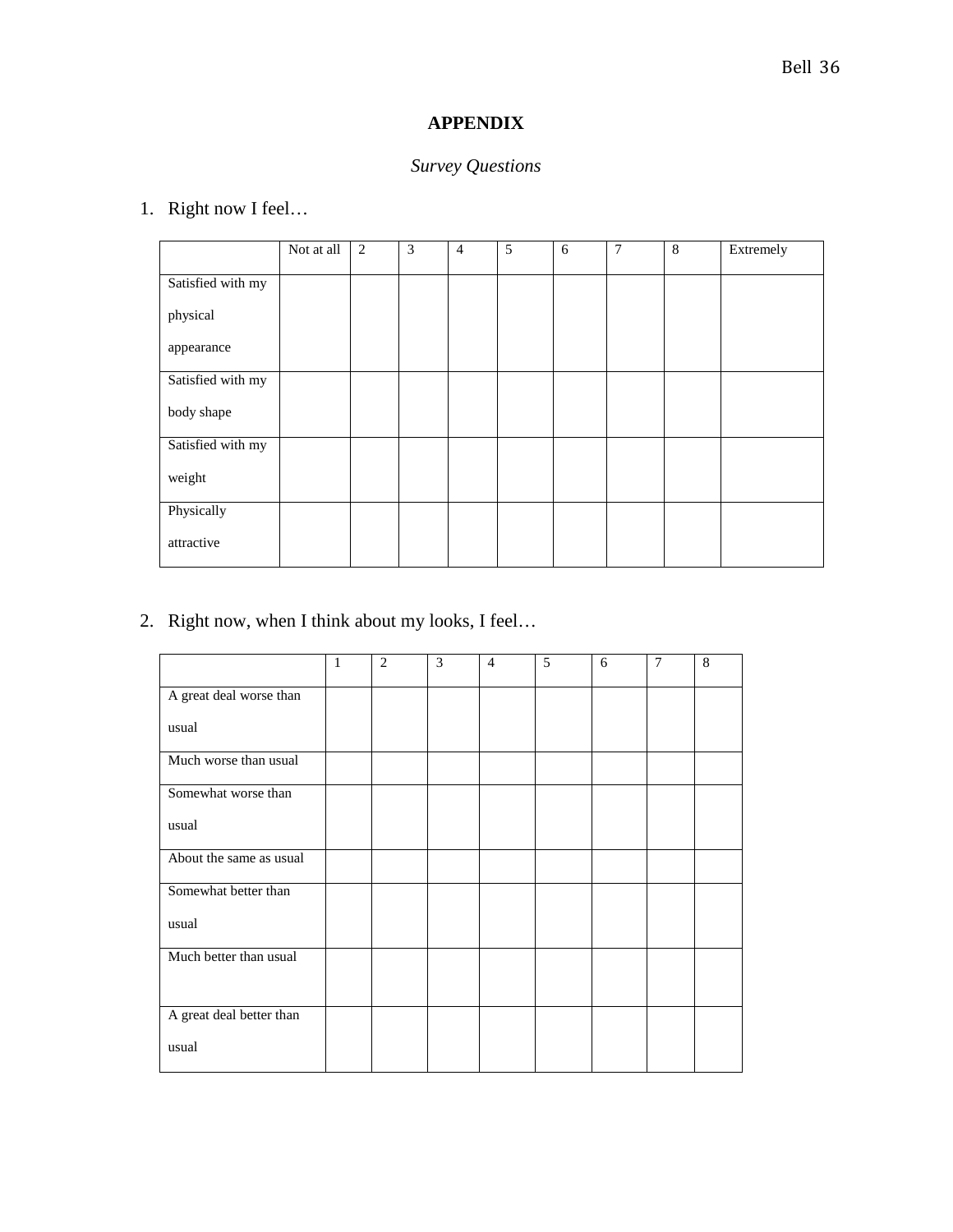### 3. Right now, I feel that I look…

|                               | $\mathbf{1}$ | $\overline{2}$ | 3 | $\overline{4}$ | 5 | 6 | 7 | $\,$ 8 $\,$ |
|-------------------------------|--------------|----------------|---|----------------|---|---|---|-------------|
| A great deal worse than the   |              |                |   |                |   |   |   |             |
| average person looks          |              |                |   |                |   |   |   |             |
| Much worse than the average   |              |                |   |                |   |   |   |             |
| person looks                  |              |                |   |                |   |   |   |             |
| Somewhat worse than the       |              |                |   |                |   |   |   |             |
| average person looks          |              |                |   |                |   |   |   |             |
| Just slightly worse than the  |              |                |   |                |   |   |   |             |
| average person looks          |              |                |   |                |   |   |   |             |
| About the same as the average |              |                |   |                |   |   |   |             |
| person looks                  |              |                |   |                |   |   |   |             |
| Somewhat better than the      |              |                |   |                |   |   |   |             |
| average person looks          |              |                |   |                |   |   |   |             |
| Much better than the average  |              |                |   |                |   |   |   |             |
| person looks                  |              |                |   |                |   |   |   |             |
| A great deal better than the  |              |                |   |                |   |   |   |             |
| average person looks          |              |                |   |                |   |   |   |             |

4. How much of commercial media images of people, such as models and actors, do you think have been significantly altered? (For example, airbrushing, retouching, or other kinds of photo manipulation that change how something or someone looks.)

|        | None |  |  | л.<br>All |
|--------|------|--|--|-----------|
| Select |      |  |  |           |
| one    |      |  |  |           |

5. How much are you aware of alteration in commercial photography and advertising images?

|        | Not at all | ∽ | ◡ | - 1 | O | Completely |
|--------|------------|---|---|-----|---|------------|
|        | aware      |   |   |     |   | aware      |
| Select |            |   |   |     |   |            |
| one    |            |   |   |     |   |            |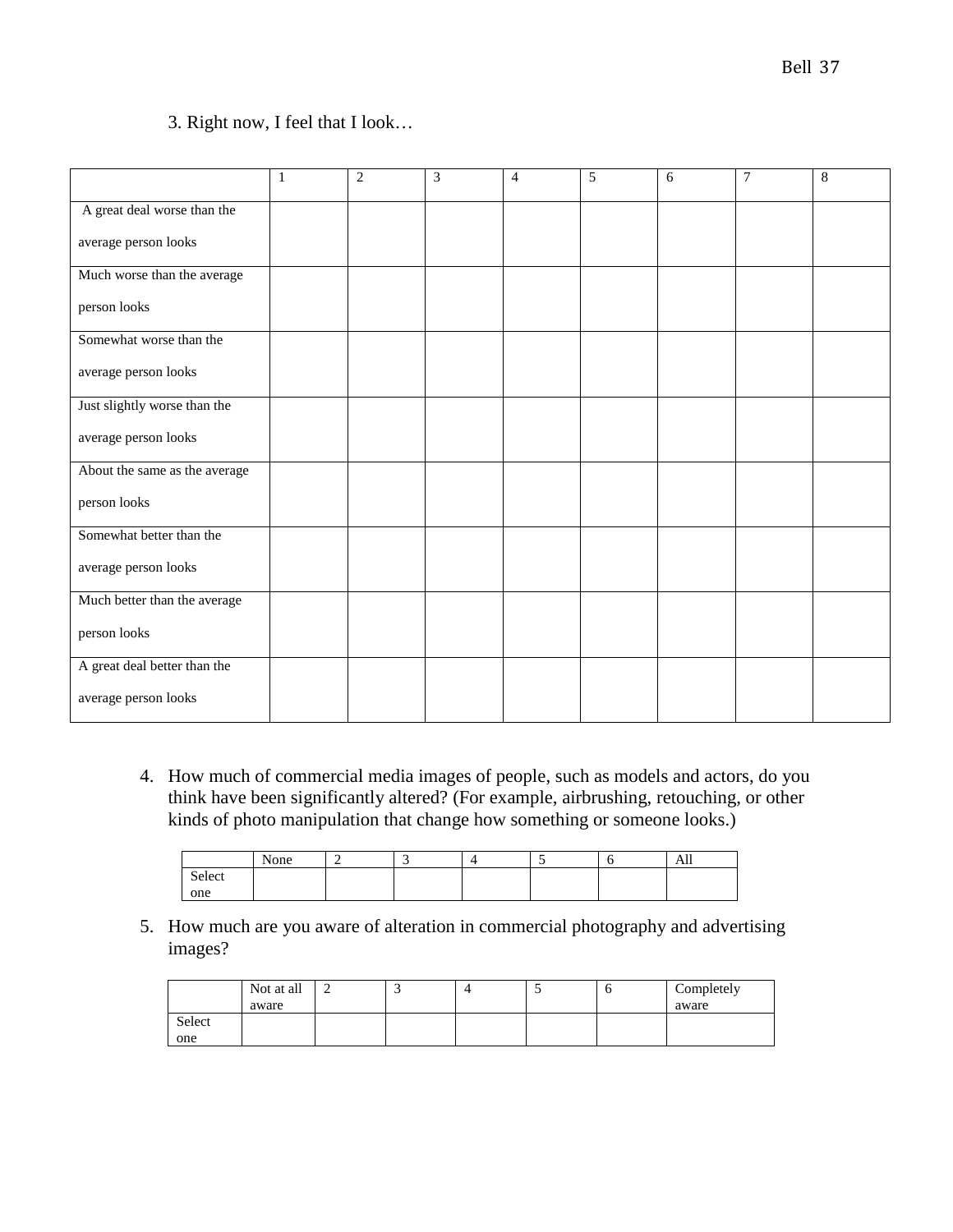- 6. Do you belong to Facebook (or another social media site) where you have a profile picture?
	- a. Yes
	- b. No
- 7. What social networking site do you use most often?
	- a. Facebook
	- b. Twitter
	- c. Instagram
	- d. LinkedIn
	- e. None
	- f. Other, please specify:
- 8. What is your primary use of your Facebook page? (Or whichever social media network you use most.)
	- a. Personal
	- b. Business
	- c. Both
	- d. Other, please specify:
- 9. Did you use a photo of yourself for your Facebook profile (or other social media site)?
	- a. Yes
	- b. No

10. If your profile photo is not of you, what image did you use?

- 11. Why did you choose that image instead of a photo of yourself? (Check any that apply.)
	- a. I didn't want a personal photo on my profile page
	- b. I wanted something that reflected something about me
	- c. I just liked the photo
	- d. It is the first picture I found
	- e. I didn't have any good pictures of myself
	- f. I wanted to protect my privacy
	- g. Other, please specify:
- 12. If you used a photo of yourself, did you do anything to change how it looked using software, such as PhotoShop, or by how you cropped it, such as only showing part of your face?
	- a. Yes
	- b. No
- 13. Do you feel any pressure to retouch or improve your profile photo?

|        | . .        |   |  |  |       |
|--------|------------|---|--|--|-------|
|        | Not at all | - |  |  | A lot |
| Select |            |   |  |  |       |
| one    |            |   |  |  |       |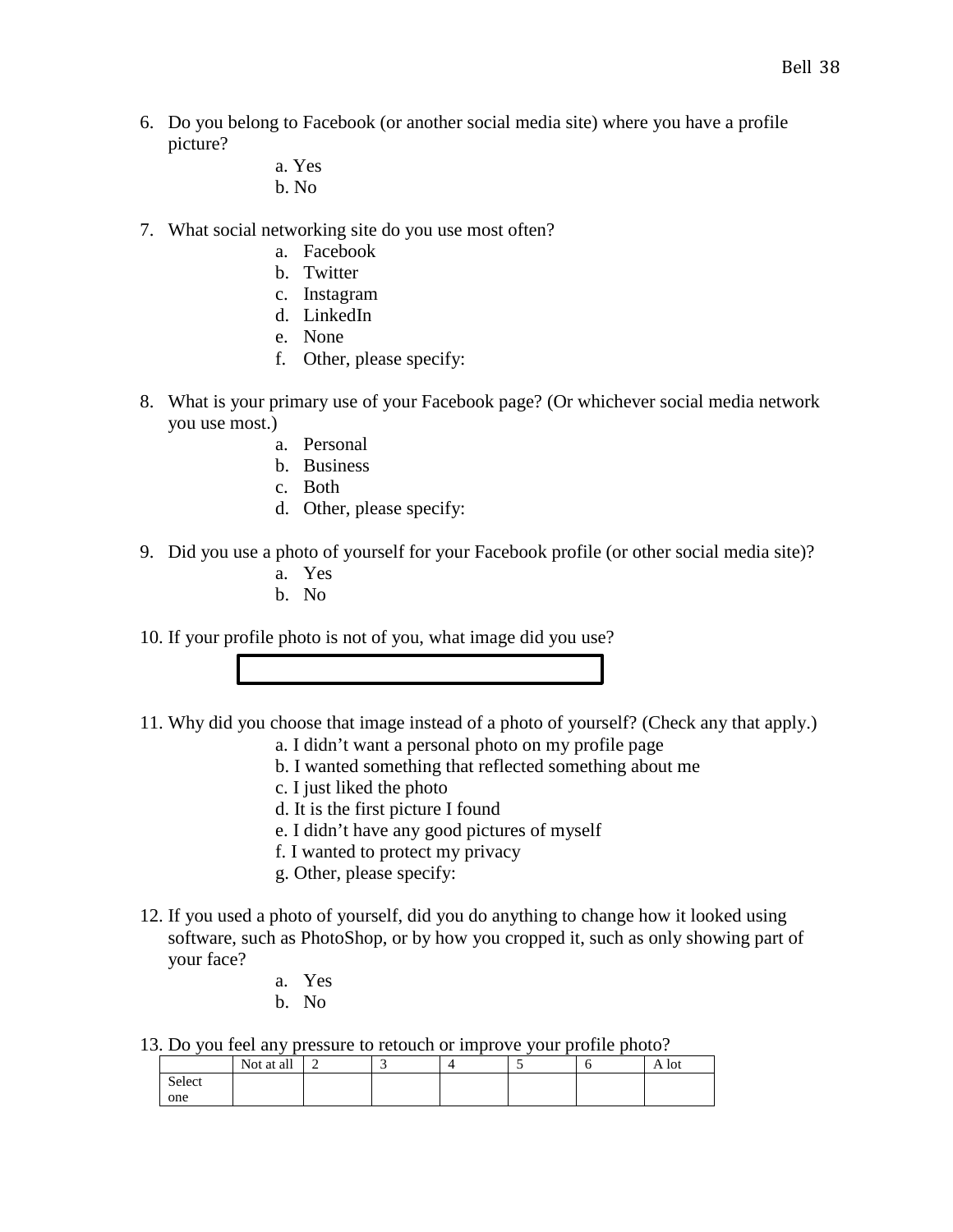| 14. How much do you agree with each statement? |                      |  |  |      |
|------------------------------------------------|----------------------|--|--|------|
|                                                | Not at all $\vert$ 2 |  |  | -lot |

|                                        | inot at all | ∠ | C | 4 | J | O | A IOU |
|----------------------------------------|-------------|---|---|---|---|---|-------|
| The photo I posted<br>(altered or not) |             |   |   |   |   |   |       |
| looks like me                          |             |   |   |   |   |   |       |
| I like the way I                       |             |   |   |   |   |   |       |
| look in the photo I                    |             |   |   |   |   |   |       |
| posted                                 |             |   |   |   |   |   |       |
| I wanted to look                       |             |   |   |   |   |   |       |
| my best in my                          |             |   |   |   |   |   |       |
| profile photo                          |             |   |   |   |   |   |       |
| I used a photo that                    |             |   |   |   |   |   |       |
| wasn't that great,                     |             |   |   |   |   |   |       |
| so I did things to                     |             |   |   |   |   |   |       |
| make it better                         |             |   |   |   |   |   |       |
| I altered my photo                     |             |   |   |   |   |   |       |
| to emphasize my                        |             |   |   |   |   |   |       |
| good points                            |             |   |   |   |   |   |       |
| I would have                           |             |   |   |   |   |   |       |
| altered my profile                     |             |   |   |   |   |   |       |
| photo but I don't                      |             |   |   |   |   |   |       |
| know how                               |             |   |   |   |   |   |       |

### 15. My profile photo accurately reflects…

| . .                                                 | Not at all | $\overline{2}$ | 3 | $\overline{4}$ | 5 | 6 | A lot |
|-----------------------------------------------------|------------|----------------|---|----------------|---|---|-------|
| My age                                              |            |                |   |                |   |   |       |
| My friendliness                                     |            |                |   |                |   |   |       |
| My sex appeal                                       |            |                |   |                |   |   |       |
| My attractiveness                                   |            |                |   |                |   |   |       |
| My style                                            |            |                |   |                |   |   |       |
| How cool I am                                       |            |                |   |                |   |   |       |
| How much I can<br>look like a model or<br>celebrity |            |                |   |                |   |   |       |
| My interests                                        |            |                |   |                |   |   |       |
| What my friends<br>will think is cool               |            |                |   |                |   |   |       |
| My fitness                                          |            |                |   |                |   |   |       |
| My body                                             |            |                |   |                |   |   |       |
| My real self                                        |            |                |   |                |   |   |       |
| My competence                                       |            |                |   |                |   |   |       |
| My professionalism                                  |            |                |   |                |   |   |       |
| My "brand"                                          |            |                |   |                |   |   |       |

- 16. Please watch the following "Evolution" video by Dove about photo retouching. https://www.youtube.com/watch?v=Q5qZedMTkkE
	- Have you seen Dove Evolution before?
		- a. Yes
		- b. No

### 17. I compare myself to others in the media…

|        | Never | ∽ |  |  | Always |
|--------|-------|---|--|--|--------|
| Select |       |   |  |  |        |
| one    |       |   |  |  |        |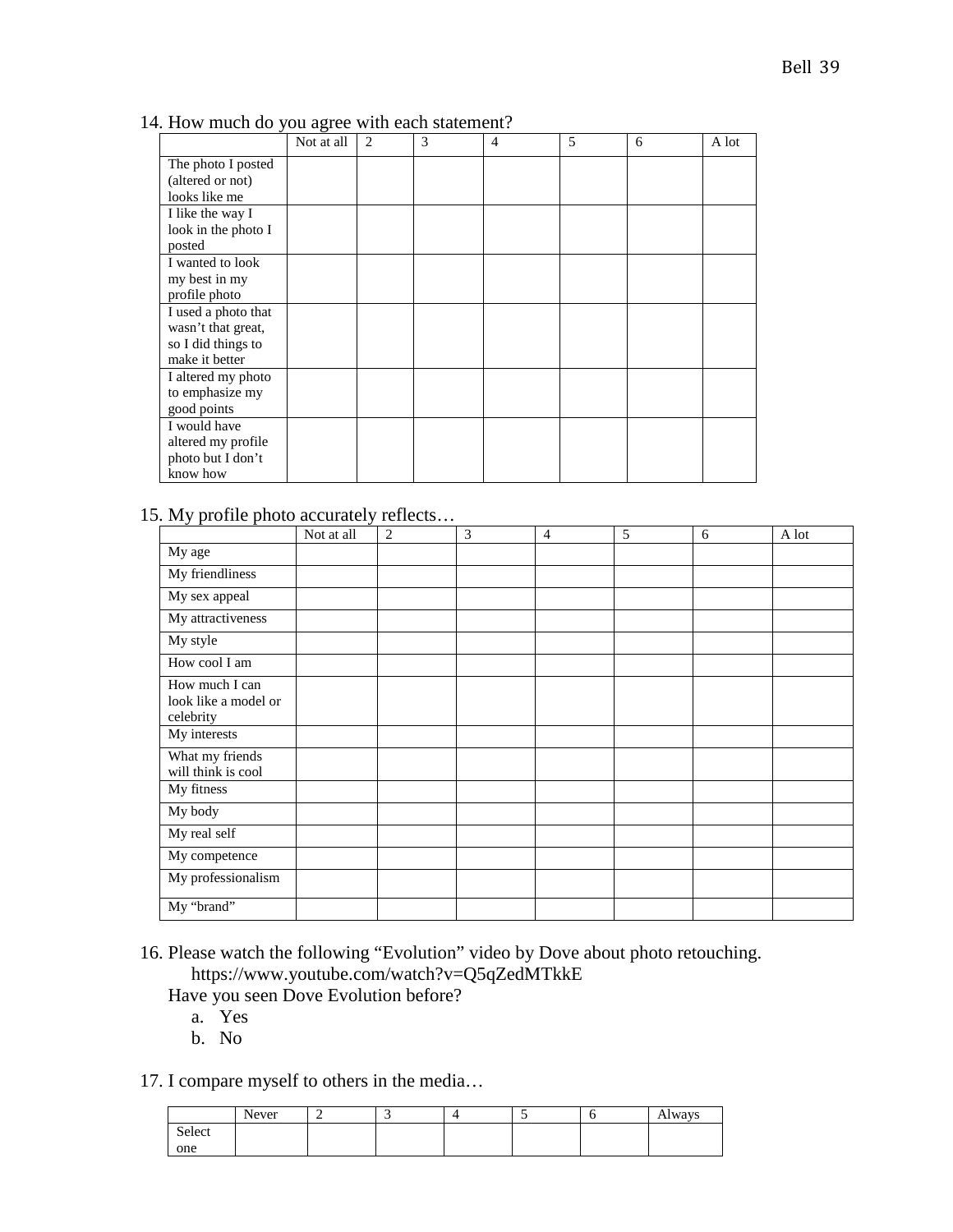### 18. I compare myself to my friends' pictures…

|        | Never | - |  |  | <b>Always</b> |
|--------|-------|---|--|--|---------------|
| Select |       |   |  |  |               |
| one    |       |   |  |  |               |

### 19. When I see image of people, I am most interested in…

|                   | <b>Not</b> | $\overline{2}$ | 3 | $\overline{4}$ | 5 | 6 | $\overline{7}$ | 8 | A lot |
|-------------------|------------|----------------|---|----------------|---|---|----------------|---|-------|
|                   | at         |                |   |                |   |   |                |   |       |
|                   | all        |                |   |                |   |   |                |   |       |
| The clothes they  |            |                |   |                |   |   |                |   |       |
| are wearing       |            |                |   |                |   |   |                |   |       |
| Their hair or     |            |                |   |                |   |   |                |   |       |
| make-up           |            |                |   |                |   |   |                |   |       |
| How popular they  |            |                |   |                |   |   |                |   |       |
| are               |            |                |   |                |   |   |                |   |       |
| How fit they are  |            |                |   |                |   |   |                |   |       |
| The vibes they    |            |                |   |                |   |   |                |   |       |
| give off          |            |                |   |                |   |   |                |   |       |
| Their body shape  |            |                |   |                |   |   |                |   |       |
| Their look and    |            |                |   |                |   |   |                |   |       |
| style             |            |                |   |                |   |   |                |   |       |
| How attractive    |            |                |   |                |   |   |                |   |       |
| they are          |            |                |   |                |   |   |                |   |       |
| Who their friends |            |                |   |                |   |   |                |   |       |
| are               |            |                |   |                |   |   |                |   |       |
| How put together  |            |                |   |                |   |   |                |   |       |
| they seem         |            |                |   |                |   |   |                |   |       |

## 20. How do the following make you feel about yourself?

|                  | A great | Much   | Somewhat | Slightly | N <sub>o</sub> | Slightly | Somewhat | Much   | A great |
|------------------|---------|--------|----------|----------|----------------|----------|----------|--------|---------|
|                  | deal    | worse  | worse    | worse    | different      | better   | better   | better | deal    |
|                  | worse   | about  | about    | about    |                | about    | about    | about  | better  |
|                  | about   | myself | myself   | myself   |                | myself   | myself   | myself | about   |
|                  | myself  |        |          |          |                |          |          |        | myself  |
| Things that      |         |        |          |          |                |          |          |        |         |
| show how         |         |        |          |          |                |          |          |        |         |
| much photos      |         |        |          |          |                |          |          |        |         |
| are retouched    |         |        |          |          |                |          |          |        |         |
| Photos of        |         |        |          |          |                |          |          |        |         |
| beautiful and    |         |        |          |          |                |          |          |        |         |
| thin people in   |         |        |          |          |                |          |          |        |         |
| the media        |         |        |          |          |                |          |          |        |         |
| Photos of real   |         |        |          |          |                |          |          |        |         |
| people in the    |         |        |          |          |                |          |          |        |         |
| media            |         |        |          |          |                |          |          |        |         |
| Friends'         |         |        |          |          |                |          |          |        |         |
| profile pictures |         |        |          |          |                |          |          |        |         |
| How many         |         |        |          |          |                |          |          |        |         |
| friends might    |         |        |          |          |                |          |          |        |         |
| view my          |         |        |          |          |                |          |          |        |         |
| profile picture  |         |        |          |          |                |          |          |        |         |
| Photos of very   |         |        |          |          |                |          |          |        |         |
| successful       |         |        |          |          |                |          |          |        |         |
| people in the    |         |        |          |          |                |          |          |        |         |
| media            |         |        |          |          |                |          |          |        |         |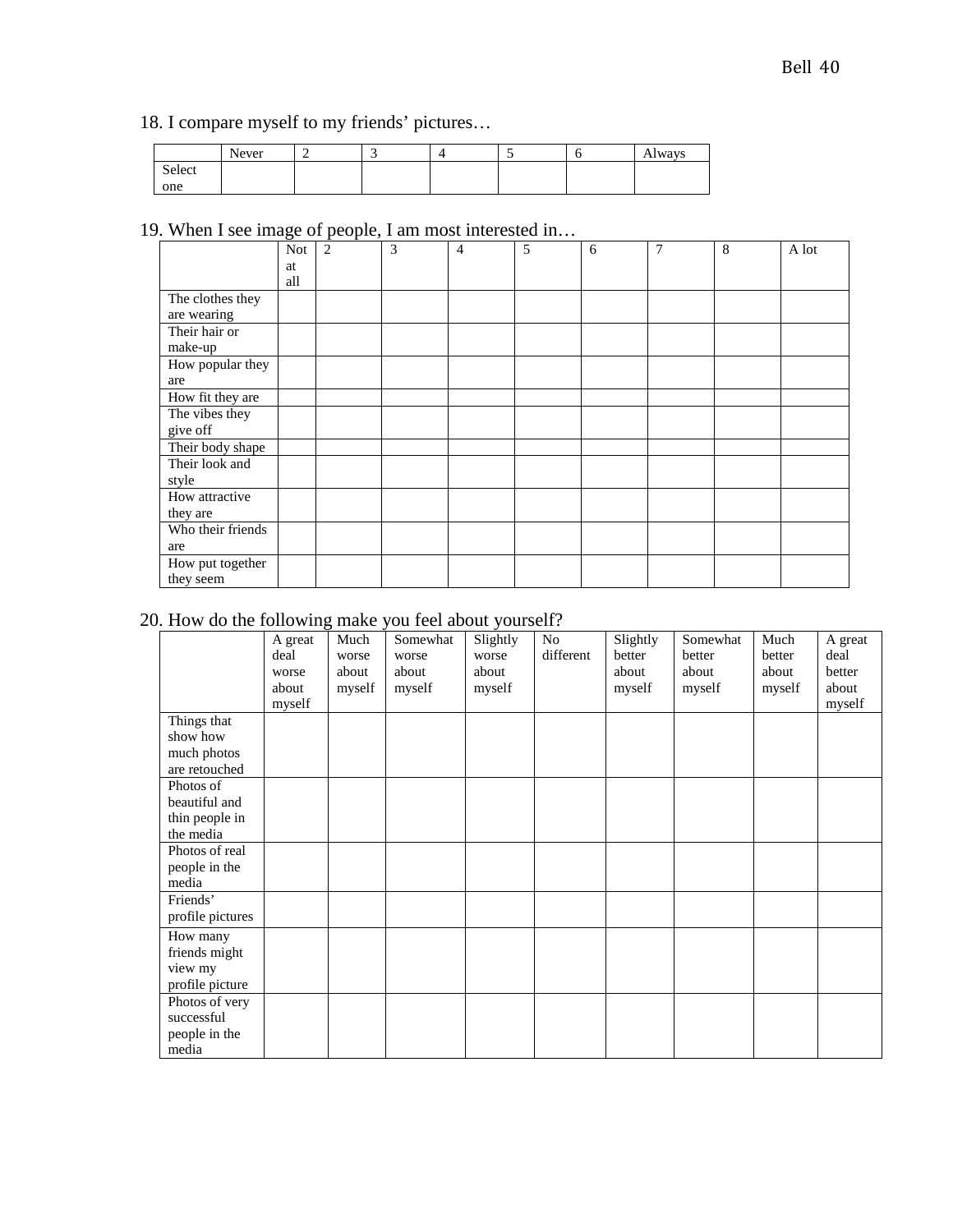### 21. I consider myself to be well informed and aware of media influences…

|        | Not at all | - |  |  | Very |
|--------|------------|---|--|--|------|
| Select |            |   |  |  |      |
| one    |            |   |  |  |      |

### 22. I consider myself pretty good at…

|                                                  | Not at all | 2 | 3 | $\overline{4}$ | 5 | 6 | Extremely |
|--------------------------------------------------|------------|---|---|----------------|---|---|-----------|
| $\overline{\text{Using}}$ a<br>computer          |            |   |   |                |   |   |           |
| Using digital<br>cameras and<br>camera<br>phones |            |   |   |                |   |   |           |
| Social<br>networking<br>sites                    |            |   |   |                |   |   |           |
| Posting<br>photos and<br>videos online           |            |   |   |                |   |   |           |
| Using<br>cellphones                              |            |   |   |                |   |   |           |
| Navigating<br>the Internet                       |            |   |   |                |   |   |           |

### 23. Approximately how much time do you…

|                   | Never | Occasionally | Everyday | Several<br>times a | Less than 2<br>hours | More than 2<br>hours |
|-------------------|-------|--------------|----------|--------------------|----------------------|----------------------|
|                   |       |              |          | day                | everyday             | everyday             |
| Watch TV on a     |       |              |          |                    |                      |                      |
| television set?   |       |              |          |                    |                      |                      |
| Watch TV          |       |              |          |                    |                      |                      |
| programming on    |       |              |          |                    |                      |                      |
| a computer?       |       |              |          |                    |                      |                      |
| Go on Facebook    |       |              |          |                    |                      |                      |
| or other social   |       |              |          |                    |                      |                      |
| media sites?      |       |              |          |                    |                      |                      |
| Post photos,      |       |              |          |                    |                      |                      |
| videos or other   |       |              |          |                    |                      |                      |
| stuff online?     |       |              |          |                    |                      |                      |
| Look something    |       |              |          |                    |                      |                      |
| up on the         |       |              |          |                    |                      |                      |
| Internet?         |       |              |          |                    |                      |                      |
| Read news on the  |       |              |          |                    |                      |                      |
| Internet?         |       |              |          |                    |                      |                      |
| Shop on the       |       |              |          |                    |                      |                      |
| Internet (whether |       |              |          |                    |                      |                      |
| or not you buy    |       |              |          |                    |                      |                      |
| anything)?        |       |              |          |                    |                      |                      |
| Watch videos      |       |              |          |                    |                      |                      |
| online, e.g. on   |       |              |          |                    |                      |                      |
| YouTube           |       |              |          |                    |                      |                      |

### 24. What is your age?

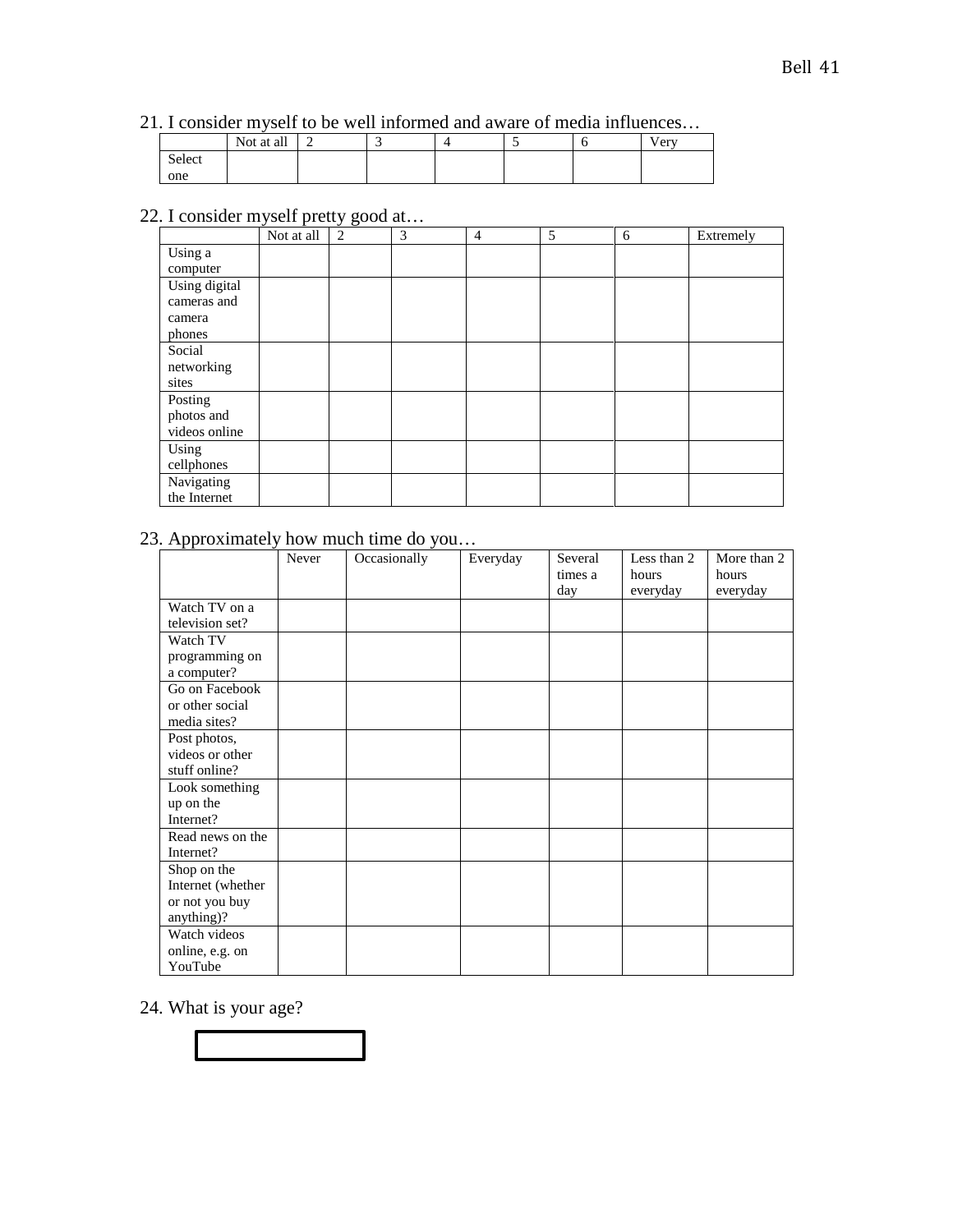- 25. What is your race/ethnicity?
	- a. Caucasian
	- b. African American
	- c. Hispanic
	- d. Asian
	- e. Other
- 26. What is your marital status?
	- a. Single
	- b. Single but in a committed relationship
	- c. Married
	- d. Other
- 27. Employment (select all that apply):
	- a. Student
	- b. Working part-time
	- c. Working full-time
	- d. Homemaker/domestic engineer
	- e. Volunteer work
	- f. Unemployed
- 28. Please feel free to share anything else on your mind about media images, self-image, media technology use, social media and social networking, or the influence of media on body image.

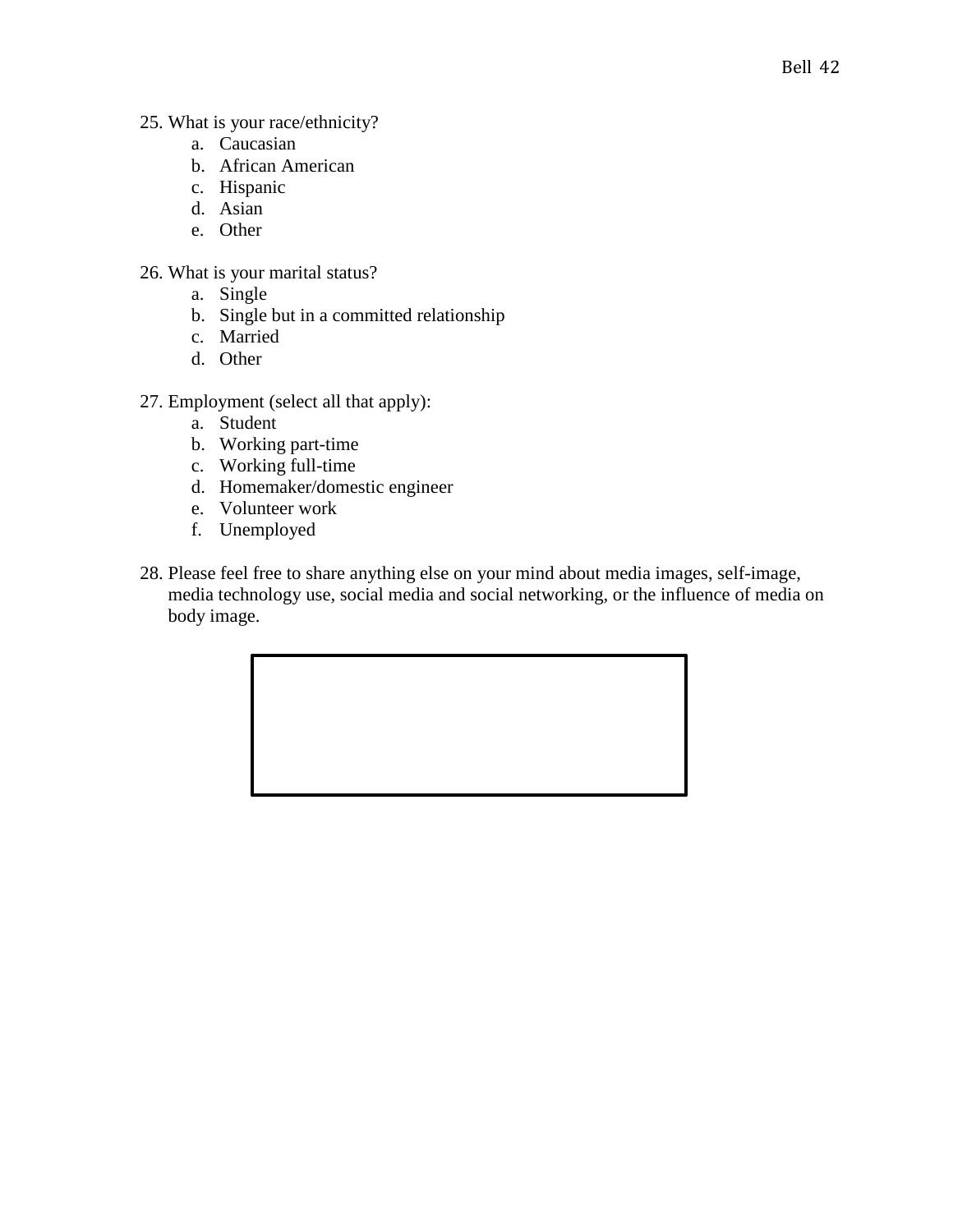|  | <b>Survey Results</b> |
|--|-----------------------|
|--|-----------------------|

|                | 1. Right now, I feel                           |               |                |   |                |                |                |                |                |                |                    |      |
|----------------|------------------------------------------------|---------------|----------------|---|----------------|----------------|----------------|----------------|----------------|----------------|--------------------|------|
| $\#$           | Question                                       | not at<br>all | 2              | 3 | $\overline{4}$ | $\overline{5}$ | $\overline{6}$ | $\overline{7}$ | 8              | extremely      | Total<br>Responses | Mean |
| $\mathbf{1}$   | satisfied<br>with my<br>physical<br>appearance | $\mathbf{1}$  | 5              | 5 | 6              | 9              | 11             | $\overline{5}$ | 3              | $\overline{2}$ | 47                 | 5.06 |
| $\overline{2}$ | satisfied<br>with my<br>body<br>shape          | 1             | $\tau$         | 6 | 10             | 8              | $\overline{7}$ | 6              | 1              | $\mathbf{1}$   | 47                 | 4.55 |
| $\overline{3}$ | satisfied<br>with my<br>weight                 | 6             | 6              | 5 | 10             | $\overline{4}$ | 5              | 5              | $\overline{2}$ | $\overline{4}$ | 47                 | 4.47 |
| $\overline{4}$ | physically<br>attractive                       | $\mathbf{1}$  | $\overline{c}$ | 6 | 8              | 11             | 9              | $\overline{4}$ | $\overline{4}$ | $\mathbf{2}$   | 47                 | 5.15 |

| Statistic                 | satisfied with my<br>physical appearance | satisfied with my body<br>shape | satisfied with my<br>weight | physically attractive |
|---------------------------|------------------------------------------|---------------------------------|-----------------------------|-----------------------|
| Min Value                 |                                          |                                 |                             |                       |
| Max Value                 |                                          |                                 |                             |                       |
| Mean                      | 5.06                                     | 4.55                            | 4.47                        | 5.15                  |
| Variance                  | 3.84                                     | 3.47                            | 5.95                        | 3.43                  |
| <b>Standard Deviation</b> | 1.96                                     | 1.86                            | 2.44                        | 1.85                  |
| <b>Total Responses</b>    | 47                                       |                                 | 47                          |                       |

### **2. Right now, when I think about my looks, I feel...**

| #              | Answer                            | Response       | %    |
|----------------|-----------------------------------|----------------|------|
|                | a great deal worse<br>than usual  |                | 2%   |
| $\overline{2}$ | much worse than<br>usual          | $\theta$       | 0%   |
| 3              | somewhat worse<br>than usual      | 5              | 11%  |
| $\overline{4}$ | just slightly worse<br>than usual | 11             | 23%  |
| 5              | about the same as<br>usual        | 22             | 47%  |
| 6              | somewhat better<br>than usual     | 6              | 13%  |
| $\overline{7}$ | much better than<br>usual         | $\overline{2}$ | 4%   |
| 8              | a great deal better<br>than usual | $\overline{0}$ | 0%   |
|                | Total                             | 47             | 100% |

| Statistic                 | Value        |
|---------------------------|--------------|
| Min Value                 |              |
| Max Value                 | $\mathbf{r}$ |
| Mean                      | 4.68         |
| Variance                  | 1.22         |
| <b>Standard Deviation</b> | 1.11         |
| <b>Total Responses</b>    | 47           |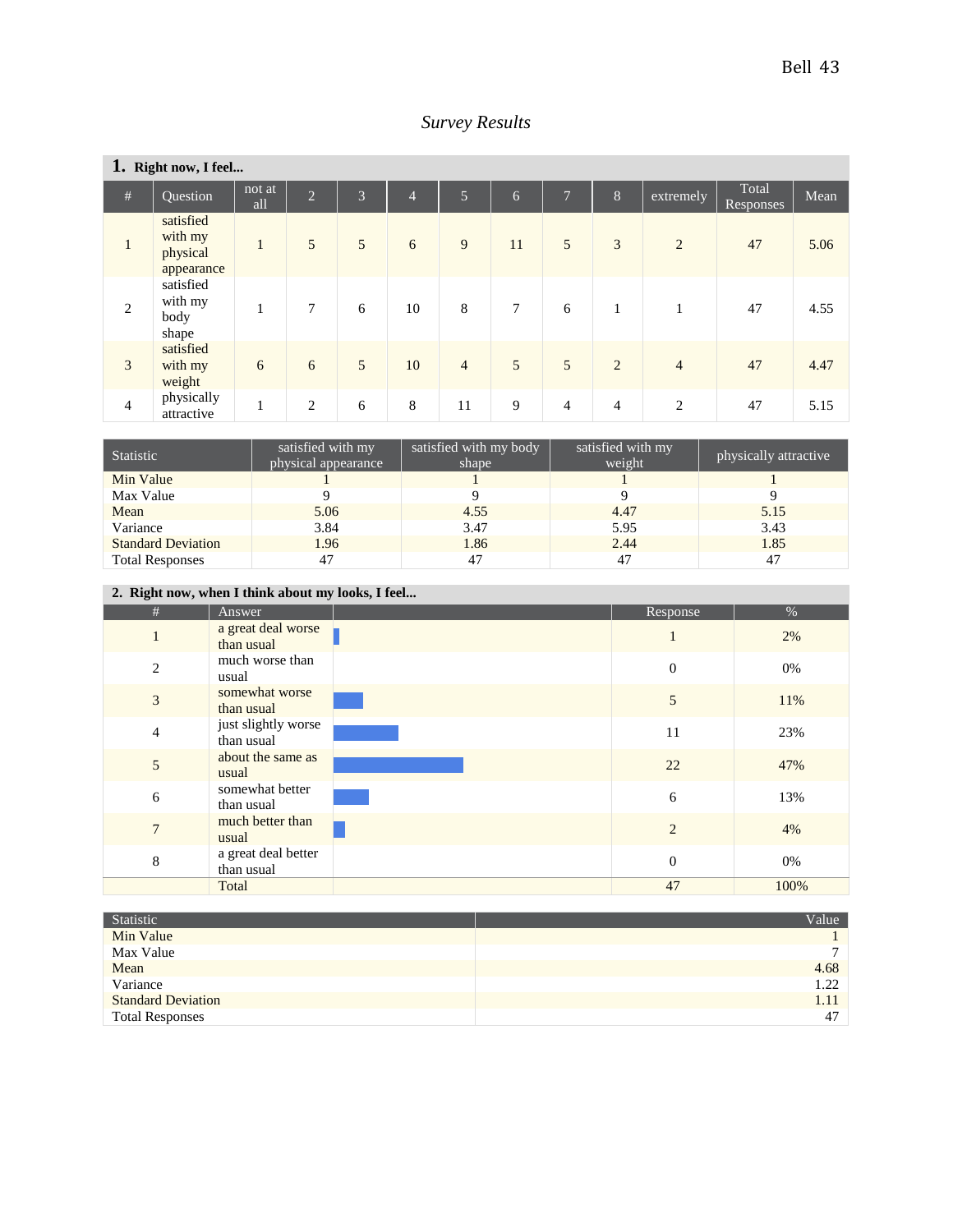|                | 3. Right now, I feel that I look                        |                  |      |
|----------------|---------------------------------------------------------|------------------|------|
| #              | Answer                                                  | Response         | %    |
| $\mathbf{1}$   | a great deal worse<br>than the average<br>person looks  | $\boldsymbol{0}$ | 0%   |
| $\mathfrak{2}$ | much worse than<br>the average person<br>looks          | 3                | 6%   |
| 3              | somewhat worse<br>than the average<br>person looks      | $\,8\,$          | 17%  |
| $\overline{4}$ | just slightly worse<br>than the average<br>person looks | $\overline{7}$   | 15%  |
| 5              | about the same as<br>the average person<br>looks        | 14               | 30%  |
| 6              | somewhat better<br>than the average<br>person looks     | 14               | 30%  |
| $\overline{7}$ | much better than<br>the average person<br>looks         | 1                | 2%   |
| 8              | a great deal better<br>than the average<br>person looks | $\boldsymbol{0}$ | 0%   |
|                | Total                                                   | 47               | 100% |

| Statistic                 | Value        |
|---------------------------|--------------|
| Min Value                 | $\bigcap$    |
| Max Value                 | $\mathbf{r}$ |
| Mean                      | 4.66         |
| Variance                  | 1.71         |
| <b>Standard Deviation</b> | 1.31         |
| <b>Total Responses</b>    | 47           |

**4. How much of commercial media images of people, such as models and actors, do you think have been significantly altered? (For example, airbrushing, retouching, or other kinds of photo manipulation that change how something or someone looks.)**

| Ouestion <sup>'</sup> | none | 2 |  | œ  |    | aш             | Total<br>–<br>Responses | Mean |
|-----------------------|------|---|--|----|----|----------------|-------------------------|------|
| select<br>one         | v    |   |  | 10 | 14 | $\Omega$<br>τ, | 47                      | 5.96 |

| Statistic                 | select one |
|---------------------------|------------|
| Min Value                 |            |
| Max Value                 |            |
| Mean                      | 5.96       |
| Variance                  | 1.35       |
| <b>Standard Deviation</b> | 1.16       |
| <b>Total Responses</b>    | 47         |

**5. How much are you aware of alteration in commercial photography and advertising images?**

| Ouestion <sup>1</sup> | not at<br>all<br>aware | ,,, |  |  | constantly<br>aware | Total<br>Responses | Mean |
|-----------------------|------------------------|-----|--|--|---------------------|--------------------|------|
| select<br>one         |                        |     |  |  |                     | 47                 | 5.43 |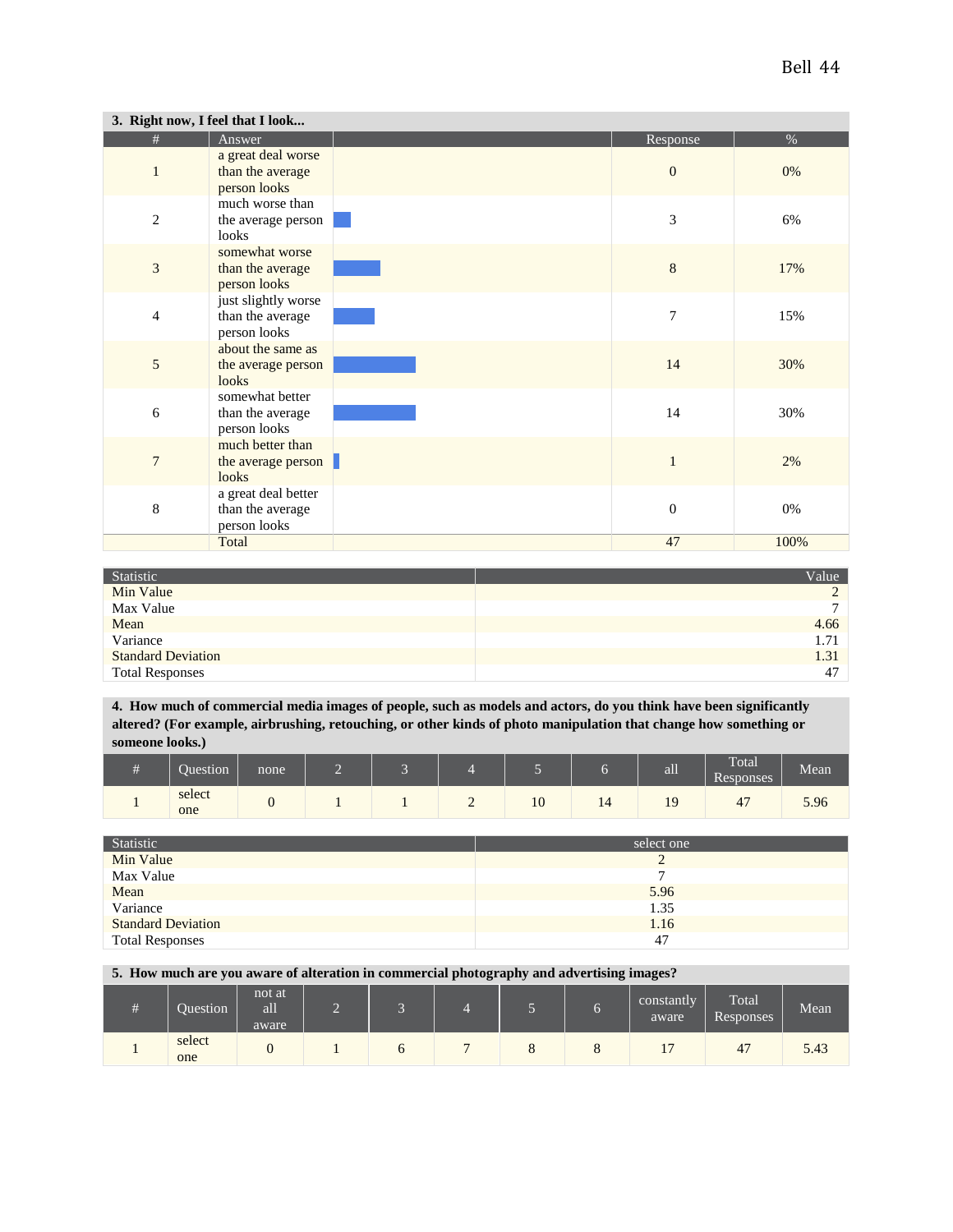| Statistic                 | select one |
|---------------------------|------------|
| Min Value                 |            |
| Max Value                 | r          |
| Mean                      | 5.43       |
| Variance                  | 2.34       |
| <b>Standard Deviation</b> | 1.53       |
| <b>Total Responses</b>    | 47         |

#### **6. Do you belong to Facebook (or another social media site) where you have a profile picture?**

| of 20 jour second to 2 need our (or millener soeing means site) where you may e is promine to |  |          |      |  |  |
|-----------------------------------------------------------------------------------------------|--|----------|------|--|--|
| Answer                                                                                        |  | Response |      |  |  |
| yes                                                                                           |  | 40       | 100% |  |  |
| no                                                                                            |  |          | 0%   |  |  |
| Total                                                                                         |  | 46       | 100% |  |  |

| Statistic                 | Value |
|---------------------------|-------|
| Min Value                 |       |
| Max Value                 |       |
| Mean                      | 1.00  |
| Variance                  | 0.00  |
| <b>Standard Deviation</b> | 0.00  |
| <b>Total Responses</b>    | 46    |

### **7. What social networking site do you use the most often?**

| # | Answer                   | Response | %    |
|---|--------------------------|----------|------|
|   | Facebook                 | 22       | 48%  |
|   | Twitter                  |          | 7%   |
|   | Instagram                | 21       | 46%  |
|   | LinkedIn                 |          | 0%   |
|   | None                     |          | 0%   |
| h | Other, please<br>specify |          | 0%   |
|   | Total                    | 46       | 100% |

#### Other, please specify

| Statistic                 | Value |
|---------------------------|-------|
| Min Value                 |       |
| Max Value                 | ◠     |
| Mean                      | 1.98  |
| Variance                  | 0.96  |
| <b>Standard Deviation</b> | 0.98  |
| <b>Total Responses</b>    | 46    |

| 8. What is your primary use of your Facebook page? (Or whichever social media network you use most.) |                 |  |  |          |      |  |
|------------------------------------------------------------------------------------------------------|-----------------|--|--|----------|------|--|
|                                                                                                      | Answer          |  |  | Response | $\%$ |  |
|                                                                                                      | Personal        |  |  |          | 83%  |  |
|                                                                                                      | <b>Business</b> |  |  |          | 0%   |  |
|                                                                                                      | __              |  |  |          |      |  |

| <b>Both</b>              |    | 15%  |
|--------------------------|----|------|
| Other, please<br>specity |    | 2%   |
| Total                    | 46 | 100% |

### Other, please specify

find entertaining/educational media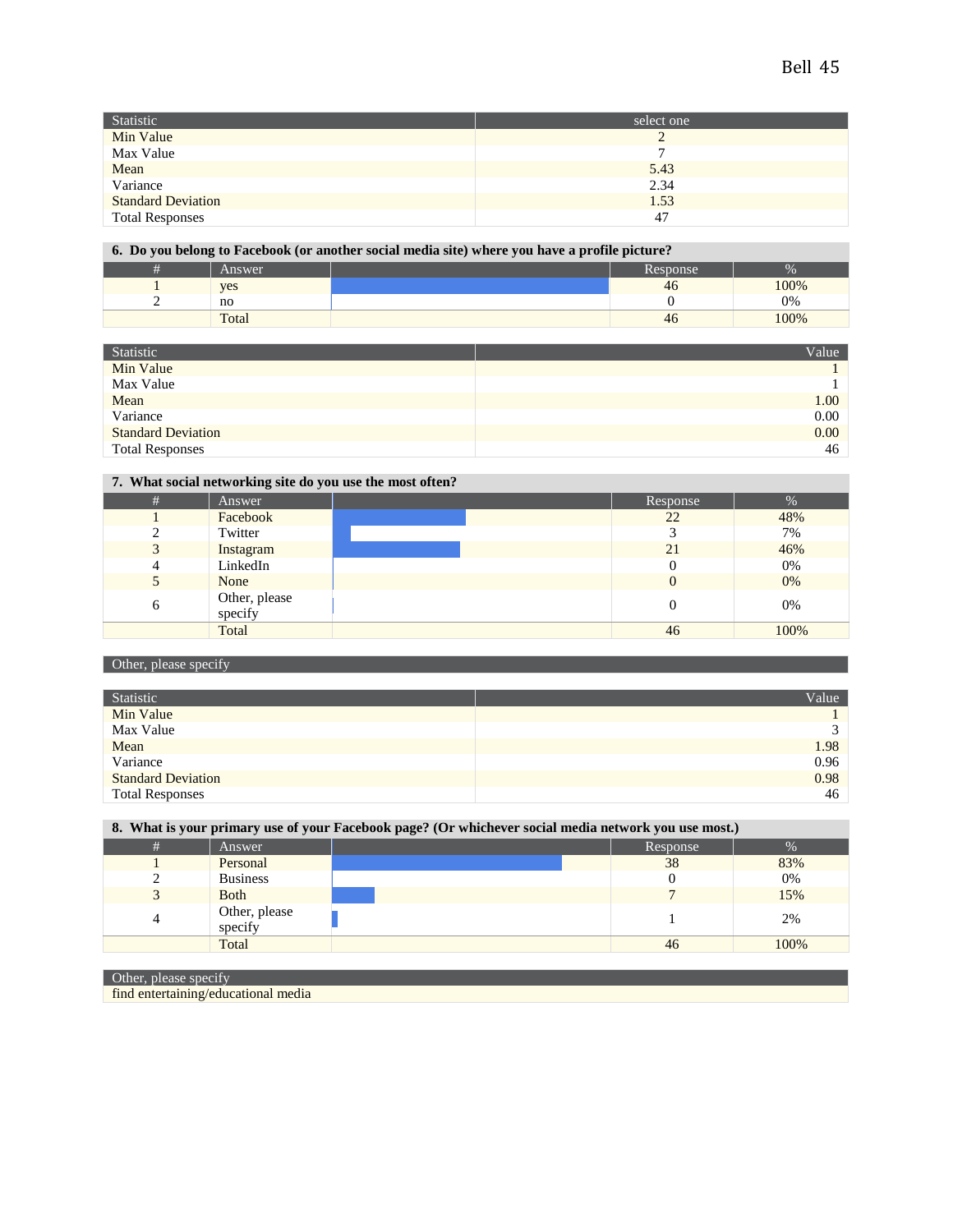| Value |
|-------|
|       |
| 4     |
| 1.37  |
| 0.68  |
| 0.83  |
| 46    |
|       |

#### **9. Did you use a photo of yourself for your Facebook profile (or other social media site)?**

| Answer |  |  | Response |      |
|--------|--|--|----------|------|
| yes    |  |  | 40       | 100% |
| no     |  |  |          | 0%   |
| Total  |  |  | 40       | 100% |

| Statistic                 | Value <sup>1</sup> |
|---------------------------|--------------------|
| Min Value                 |                    |
| Max Value                 |                    |
| Mean                      | 1.00               |
| Variance                  | 0.00               |
| <b>Standard Deviation</b> | 0.00               |
| <b>Total Responses</b>    | 46                 |

#### **10. If your profile photo is not of you, what image did you use?**

| <b>Text Response</b>     |
|--------------------------|
| none                     |
| It's of me               |
| $\overline{\phantom{a}}$ |
| Photo of myself          |
| $\rm N/A$                |
| it is of me              |
| n/a                      |
|                          |

#### Statistic **Value**

**Total Responses 7** 

### **11. Why did you choose that image instead of a photo of yourself? (Check any that apply.)**

| #              | Answer                                                           | Response       | $\%$ |
|----------------|------------------------------------------------------------------|----------------|------|
| 1              | I didn't want a<br>personal photo on<br>my profile page          | $\mathbf{0}$   | 0%   |
| 2              | I wanted<br>something that<br>reflected<br>something about<br>me | 3              | 25%  |
| 3              | I just liked the<br>photo                                        | $\overline{4}$ | 33%  |
| $\overline{4}$ | It is the first<br>picture I found                               | $\overline{0}$ | 0%   |
| 5              | I didn't have any<br>good pictures of<br>myself                  | $\mathbf{0}$   | 0%   |
| 6              | I wanted to protect<br>my privacy                                | 1              | 8%   |
| $\overline{7}$ | Other, please<br>specify                                         | 6              | 50%  |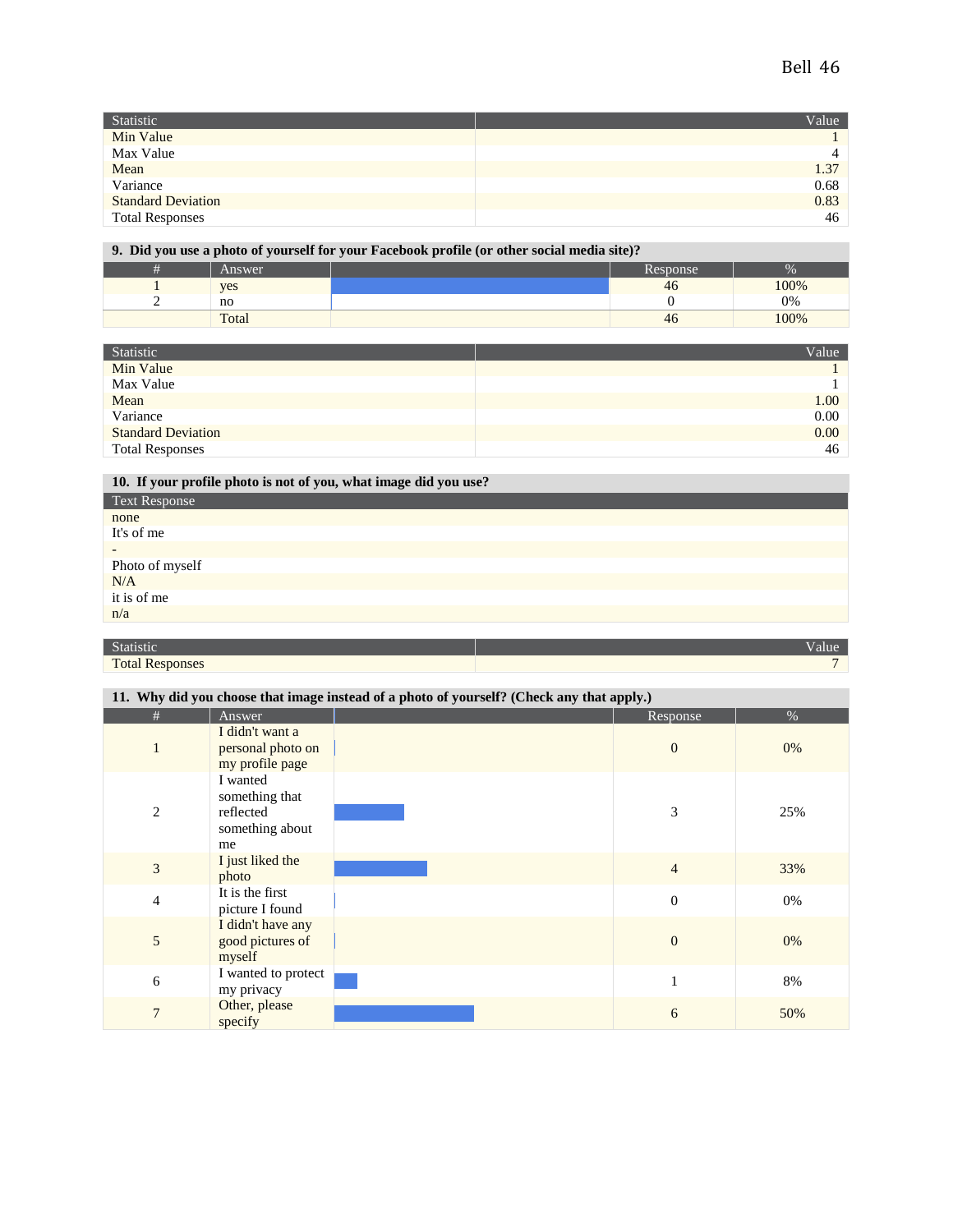| Other, please specify       |
|-----------------------------|
| It's of me                  |
| NA                          |
| Photo of myself             |
| It's of me and my boyfriend |
| my profile picture is of me |

| Statistic              | Value      |
|------------------------|------------|
| Min Value              |            |
| Max Value              |            |
| <b>Total Responses</b> | $\sim$<br> |

**12. If you used a photo of yourself, did you do anything to change how it looked using software, such as PhotoShop, or by how you cropped it, such as only showing part of your face?**

| Answer |  | Response                |      |
|--------|--|-------------------------|------|
| yes    |  |                         | 41%  |
| no     |  | $\sim$ $-$<br><b>__</b> | 59%  |
| Total  |  | 46                      | 100% |

| Statistic                 | Value |
|---------------------------|-------|
| Min Value                 |       |
| Max Value                 |       |
| Mean                      | 1.59  |
| Variance                  | 0.25  |
| <b>Standard Deviation</b> | 0.50  |
| <b>Total Responses</b>    | 46    |

**13. Do you feel any pressure to retouch or improve your profile photo?**

| Question      | not at<br>--<br>all | c |   |                | a lot | Total<br>Responses | Mean |
|---------------|---------------------|---|---|----------------|-------|--------------------|------|
| select<br>one |                     |   | ີ | $\overline{1}$ |       | 46                 | 4.00 |

| Statistic                 | select one |
|---------------------------|------------|
| Min Value                 |            |
| Max Value                 | −          |
| Mean                      | 4.00       |
| Variance                  | 3.73       |
| <b>Standard Deviation</b> | 1.93       |
| <b>Total Responses</b>    | 46         |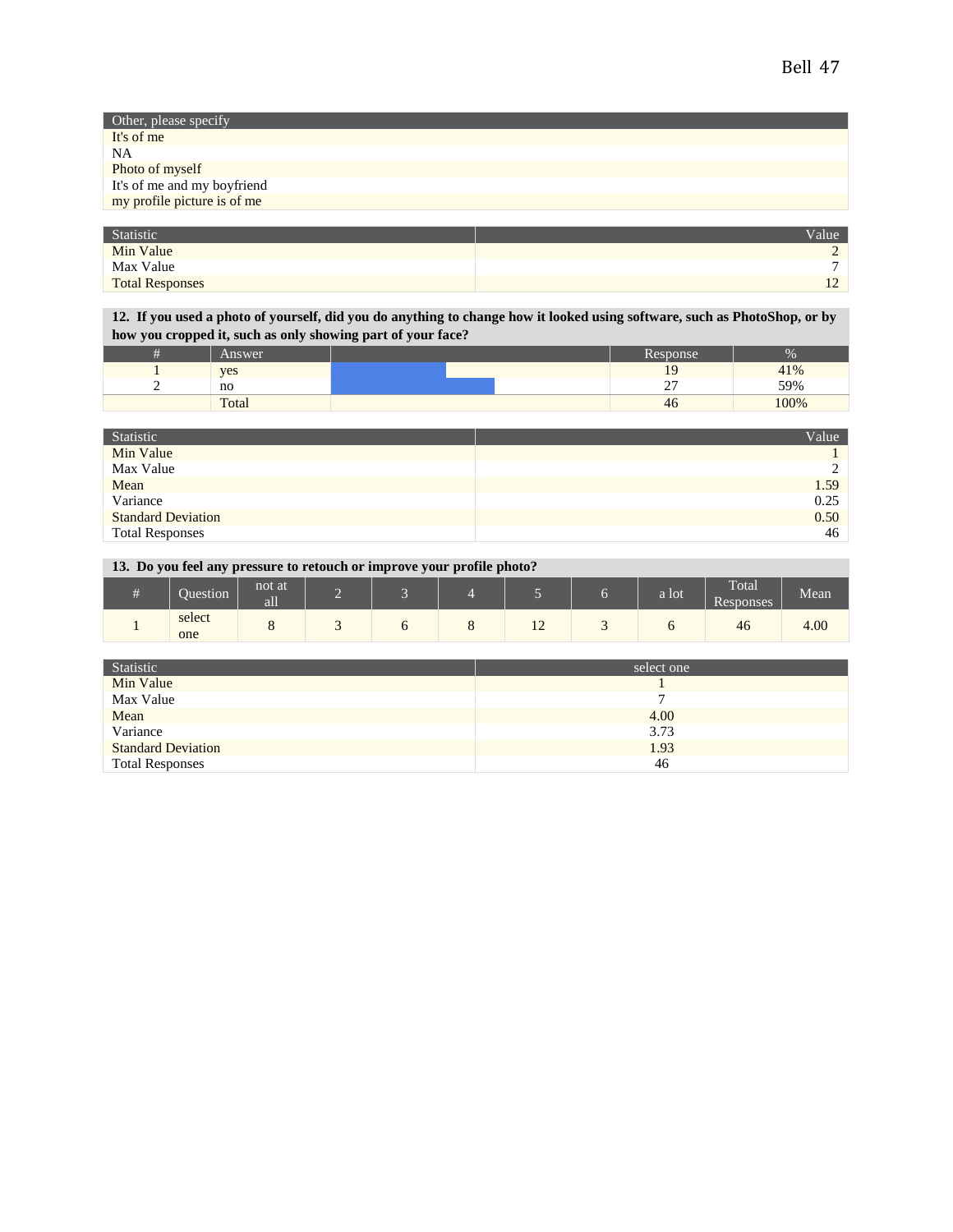| $\#$           | Question                                                                                         | not at<br>all    | $\overline{2}$   | 3                | $\overline{4}$ | $\overline{5}$   | 6                | a lot            | Total<br>Responses | Mean |
|----------------|--------------------------------------------------------------------------------------------------|------------------|------------------|------------------|----------------|------------------|------------------|------------------|--------------------|------|
| $\mathbf{1}$   | The photo<br>I posted<br>(altered or<br>not) looks<br>like me                                    | $\boldsymbol{0}$ | $\boldsymbol{0}$ | $\boldsymbol{0}$ | $\mathfrak{S}$ | $\overline{4}$   | 10               | 23               | 42                 | 6.21 |
| $\overline{2}$ | I like the<br>way I<br>look in<br>the photo<br>I posted                                          | $\boldsymbol{0}$ | $\boldsymbol{0}$ | $\mathbf{1}$     | $\sqrt{2}$     | 6                | 18               | 15               | 42                 | 6.05 |
| $\overline{3}$ | I wanted<br>to look<br>my best in<br>the profile<br>photo                                        | $\mathbf{1}$     | $\boldsymbol{0}$ | $\mathbf{1}$     | $\overline{2}$ | $\overline{4}$   | 15               | 19               | 42                 | 6.07 |
| $\overline{4}$ | I used a<br>photo that<br>wasn't<br>that great,<br>so I did<br>things it<br>to make it<br>better | 18               | $\boldsymbol{7}$ | 3                | $6\,$          | $\sqrt{5}$       | $\sqrt{2}$       | $1\,$            | 42                 | 2.60 |
| 5              | I altered<br>my photo<br>to<br>emphasize<br>my good<br>points                                    | 18               | 5                | $\overline{4}$   | $\overline{3}$ | $\overline{7}$   | $\overline{3}$   | $\overline{c}$   | 42                 | 2.83 |
| 6              | I would<br>have<br>altered<br>my profile<br>photo but<br>I don't<br>know how                     | 32               | $\sqrt{5}$       | $\,1$            | $\overline{2}$ | $\boldsymbol{0}$ | $\boldsymbol{0}$ | $\boldsymbol{0}$ | 40                 | 1.33 |

#### **14. How much do you agree with each statement**

| <b>Statistic</b>      | The photo $I_{\perp}$<br>posted (altered<br>or not) looks<br>like me | I like the way I<br>look in the<br>photo I posted | I wanted to<br>look my best in<br>the profile<br>photo | I used a photo<br>that wasn't that<br>great, so I did<br>things it to<br>make it better | I altered my<br>photo to<br>emphasize my<br>good points | I would have<br>altered my<br>profile photo<br>but I don't<br>know how |
|-----------------------|----------------------------------------------------------------------|---------------------------------------------------|--------------------------------------------------------|-----------------------------------------------------------------------------------------|---------------------------------------------------------|------------------------------------------------------------------------|
| Min Value             | $\overline{4}$                                                       | 3                                                 |                                                        |                                                                                         |                                                         |                                                                        |
| Max Value             | ⇁                                                                    | 7                                                 | 7                                                      | 7                                                                                       | $\mathbf{r}$                                            | 4                                                                      |
| Mean                  | 6.21                                                                 | 6.05                                              | 6.07                                                   | 2.60                                                                                    | 2.83                                                    | 1.33                                                                   |
| Variance              | 1.10                                                                 | 0.92                                              | 1.58                                                   | 3.22                                                                                    | 4.04                                                    | 0.58                                                                   |
| Standard<br>Deviation | 1.05                                                                 | 0.96                                              | 1.26                                                   | 1.80                                                                                    | 2.01                                                    | 0.76                                                                   |
| Total<br>Responses    | 42                                                                   | 42                                                | 42                                                     | 42                                                                                      | 42                                                      | 40                                                                     |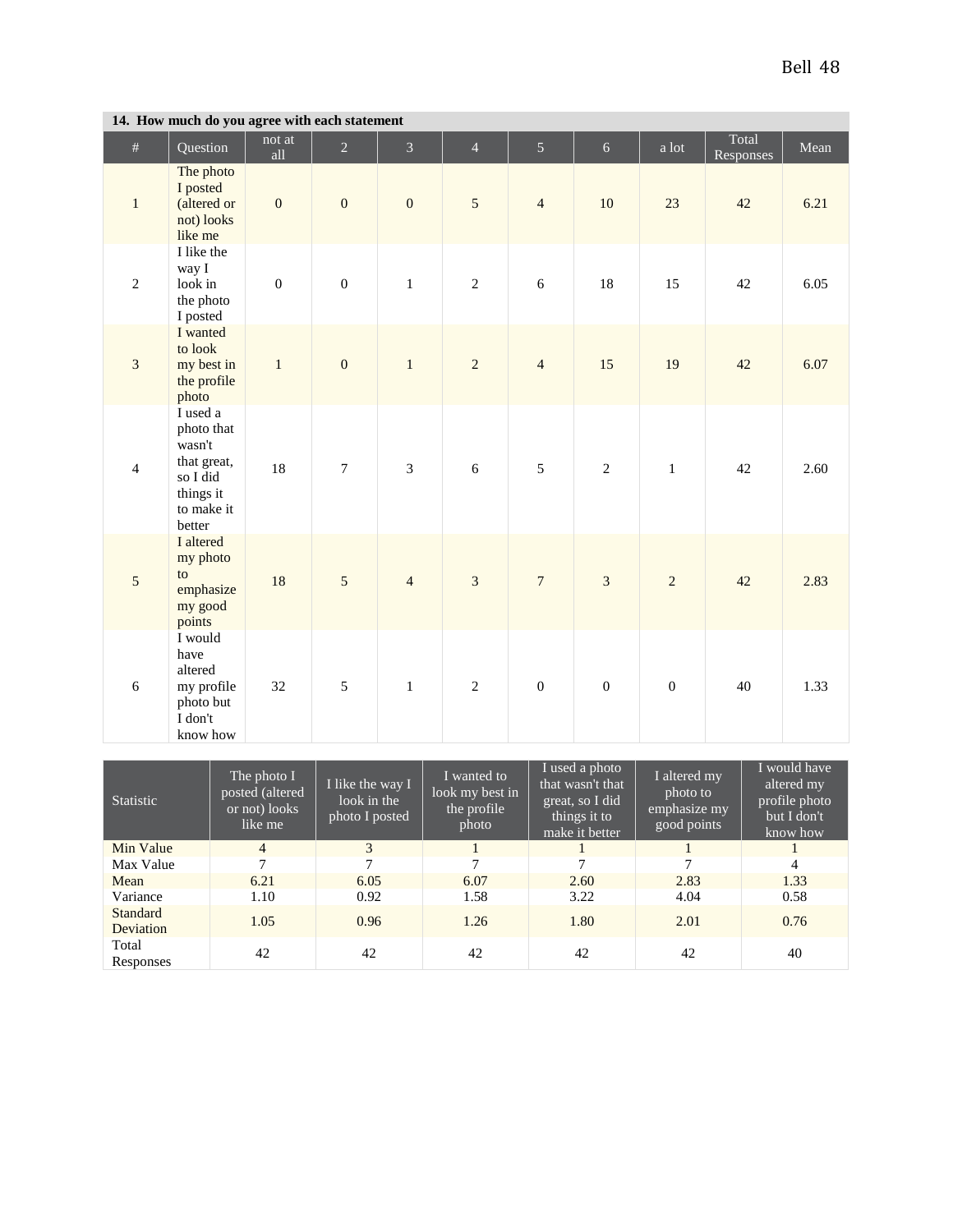| ret n'i prome photo accurately rencember |                                                        |                |                  |                |                |                |                |                |                    |      |  |
|------------------------------------------|--------------------------------------------------------|----------------|------------------|----------------|----------------|----------------|----------------|----------------|--------------------|------|--|
| #                                        | Question                                               | not at<br>all  | $\overline{c}$   | 3              | $\overline{4}$ | 5              | 6              | a lot          | Total<br>Responses | Mean |  |
| $\mathbf{1}$                             | my age                                                 | $\mathbf{1}$   | $\mathbf{0}$     | $\mathbf{1}$   | 6              | 9              | 12             | 13             | 42                 | 5.62 |  |
| 2                                        | my friendliness                                        | 3              | 1                | 1              | 5              | 9              | 9              | 14             | 42                 | 5.36 |  |
| $\mathfrak{Z}$                           | my sex appeal                                          | 9              | 5                | $\overline{7}$ | $\overline{7}$ | 9              | $\overline{4}$ | $\mathbf{1}$   | 42                 | 3.43 |  |
| $\overline{4}$                           | my<br>attractiveness                                   | $\overline{2}$ | $\boldsymbol{0}$ | 3              | 11             | 16             | 7              | 3              | 42                 | 4.71 |  |
| 5                                        | my style                                               | $\overline{2}$ | $\mathbf{0}$     | $\overline{2}$ | 6              | 10             | 16             | 6              | 42                 | 5.24 |  |
| 6                                        | how cool I am                                          | 7              | $\boldsymbol{0}$ | 5              | 13             | 9              | 6              | $\overline{c}$ | 42                 | 4.02 |  |
| $\tau$                                   | how much I<br>can look like a<br>model or<br>celebrity | 17             | 8                | 2              | 6              | 9              | $\overline{0}$ | $\overline{0}$ | 42                 | 2.57 |  |
| 8                                        | my interests                                           | $\tau$         | 6                | 5              | 6              | 7              | 5              | 6              | 42                 | 3.93 |  |
| 9                                        | what my<br>friends will<br>think is cool               | 11             | $\sqrt{6}$       | 6              | 6              | 8              | 3              | $\overline{2}$ | 42                 | 3.26 |  |
| 10                                       | my fitness                                             | 19             | $\,8\,$          | 1              | 5              | 7              | 1              | 1              | 42                 | 2.52 |  |
| 11                                       | my body                                                | 13             | 6                | 9              | 2              | 9              | 1              | 2              | 42                 | 2.98 |  |
| 12                                       | my real self                                           | 3              | 1                | 2              | 3              | 10             | 13             | 9              | 41                 | 5.22 |  |
| 13                                       | my competence                                          | 6              | $\overline{4}$   | 2              | 9              | 14             | 2              | 5              | 42                 | 4.12 |  |
| 14                                       | my<br>professionalism                                  | $\tau$         | $\overline{4}$   | 8              | 8              | $\overline{4}$ | 5              | 6              | 42                 | 3.88 |  |
| 15                                       | my "brand"                                             | 13             | 5                | $\overline{2}$ | 10             | 5              | $\overline{2}$ | 5              | 42                 | 3.36 |  |

### **15. My profile photo accurately reflects...**

| <b>Statist</b><br>ic                 | m<br>y<br>ag<br>e | my<br>friendl<br>iness | my<br>sex<br>app<br>eal | my<br>attractiv<br>eness | m<br>y<br>sty<br>le | ho<br>W<br>CO<br><sub>o</sub> l<br>$\bf{I}$<br>a<br>m | how<br>muc<br>hI<br>can<br>look<br>like<br>a<br>mod<br>el or<br>celeb<br>rity | my<br>inter<br>ests | wha<br>my<br>frie<br>nds<br>will<br>thin<br>k is<br>cool | my<br>fitn<br>ess     | m<br>y<br>bo<br>$\overline{dy}$ | m<br>y<br>re<br>al<br>se<br> f | my<br>compet<br>ence | my<br>professio<br>nalism | my<br>"bra<br>nd" |
|--------------------------------------|-------------------|------------------------|-------------------------|--------------------------|---------------------|-------------------------------------------------------|-------------------------------------------------------------------------------|---------------------|----------------------------------------------------------|-----------------------|---------------------------------|--------------------------------|----------------------|---------------------------|-------------------|
| Min<br>Value                         | $\mathbf{1}$      | $\mathbf{1}$           | $\mathbf{1}$            | $\mathbf{1}$             | $\mathbf{1}$        | $\mathbf{1}$                                          | $\mathbf{1}$                                                                  | $\mathbf{1}$        | $\mathbf{1}$                                             | $\mathbf{1}$          | $\mathbf{1}$                    | $\mathbf{1}$                   | 1                    | $\mathbf{1}$              | $\mathbf{1}$      |
| Max<br>Value                         | $\overline{7}$    | 7                      | $\overline{7}$          | $\overline{7}$           | $\overline{7}$      | $\overline{7}$                                        | 5                                                                             | $\overline{7}$      | $\overline{7}$                                           | 7                     | $\overline{7}$                  | 7                              | 7                    | $\overline{7}$            | $\tau$            |
| Mean                                 | 5.<br>62          | 5.36                   | 3.4<br>$\overline{3}$   | 4.71                     | 5.<br>24            | 4.<br>02                                              | 2.57                                                                          | 3.93                | 3.2<br>6                                                 | 2.5<br>$\overline{c}$ | 2.9<br>8                        | 5.<br>22                       | 4.12                 | 3.88                      | 3.36              |
| Varia<br>nce                         | 1.<br>80          | 3.06                   | 3.1<br>3                | 1.72                     | 2.<br>04            | 2.<br>90                                              | 2.69                                                                          | 4.21                | 3.5<br>$\overline{2}$                                    | 3.2<br>3              | 3.3<br>4                        | 2.<br>88                       | 3.38                 | 4.01                      | 4.38              |
| <b>Stand</b><br>ard<br>Devia<br>tion | 1.<br>34          | 1.75                   | 1.7<br>$\overline{7}$   | 1.31                     | 1.<br>43            | 1.<br>70                                              | 1.64                                                                          | 2.05                | 1.8<br>$\overline{7}$                                    | 1.8<br>$\mathbf{0}$   | 1.8<br>3                        | 1.<br>70                       | 1.84                 | 2.00                      | 2.09              |
| Total<br>Respo<br>nses               | 42                | 42                     | 42                      | 42                       | 42                  | 42                                                    | 42                                                                            | 42                  | 42                                                       | 42                    | 42                              | 41                             | 42                   | 42                        | 42                |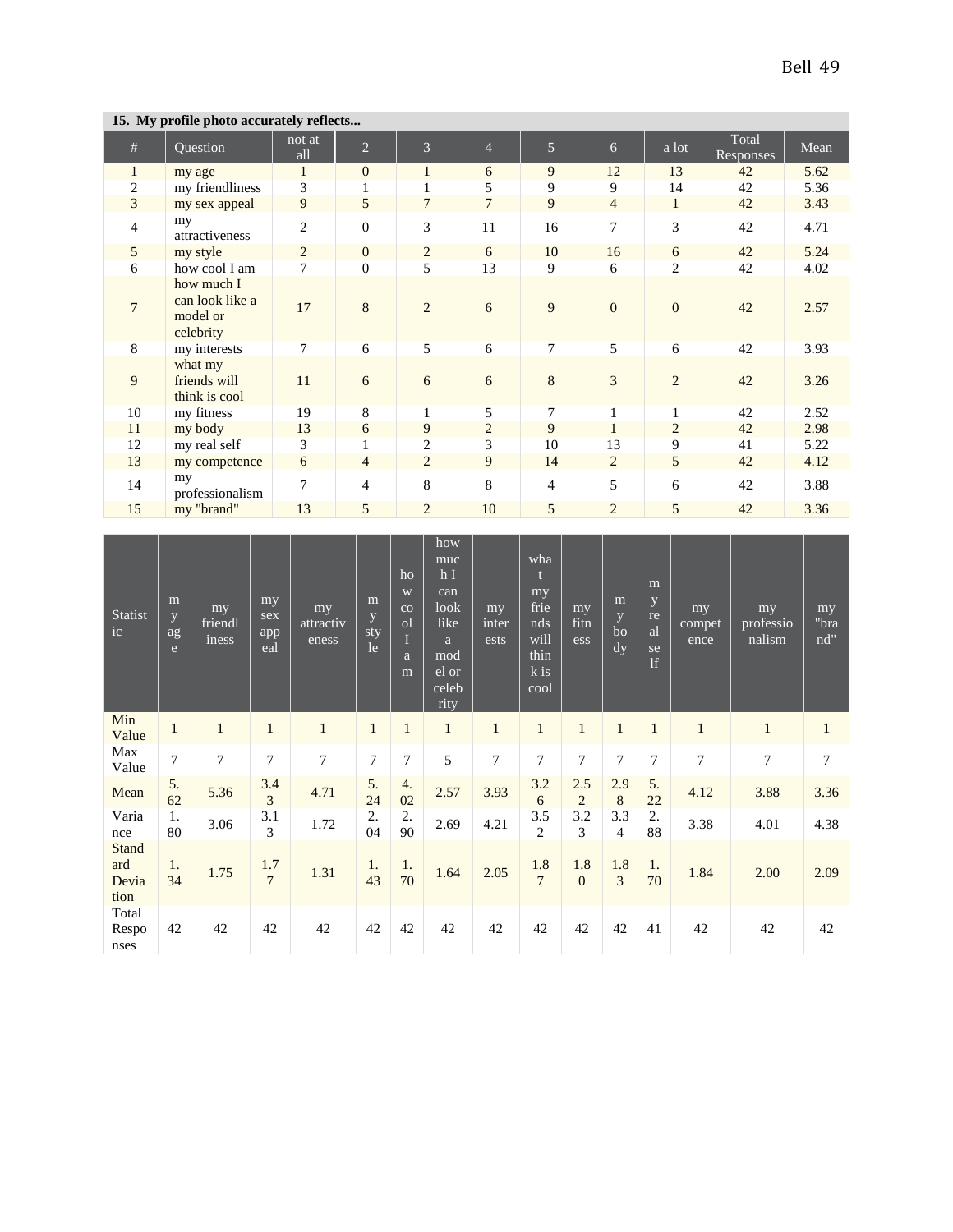| 16. Please watch the following "Evolution" video by Dove about photo retouching. (Video is approx. 1 minute<br>https://www.youtube.com/watch?feature=player_embedded&v=hibyAJOSW8U<br><b>Have you seen Dove</b><br>long.)<br><b>Evolution before?</b> |          |  |          |       |  |  |  |  |
|-------------------------------------------------------------------------------------------------------------------------------------------------------------------------------------------------------------------------------------------------------|----------|--|----------|-------|--|--|--|--|
| #                                                                                                                                                                                                                                                     | Answer   |  | Response | $\%$  |  |  |  |  |
| 4                                                                                                                                                                                                                                                     | yes      |  | 25       | 63%   |  |  |  |  |
|                                                                                                                                                                                                                                                       | no       |  |          | 38%   |  |  |  |  |
|                                                                                                                                                                                                                                                       | not sure |  |          | $0\%$ |  |  |  |  |
|                                                                                                                                                                                                                                                       | Total    |  | 40       | 100%  |  |  |  |  |

| Statistic                 | Value          |
|---------------------------|----------------|
| Min Value                 | $\overline{4}$ |
| Max Value                 |                |
| Mean                      | 4.38           |
| Variance                  | 0.24           |
| <b>Standard Deviation</b> | 0.49           |
| <b>Total Responses</b>    | 40             |

### **17. I compare myself to others in the media**

| Question      | never | ⋍ |  |    |   | always | Total<br>Responses | Mean |
|---------------|-------|---|--|----|---|--------|--------------------|------|
| select<br>one |       |   |  | 14 | - |        | 40                 | 5.10 |

| Statistic                 | select one |
|---------------------------|------------|
| Min Value                 |            |
| Max Value                 |            |
| Mean                      | 5.10       |
| Variance                  | 2.09       |
| <b>Standard Deviation</b> | 1.45       |
| <b>Total Responses</b>    | 40         |

### **18. I compare myself to my friends' pictures**

| Question      | never | - |   |     |     | always | Total<br>Responses | --<br>Mean |
|---------------|-------|---|---|-----|-----|--------|--------------------|------------|
| select<br>one |       |   | ∼ | . . | . . | 10     | 40                 | 5.40       |

| Statistic                 | select one |
|---------------------------|------------|
| Min Value                 |            |
| Max Value                 |            |
| Mean                      | 5.40       |
| Variance                  | 2.09       |
| <b>Standard Deviation</b> | 1.45       |
| <b>Total Responses</b>    | 40         |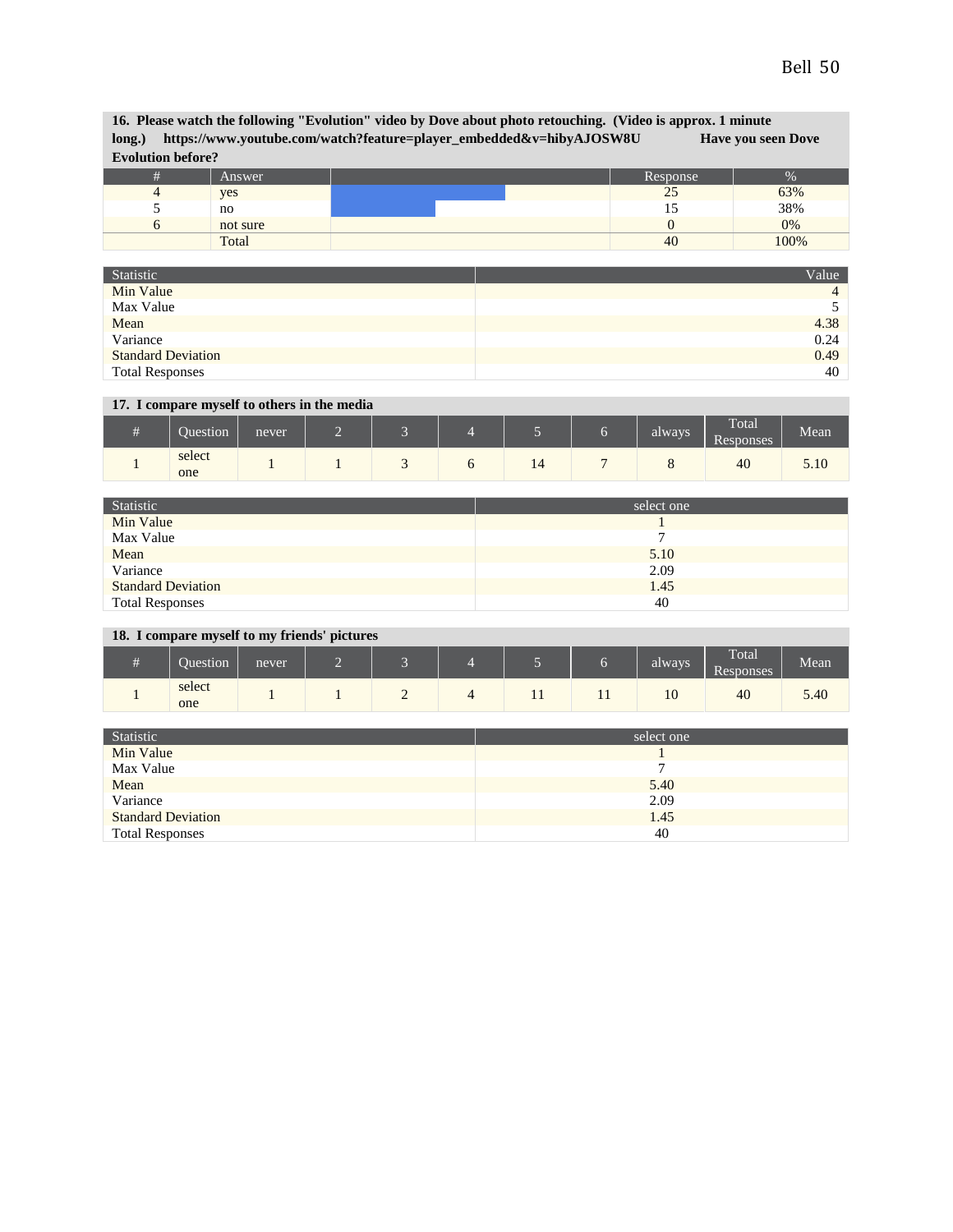÷.

|                | 19. A nen 1 see mages of people, I am most meerested m |                  |                  |                  |                |                |                  |                |                |                  |                    |      |
|----------------|--------------------------------------------------------|------------------|------------------|------------------|----------------|----------------|------------------|----------------|----------------|------------------|--------------------|------|
| $\#$           | Question                                               | not at<br>all    | $\overline{2}$   | 3                | $\overline{4}$ | 5              | $\boldsymbol{6}$ | $\overline{7}$ | $8\,$          | a lot            | Total<br>Responses | Mean |
| $\mathbf{1}$   | the<br>clothes<br>they are<br>wearing                  | $\sqrt{2}$       | $\,1\,$          | $\sqrt{2}$       | $\sqrt{2}$     | $\sqrt{6}$     | $\sqrt{6}$       | $11\,$         | $\sqrt{2}$     | $\,8\,$          | 40                 | 6.23 |
| $\overline{c}$ | their hair<br>or make-<br>up                           | $\mathbf 1$      | $\overline{2}$   | $\overline{c}$   | $\mathbf{1}$   | $\overline{2}$ | 6                | $10\,$         | $\overline{4}$ | 12               | 40                 | 6.78 |
| $\overline{3}$ | how<br>popular<br>they are                             | $\boldsymbol{7}$ | $\sqrt{2}$       | $\,1$            | $\overline{4}$ | $\overline{9}$ | $\sqrt{4}$       | $\overline{9}$ | $\overline{c}$ | $\overline{c}$   | 40                 | 4.90 |
| $\overline{4}$ | how fit<br>they are                                    | $\sqrt{2}$       | $\overline{2}$   | $\boldsymbol{0}$ | $\mathbf{1}$   | 5              | $\sqrt{2}$       | $10\,$         | 13             | 5                | 40                 | 6.65 |
| 5 <sup>5</sup> | the vibes<br>they give<br>off                          | $\mathbf{1}$     | $\mathbf{0}$     | $\boldsymbol{0}$ | $\overline{3}$ | 5              | $\sqrt{ }$       | 11             | 10             | $\overline{3}$   | 40                 | 6.60 |
| 6              | their<br>body<br>shape                                 | $\overline{3}$   | $\overline{2}$   | $\mathbf{1}$     | $\overline{4}$ | $\overline{2}$ | 6                | 9              | $\sqrt{6}$     | $\tau$           | 40                 | 6.15 |
| 7 <sup>7</sup> | their<br>look and<br>style                             | $\boldsymbol{0}$ | $\boldsymbol{0}$ | $\boldsymbol{0}$ | $1\,$          | $\overline{3}$ | $\sqrt{3}$       | $12\,$         | 14             | $\boldsymbol{7}$ | 40                 | 7.40 |
| $8\,$          | how<br>attractive<br>they are                          | $\boldsymbol{0}$ | $\boldsymbol{0}$ | $\overline{2}$   | $\mathbf{1}$   | $\overline{c}$ | 5                | 12             | 9              | 9                | 40                 | 7.18 |
| 9              | who<br>their<br>friends<br>are                         | $\sqrt{6}$       | $\overline{2}$   | 3                | $\overline{c}$ | $\,8\,$        | $\sqrt{5}$       | 9              | $\overline{4}$ | $\mathbf{1}$     | 40                 | 5.03 |
| 10             | how<br>together<br>they<br>seem                        | $\overline{4}$   | $\mathbf{1}$     | $\overline{c}$   | $\overline{2}$ | $\overline{2}$ | $\boldsymbol{7}$ | 12             | 5              | 5                | 40                 | 6.03 |

**19. When I see images of people, I am most interested in...**

| Statistic             | the<br>clothes<br>they are<br>wearing | their<br>hair or<br>make-<br>up | how<br>popular<br>they are | how fit<br>they are | the<br>vibes<br>they<br>give off | their<br>body<br>shape | their<br>look<br>and<br>style | how<br>attractive<br>they are | who<br>their<br>friends<br>are | how<br>together<br>they<br>seem |
|-----------------------|---------------------------------------|---------------------------------|----------------------------|---------------------|----------------------------------|------------------------|-------------------------------|-------------------------------|--------------------------------|---------------------------------|
| Min<br>Value          |                                       |                                 |                            |                     |                                  |                        | $\overline{4}$                | 3                             |                                |                                 |
| Max<br>Value          | 9                                     | 9                               | 9                          | 9                   | 9                                | 9                      | 9                             | 9                             | 9                              | 9                               |
| Mean                  | 6.23                                  | 6.78                            | 4.90                       | 6.65                | 6.60                             | 6.15                   | 7.40                          | 7.18                          | 5.03                           | 6.03                            |
| Variance              | 4.79                                  | 4.90                            | 5.84                       | 4.64                | 2.71                             | 5.87                   | 1.53                          | 2.51                          | 5.67                           | 5.67                            |
| Standard<br>Deviation | 2.19                                  | 2.21                            | 2.42                       | 2.15                | 1.65                             | 2.42                   | 1.24                          | 1.58                          | 2.38                           | 2.38                            |
| Total<br>Responses    | 40                                    | 40                              | 40                         | 40                  | 40                               | 40                     | 40                            | 40                            | 40                             | 40                              |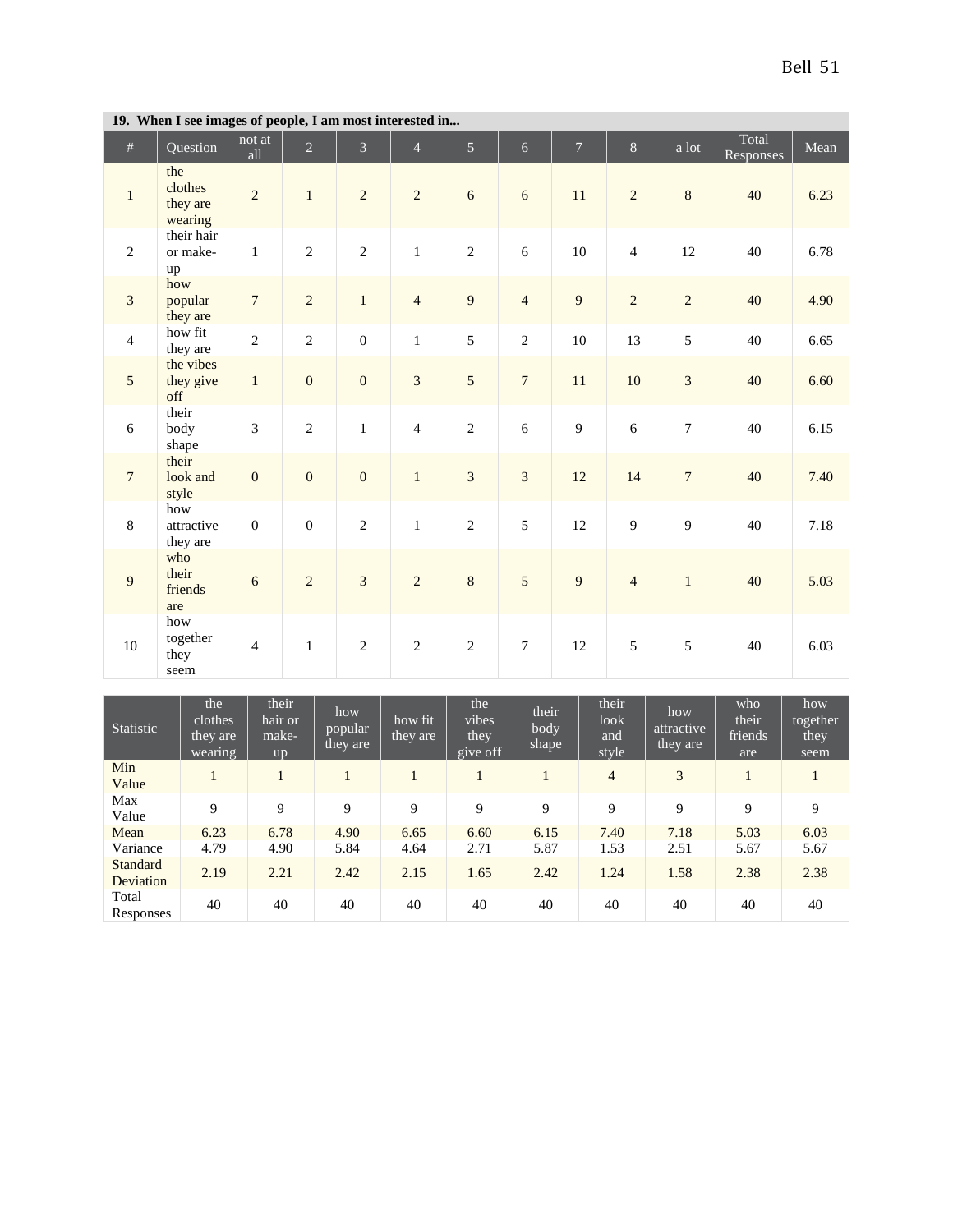|                |                                                                                                | 20. How do the following make you feel about yourself?          |                                      |                                       |                                          |                     |                                           |                                        |                                            |                                                               |                        |          |
|----------------|------------------------------------------------------------------------------------------------|-----------------------------------------------------------------|--------------------------------------|---------------------------------------|------------------------------------------|---------------------|-------------------------------------------|----------------------------------------|--------------------------------------------|---------------------------------------------------------------|------------------------|----------|
| $\#$           | Question                                                                                       | $\overline{A}$<br>great<br>deal<br>worse<br>about<br>mysel<br>f | Much<br>worse<br>about<br>mysel<br>f | Somewh<br>at worse<br>about<br>myself | Slightl<br>y<br>worse<br>about<br>myself | No<br>differe<br>nt | Slightl<br>y<br>better<br>about<br>myself | Somewh<br>at better<br>about<br>myself | Slightl<br>y.<br>better<br>about<br>myself | $\mathbf A$<br>great<br>deal<br>better<br>about<br>mysel<br>f | Total<br>Respons<br>es | Mea<br>n |
| $\mathbf{1}$   | <b>Things</b><br>that<br>show<br>how<br>much<br>photos<br>are<br>retouche<br>d in the<br>media | $\mathbf{1}$                                                    | $\mathbf{1}$                         | $\overline{4}$                        | 5                                        | 10                  | $\overline{7}$                            | $\overline{7}$                         | $\overline{4}$                             | $\mathbf{1}$                                                  | 40                     | 5.43     |
| $\mathbf{2}$   | Photos<br>of<br>beautiful<br>and thin<br>people in<br>the<br>media                             | $\overline{4}$                                                  | 6                                    | $\boldsymbol{7}$                      | 13                                       | 9                   | $\boldsymbol{0}$                          | $\mathbf{0}$                           | $\mathbf{1}$                               | $\mathbf{0}$                                                  | 40                     | 3.55     |
| 3              | Photos<br>of real<br>people in<br>the<br>media                                                 | $\boldsymbol{0}$                                                | $\mathbf{0}$                         | $\mathbf{1}$                          | $\sqrt{ }$                               | 13                  | 10                                        | $\overline{3}$                         | $\overline{4}$                             | $\overline{c}$                                                | 40                     | 5.68     |
| $\overline{4}$ | Friends'<br>profile<br>pictures                                                                | $\overline{0}$                                                  | $\overline{0}$                       | 3                                     | 8                                        | 24                  | 3                                         | $\overline{2}$                         | $\overline{0}$                             | $\overline{0}$                                                | 40                     | 4.83     |
| 5              | How my<br>friends<br>might<br>view my<br>profile<br>picture                                    | $\mathbf{0}$                                                    | $\overline{0}$                       | 3                                     | 5                                        | 20                  | $\boldsymbol{7}$                          | $\overline{3}$                         | $\mathbf{1}$                               | $\mathbf{1}$                                                  | 40                     | 5.23     |
| 6              | Photos<br>of very<br>$\,$ successf<br>ul people<br>in the<br>media                             | $\mathbf{1}$                                                    | 3                                    | $\overline{2}$                        | 15                                       | 14                  | $\overline{4}$                            | $\boldsymbol{0}$                       | $\mathbf{0}$                               | $\mathbf{1}$                                                  | 40                     | 4.40     |

| <b>Statistic</b>      | Things that<br>show how<br>much photos<br>are retouched<br>in the media | Photos of<br>beautiful and<br>thin people in<br>the media | Photos of real<br>people in the<br>media | Friends' profile<br>pictures | How my<br>friends might<br>view my<br>profile picture | Photos of very<br>successful<br>people in the<br>media |
|-----------------------|-------------------------------------------------------------------------|-----------------------------------------------------------|------------------------------------------|------------------------------|-------------------------------------------------------|--------------------------------------------------------|
| Min Value             |                                                                         |                                                           | 3                                        | 3                            | 3                                                     |                                                        |
| Max Value             | 9                                                                       | 8                                                         | 9                                        | 7                            | 9                                                     | 9                                                      |
| Mean                  | 5.43                                                                    | 3.55                                                      | 5.68                                     | 4.83                         | 5.23                                                  | 4.40                                                   |
| Variance              | 3.23                                                                    | 2.15                                                      | 2.12                                     | 0.76                         | 1.51                                                  | 1.84                                                   |
| Standard<br>Deviation | 1.80                                                                    | 1.47                                                      | 1.46                                     | 0.87                         | 1.23                                                  | 1.35                                                   |
| Total<br>Responses    | 40                                                                      | 40                                                        | 40                                       | 40                           | 40                                                    | 40                                                     |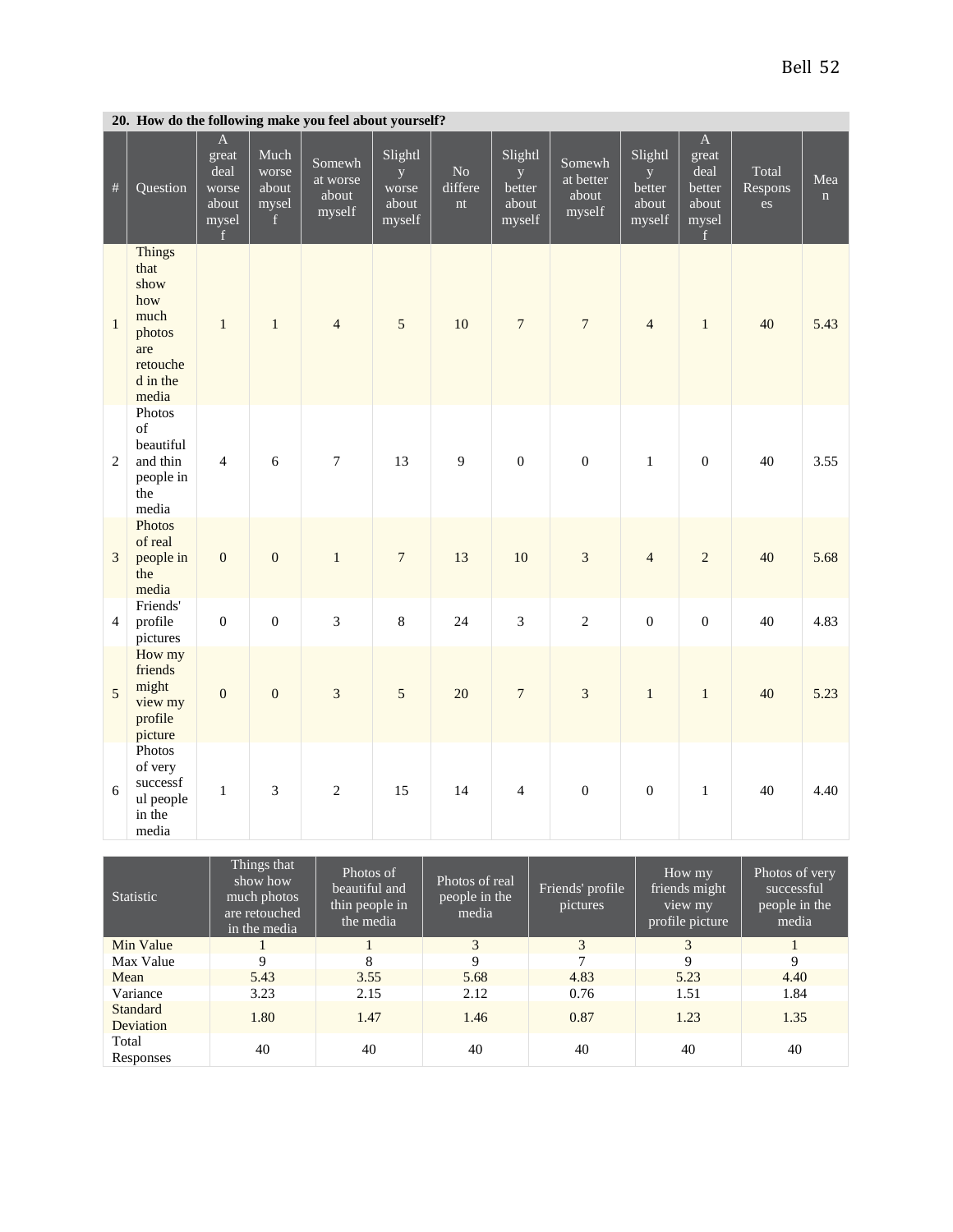**21. I consider myself to be well informed and aware of media influences**

| Question      | not at<br><b>1999</b><br>aп | - |  |                          |                | very | Total<br>Responses | Mean |
|---------------|-----------------------------|---|--|--------------------------|----------------|------|--------------------|------|
| select<br>one | ິ                           |   |  | $\sim$<br>$\overline{1}$ | $\overline{1}$ |      | 40                 | 5.40 |

| Statistic                 | select one |
|---------------------------|------------|
| Min Value                 |            |
| Max Value                 |            |
| Mean                      | 5.40       |
| Variance                  | 1.17       |
| <b>Standard Deviation</b> | 1.08       |
| <b>Total Responses</b>    | 40         |

### **22. I consider myself pretty good at**

| $\#$           | Question                                               | not at<br>all    | $\overline{2}$   | $\overline{3}$   | $\overline{4}$   | $\overline{5}$ | $6\,$ | extremely | Total<br><b>Responses</b> | Mean |
|----------------|--------------------------------------------------------|------------------|------------------|------------------|------------------|----------------|-------|-----------|---------------------------|------|
| $1\,$          | using a<br>computer                                    | $\mathbf{0}$     | $\boldsymbol{0}$ | $\boldsymbol{0}$ | 2                | $\,8\,$        | 14    | 16        | 40                        | 6.10 |
| $\overline{c}$ | using<br>digital<br>cameras<br>and<br>camera<br>phones | $\overline{0}$   | $\boldsymbol{0}$ | $\mathbf{1}$     | 2                | 13             | 11    | 13        | 40                        | 5.83 |
| 3              | social<br>networking<br>sites                          | $\boldsymbol{0}$ | $\boldsymbol{0}$ | $\mathbf{1}$     | $\mathbf{1}$     | 14             | 10    | 14        | 40                        | 5.88 |
| $\overline{4}$ | posting<br>photos and<br>videos<br>online              | $\mathbf{1}$     | $\mathbf{0}$     | $\boldsymbol{0}$ | $\overline{4}$   | 9              | 13    | 13        | 40                        | 5.78 |
| 5              | using cell<br>phones                                   | $\mathbf{0}$     | $\boldsymbol{0}$ | $\boldsymbol{0}$ | $\boldsymbol{0}$ | $\,8\,$        | 11    | 21        | 40                        | 6.33 |
| 6              | navigating<br>the<br>Internet                          | $\overline{0}$   | $\mathbf{0}$     | $\boldsymbol{0}$ | $\mathbf{1}$     | $\overline{7}$ | 13    | 19        | 40                        | 6.25 |

| <b>Statistic</b>      | using a<br>computer | using digital<br>cameras and<br>camera phones | social<br>networking<br>sites | posting photos<br>and videos<br>online | using cell<br>phones | navigating the<br>Internet |
|-----------------------|---------------------|-----------------------------------------------|-------------------------------|----------------------------------------|----------------------|----------------------------|
| Min Value             | $\overline{4}$      |                                               | 3                             |                                        | 5                    | $\overline{4}$             |
| Max Value             |                     |                                               |                               |                                        |                      |                            |
| Mean                  | 6.10                | 5.83                                          | 5.88                          | 5.78                                   | 6.33                 | 6.25                       |
| Variance              | 0.81                | 1.07                                          | 1.04                          | 1.56                                   | 0.64                 | 0.71                       |
| Standard<br>Deviation | 0.90                | 1.03                                          | 1.02                          | 1.25                                   | 0.80                 | 0.84                       |
| Total<br>Responses    | 40                  | 40                                            | 40                            | 40                                     | 40                   | 40                         |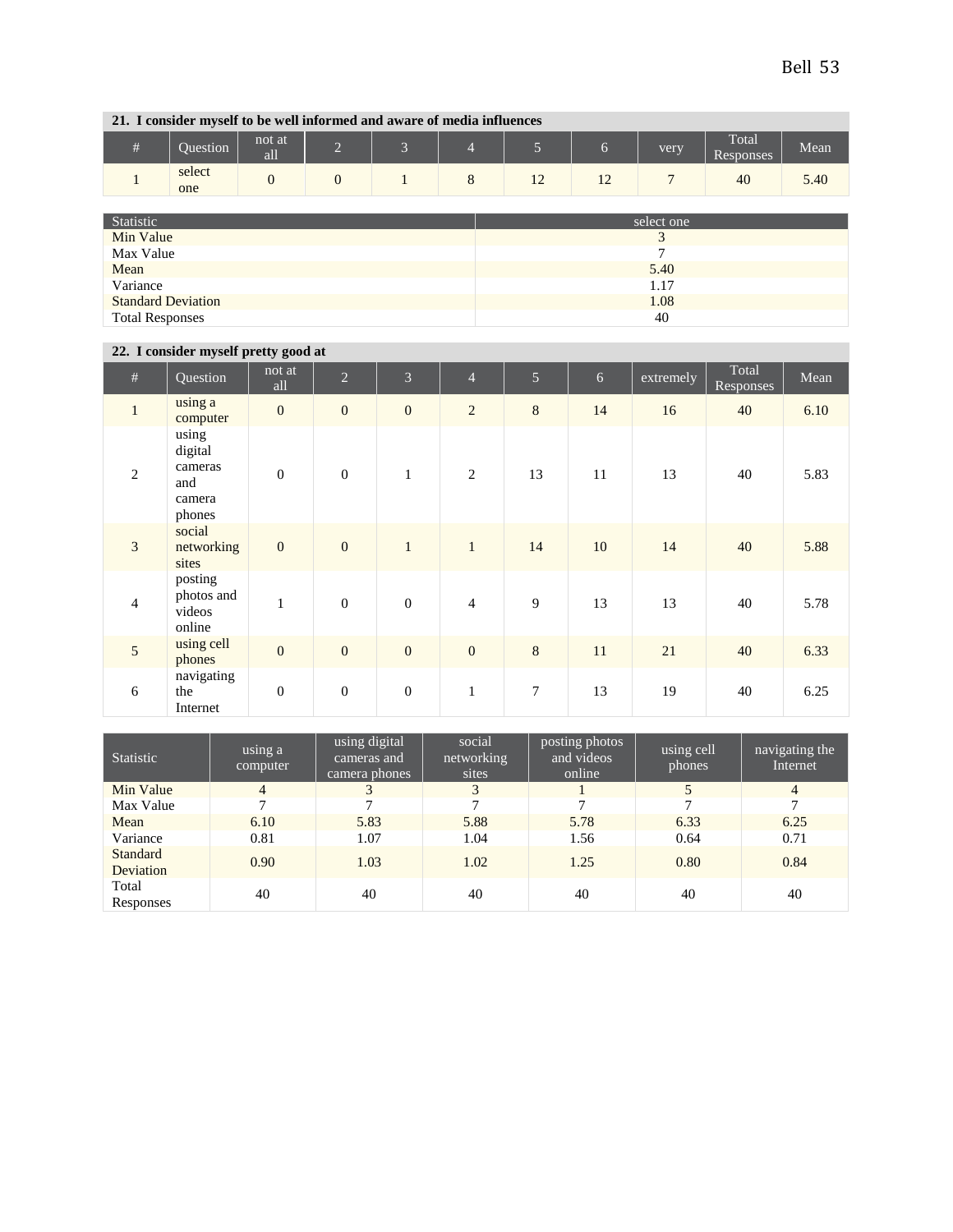| 23. Approximately how much time do you |                                                                     |                |                |                |                           |                                        |                                         |                    |      |
|----------------------------------------|---------------------------------------------------------------------|----------------|----------------|----------------|---------------------------|----------------------------------------|-----------------------------------------|--------------------|------|
| $\#$                                   | Question                                                            | never          | occasionally   | every<br>day   | several<br>times a<br>day | less than<br>$2$ hours<br>every<br>day | more<br>than 2<br>hours<br>every<br>day | Total<br>Responses | Mean |
| $\mathbf{1}$                           | Watch TV on<br>a television<br>set?                                 | $\overline{c}$ | 19             | $\overline{6}$ | $\overline{3}$            | $\overline{7}$                         | $\overline{3}$                          | 40                 | 3.08 |
| $\overline{2}$                         | Watch TV<br>programming<br>on a<br>computer?                        | $\overline{4}$ | 16             | 9              | $\overline{2}$            | $\overline{4}$                         | 5                                       | 40                 | 3.03 |
| $\overline{3}$                         | Go on<br>Facebook or<br>other social<br>sites?                      | $\overline{0}$ | $\overline{c}$ | $\,8\,$        | 15                        | $\overline{c}$                         | 13                                      | 40                 | 4.40 |
| $\overline{4}$                         | Post photos,<br>videos or<br>other stuff<br>online?                 | $\mathbf{0}$   | 31             | $\overline{4}$ | $\sqrt{2}$                | $\mathbf{1}$                           | $\overline{2}$                          | 40                 | 2.48 |
| 5                                      | Look<br>something up<br>on the<br>Internet?                         | $\overline{0}$ | 3              | 11             | 17                        | $\overline{4}$                         | 5                                       | 40                 | 3.93 |
| 6                                      | Read news<br>on the<br>Internet?                                    | $\overline{2}$ | 18             | 10             | $\boldsymbol{7}$          | $\mathbf{1}$                           | $\overline{2}$                          | 40                 | 2.83 |
| $7\phantom{.0}$                        | Shop on the<br>Internet<br>(whether or<br>not you buy<br>anything)? | $\mathbf{0}$   | 27             | $\overline{7}$ | $\overline{4}$            | $\boldsymbol{0}$                       | $\overline{2}$                          | 40                 | 2.58 |
| $\,8\,$                                | Watch<br>videos<br>online, e.g.<br>on YouTube                       | $\,1$          | 23             | $\overline{7}$ | $\overline{4}$            | 5                                      | $\boldsymbol{0}$                        | 40                 | 2.73 |

#### **23. Approximately how much time do you...**

| Statistic                    | Watch TV<br>on a<br>television<br>set? | Watch TV<br>programming<br>on a<br>computer? | Go on<br>Facebook<br>or other<br>social<br>sites? | Post<br>photos,<br>videos or<br>other stuff<br>online? | Look<br>something<br>up on the<br>Internet? | Read news<br>on the<br>Internet? | Shop on<br>the Internet<br>(whether)<br>or not you<br>buy<br>anything)? | Watch<br>videos<br>online, e.g.<br><sub>on</sub><br>YouTube |
|------------------------------|----------------------------------------|----------------------------------------------|---------------------------------------------------|--------------------------------------------------------|---------------------------------------------|----------------------------------|-------------------------------------------------------------------------|-------------------------------------------------------------|
| Min Value                    | 1                                      |                                              | $\overline{2}$                                    | $\overline{2}$                                         | $\overline{2}$                              | л.                               | 2                                                                       |                                                             |
| Max Value                    | 6                                      | 6                                            | 6                                                 | 6                                                      | 6                                           | 6                                | 6                                                                       | 5                                                           |
| Mean                         | 3.08                                   | 3.03                                         | 4.40                                              | 2.48                                                   | 3.93                                        | 2.83                             | 2.58                                                                    | 2.73                                                        |
| Variance                     | 2.17                                   | 2.44                                         | 1.63                                              | 1.13                                                   | 1.20                                        | 1.38                             | 1.07                                                                    | 1.23                                                        |
| <b>Standard</b><br>Deviation | 1.47                                   | 1.56                                         | 1.28                                              | 1.06                                                   | 1.10                                        | 1.17                             | 1.03                                                                    | 1.11                                                        |
| Total<br>Responses           | 40                                     | 40                                           | 40                                                | 40                                                     | 40                                          | 40                               | 40                                                                      | 40                                                          |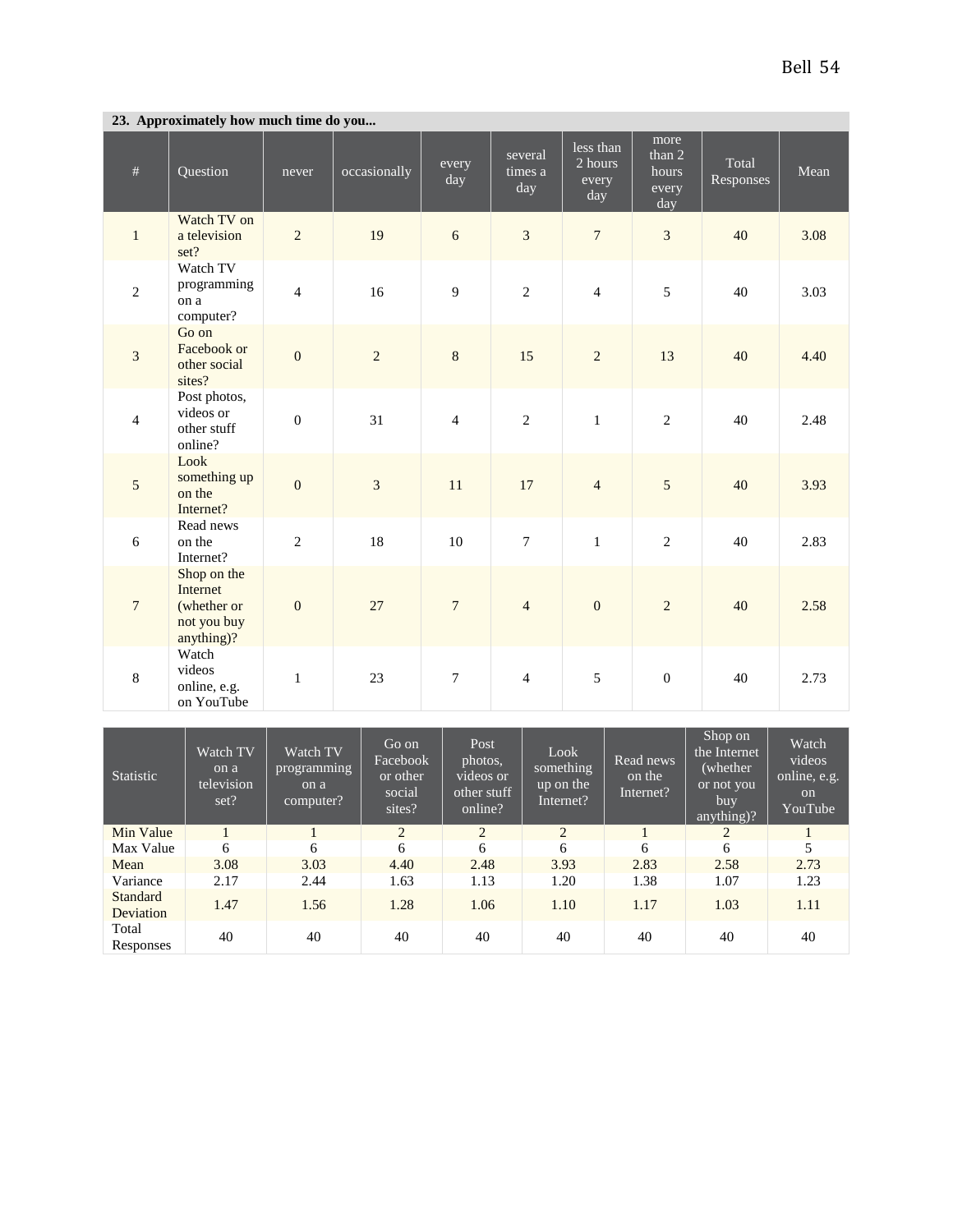| 24. Age                      |  |
|------------------------------|--|
| Text Response<br>20          |  |
|                              |  |
|                              |  |
| $\frac{19}{22}$              |  |
| 21                           |  |
| 20                           |  |
| 21                           |  |
| 19                           |  |
| 21                           |  |
| 21                           |  |
| 21                           |  |
| 20                           |  |
| $\frac{21}{22}$              |  |
|                              |  |
| $\frac{22}{22}$              |  |
|                              |  |
| 23                           |  |
| 21                           |  |
| 21                           |  |
| 21                           |  |
| $20\overline{)}$             |  |
| $\frac{20}{20}$              |  |
|                              |  |
| $\frac{19}{22}$              |  |
|                              |  |
| 21                           |  |
| $20\overline{)}$             |  |
| 18                           |  |
| 21                           |  |
| 20                           |  |
| <b>19</b>                    |  |
| 20                           |  |
| $20\overline{)}$             |  |
| 20<br>21                     |  |
| 22                           |  |
|                              |  |
| <b>18</b><br>21              |  |
|                              |  |
| <b>19</b><br>$\overline{22}$ |  |
|                              |  |

| <b>TO ANTISCO</b> | anne        |
|-------------------|-------------|
| Total.            | $\sim$<br>- |

### **25. Race/Ethnicity**

| Answer           | Response | %    |
|------------------|----------|------|
| Caucasian        | 35       | 92%  |
| African American |          | 0%   |
| Hispanic         |          | 3%   |
| Asian            |          | 3%   |
| Other            |          | 3%   |
| Total            | 38       | 100% |